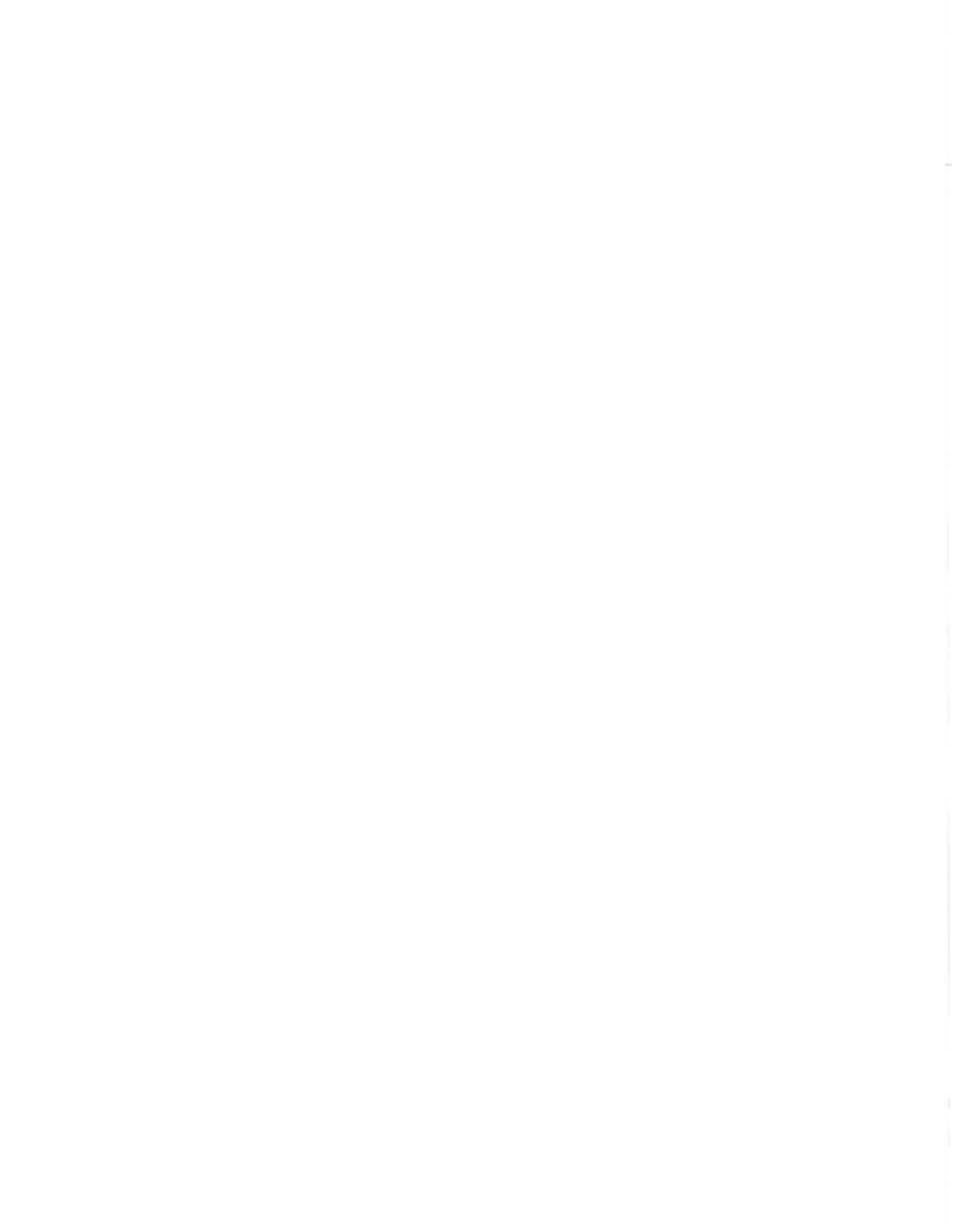# **Santa Anna ISD**

### **Mission**

The mission of Santa Anna Independent School District is to develop and encourage life-long learners and to share in the responsibility of educating the total child regardless of socio- economic or ethnic backgrounds.

Our schools are child centered. The needs and abilities of the individual are the principal concern

The District strives to create a safe, nurturing environment, in which to prepare our students physically, mentally, socially, and morally toward the full realization of their highest capabilities so that they may take their place in an ever-changing society.

### **District System for Continuous Improvement**

Santa Anna ISD's comprehensive system for ongoing district improvement is achieved through the integration, alignment, and support of Campus Improvement Plans and District Technology Plan, Site Based Committees, with memberships representing all stakeholders, administration, staff, community business members, and parents, participate in planning activities. AEIS data, Accountability Ratings, Vocational and College Readiness, Dropout Rates, Benchmarks, Performance monitoring reports, STAAR, Attendance records, Disciplinary Rep arts, Budgets, STAAR Charts, and surveys are utilized in determining need, priorities, and action plans.

### **Federal, State and Local Funding Sources**

Federal funding sources that will be integrated and coordinated with State and Local funds to meet the needs of all students: Compensatory Education

Carl Perkins- Federal, Headstart-Federal,Migrant Title 1 Part C - Federal, SPED Funds- Federal, Title I PT A- Federal, Title II Pt A-Federal, Title Ill Bilingual/ ELA - Federal, Title IV Pt A- Federal, Activity Funds- Local, Local Funds. .... Local, PTO - Local, State Compensatory- State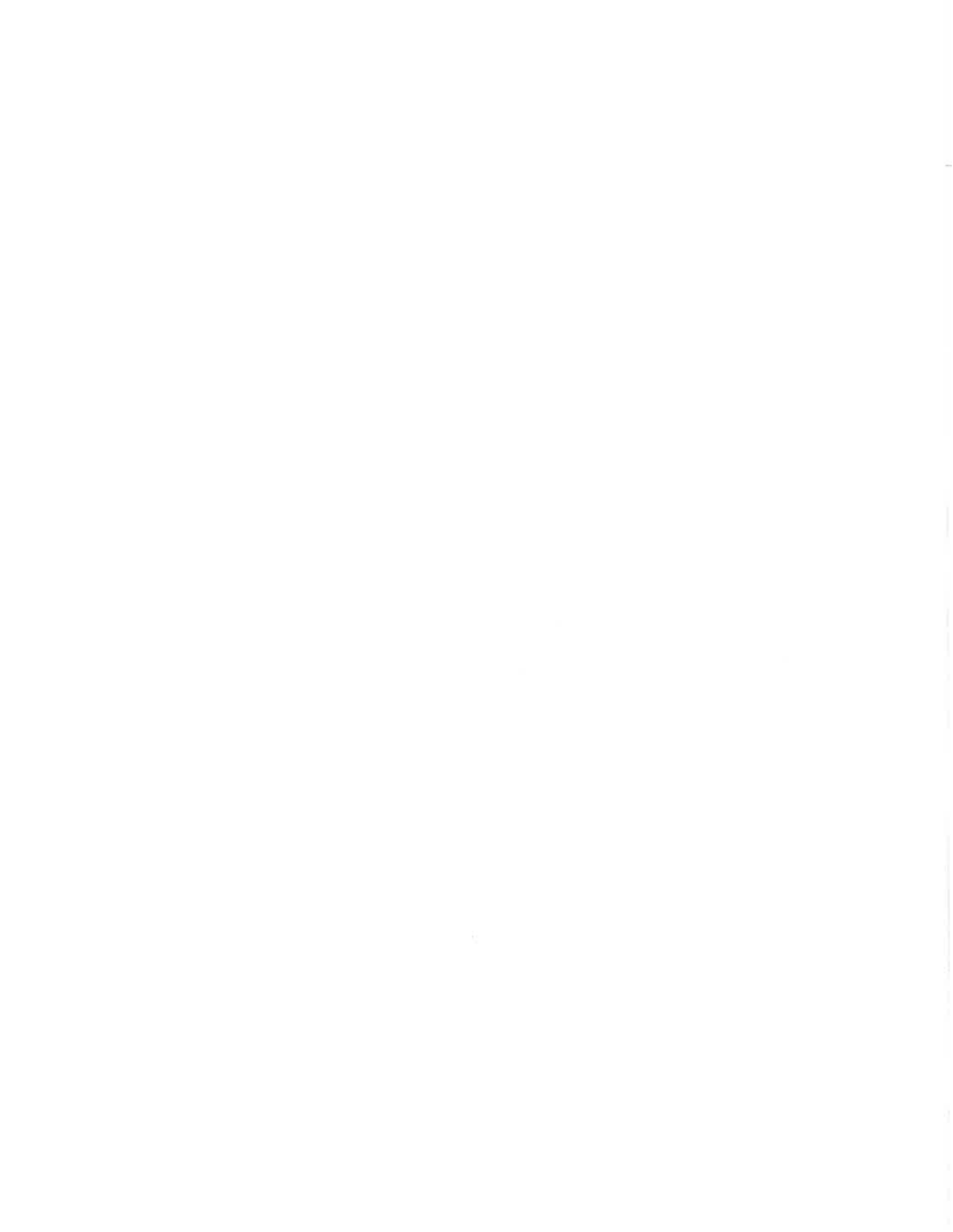### **Santa Anna ISD uses the following: the AT-RISK-INDICATOR-CODE indicates whether a student is currently identified at at-risk of dropping out of school using state-defined criteria only (TEC§29.081, Compensatory and Accelerated Instruction).**

For purposes of this section, "student at risk of dropping out of school" includes each student who is under 26 years of age and who:

(1) was not advanced from one grade level to the next for one or more school years; (2) if the student is in grade 7, 8, 9, 10, 11, or 12, did not maintain an average equivalent to 70 on a scale of 100 in two or more subjects in the foundation curriculum during a semester in the preceding or current school year or is not maintaining such an average in two or more subjects in the foundation curriculum in the current semester; (3) did not perform satisfactorily on an assessment instrument administered to the student under Subchapter B, Chapter *12.,* and who has not in the previous or current school year subsequently performed on that instrument or another appropriate instrument at a level equal to at least 110 percent of the level of satisfactory performance on that instrument;

(4) if the student is in prekindergarten, kindergarten, or grade 1, 2, or 3, did not perform satisfactorily on a readiness test or assessment instrument administered during the current school year;

(5) is pregnant or is a parent;

(6) has been placed in an alternative education program in accordance with Section 37.006 during the preceding or current school year;

(7) has been expelled in accordance with Section 37.007 during the preceding or current school year;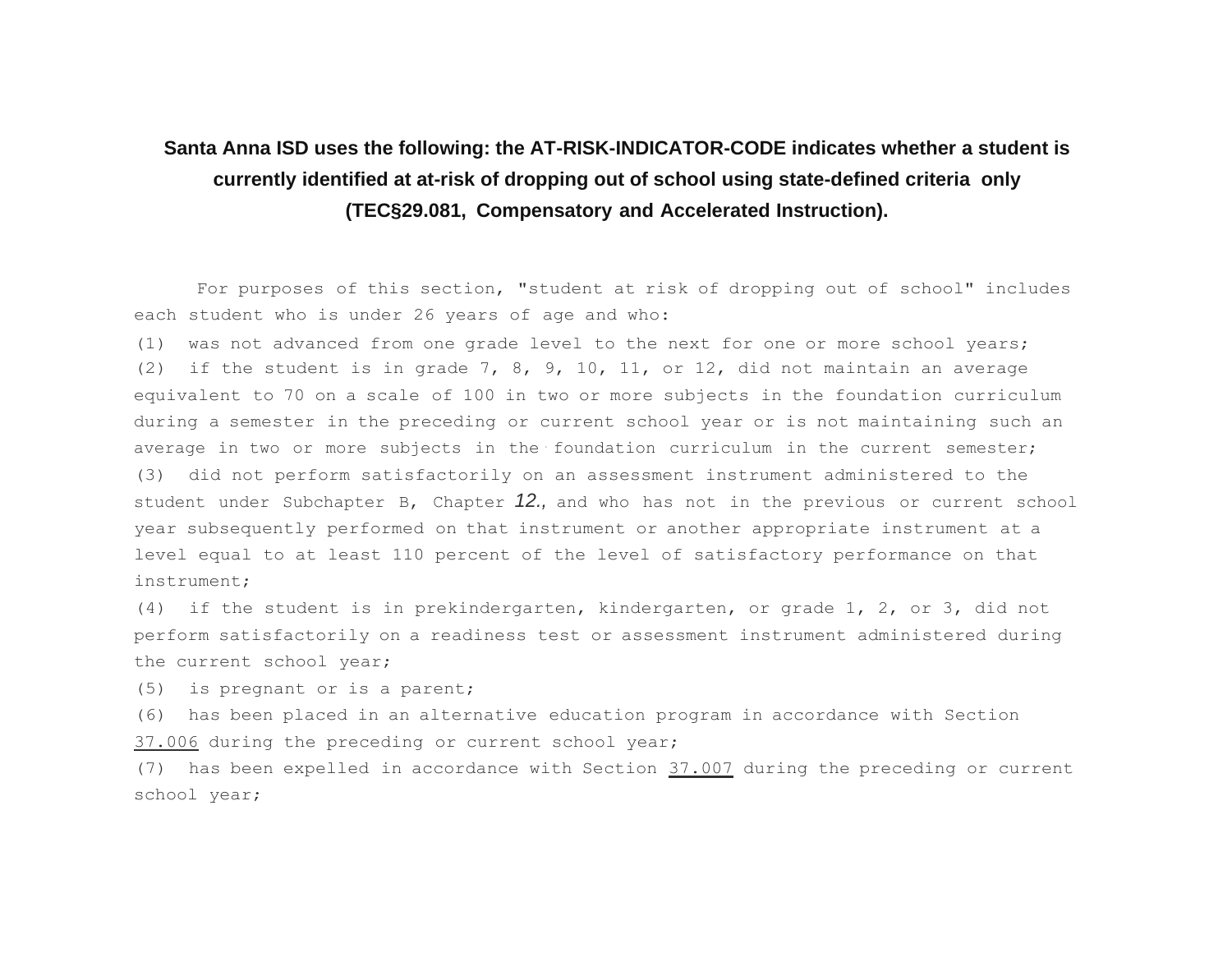$\tilde{\tau}$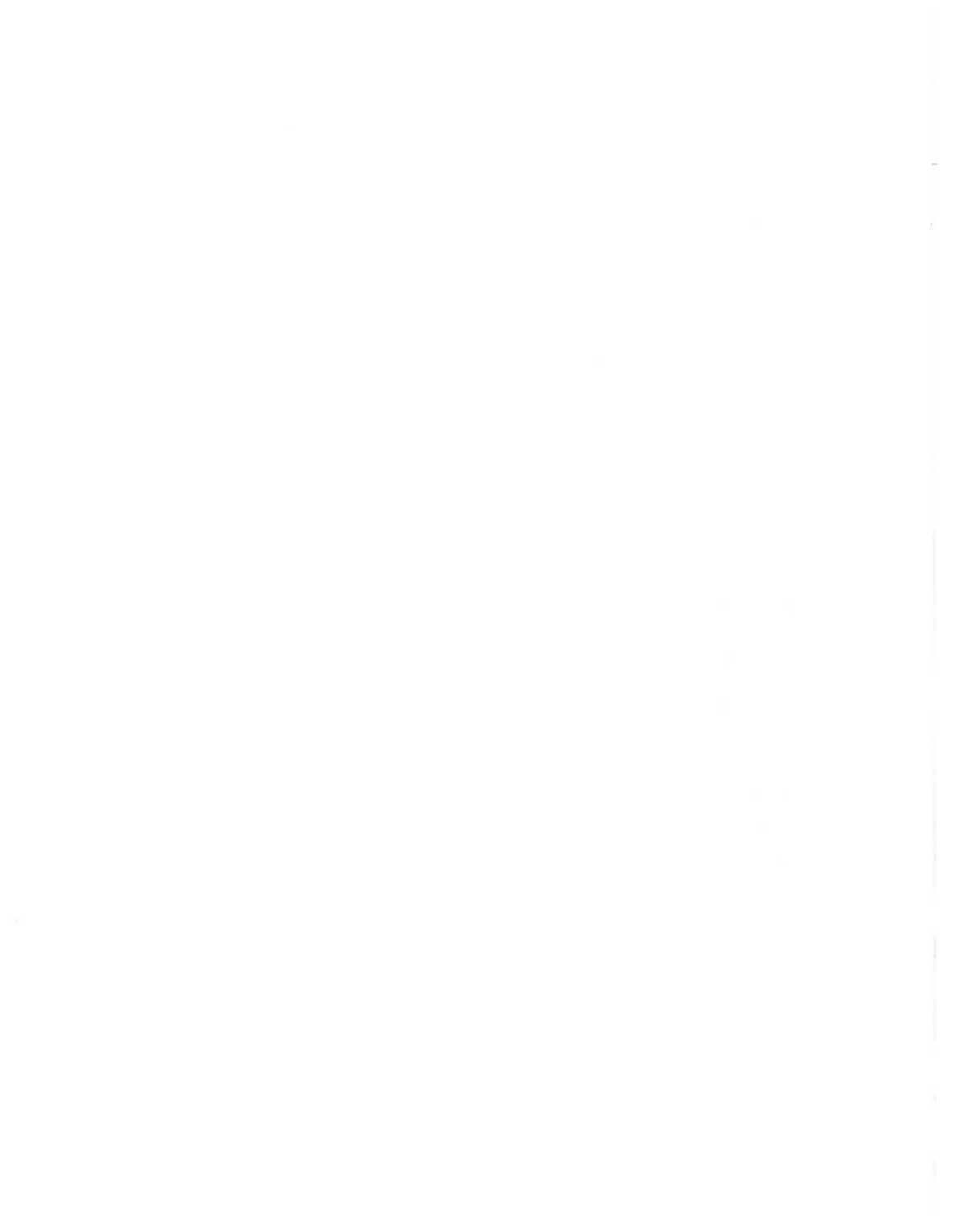(8) is currently on parole, probation, deferred prosecution, or other conditional release;

(9) was previously reported through the Public Education Information Management System (PEIMS) to have dropped out of school;

(10) is a student of limited English proficiency, as defined by Section 29.052; (11) is in the custody or care of the Department of Family and Protective Services or has, during the current school year, been referred to the department by a school official, officer of the juvenile court, or law enforcement official;

(12) is homeless, as defined by 42 U.S.C. Section 11302, and its subsequent amendments; (13) resided in the preceding school year or resides in the current school year in a residential placement facility in the district, including a detention facility, substance abuse treatment facility, emergency shelter, psychiatric hospital, halfway house, cottage home operation, specialized child-care home, or general residential operation; or (14) has been incarcerated or has a parent or guardian who has been incarcerated, within the lifetime of the student, in a penal institution as defined by Section 1.07, Penal Code.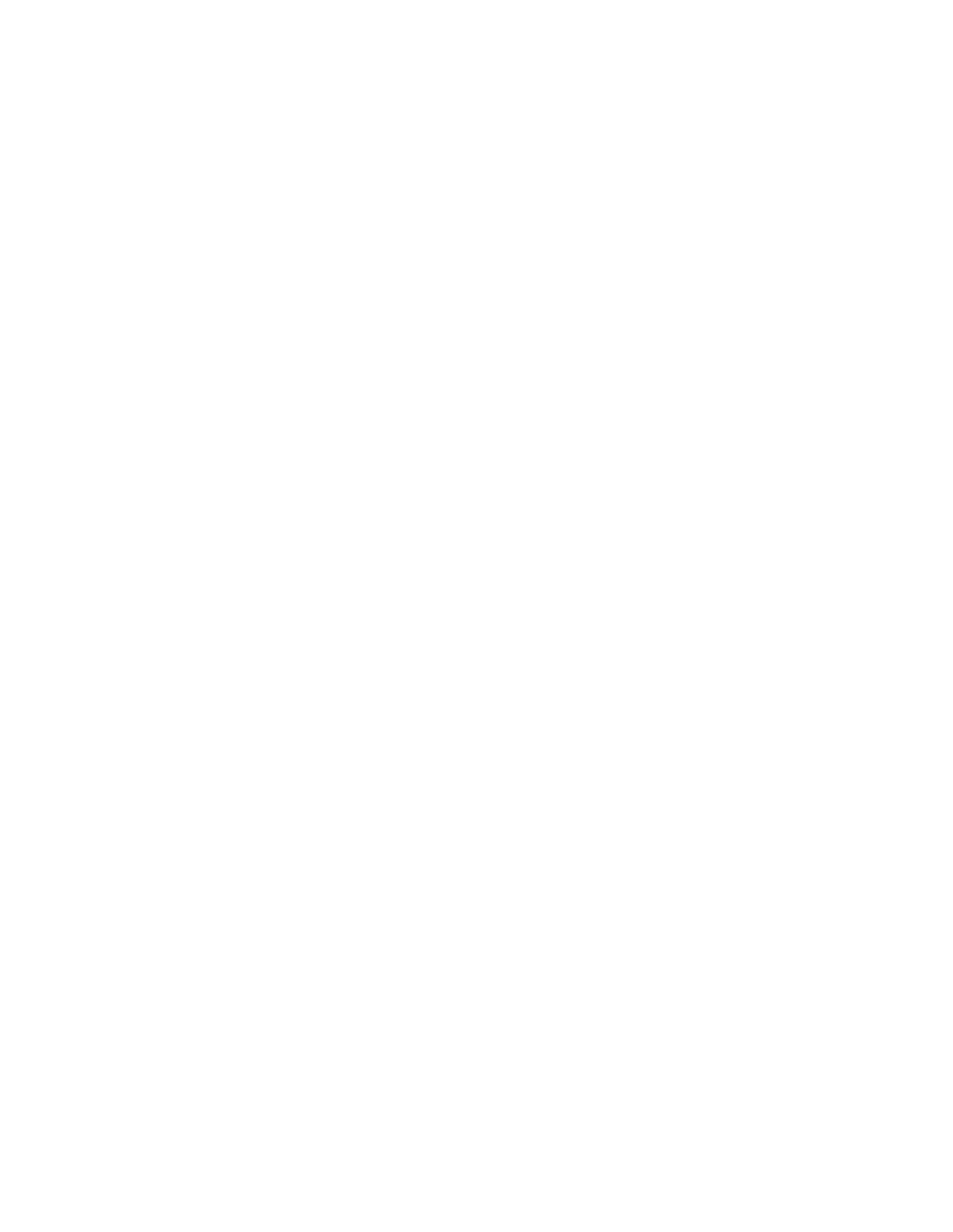#### Santa Anna ISD Site Based Committee

| Name                        | Position                                     |  |
|-----------------------------|----------------------------------------------|--|
| <b>Steffany Fitzpatrick</b> | Academic Dean                                |  |
| <b>Edward Morales</b>       | District Administrator-Secondary Principal   |  |
| Glenda Vasquez              | Elementary Representative-Teacher            |  |
| Nathan Hindman              | Secondary Representative-Teacher             |  |
| <b>Todd White</b>           | Central Office Representative-Superintendent |  |
| David Mclean                | <b>Community Member</b>                      |  |
| Steve Lara                  | Parent/ Community Member                     |  |
| <b>Brandi Crowder</b>       | Parent/ Community Member                     |  |
| Chandra Rice                | Parent/ Community Member                     |  |
| Calvin Brown                | Parent/ Community Member                     |  |
| Kendra Brown                | Parent/ Community Member                     |  |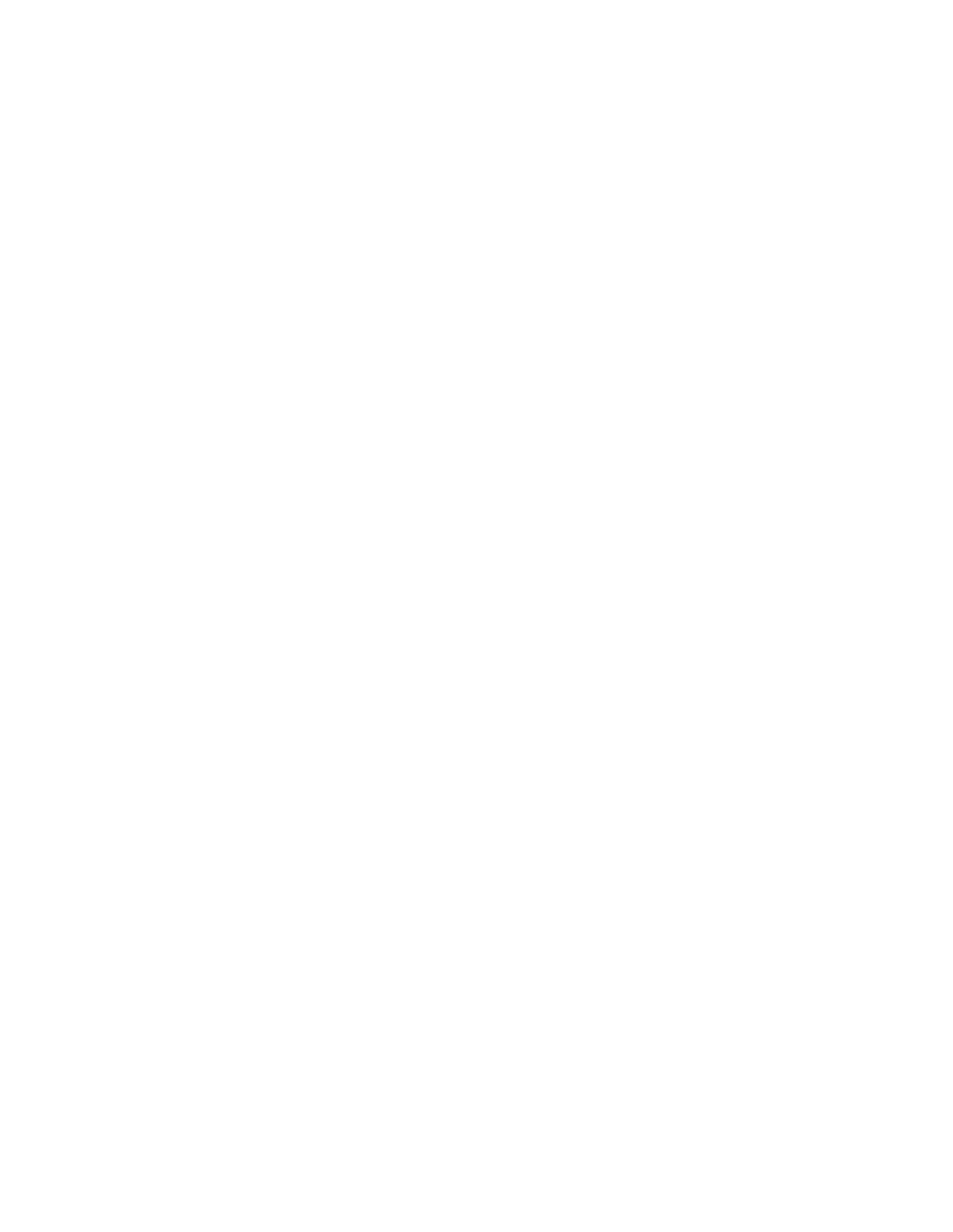#### Santa Anna ISD School Board

| Janice Fellers           | President      |  |
|--------------------------|----------------|--|
| Mike Pritchard           | Vice President |  |
| <b>Denise Montgomery</b> | Secretary      |  |
| David Herrod             | <b>Trustee</b> |  |
| Glen Donham              | <b>Trustee</b> |  |
| Josh Daniel              | <b>Trustee</b> |  |
| Roger Guerrero           | <b>Trustee</b> |  |

This comprehensive, intensive, accelerated instruction program at Santa Anna ISD includes but is not limited to supplementary programs such as before school tutorials for students, and a thirty-minute tutorial period for instruction in the afternoon for both junior high and high school students. STAAR scores, benchmark tests, interim assessments, RTI documentation, and classroom performance assessments are used to evaluate students on an individual basis to determine the necessity for additional tutorial and/or accelerated instruction classes. Apex, Study Island, DMAC, Extended Day, Extended Year, TxGuide, and Accelerated Instruction classes are other supplemental support programs/services that have been added to aid in improving student performance and reduce the risk of students dropping out of school. Total Amount of SCE Funds Allocated for School Resources and Staff 357,677.00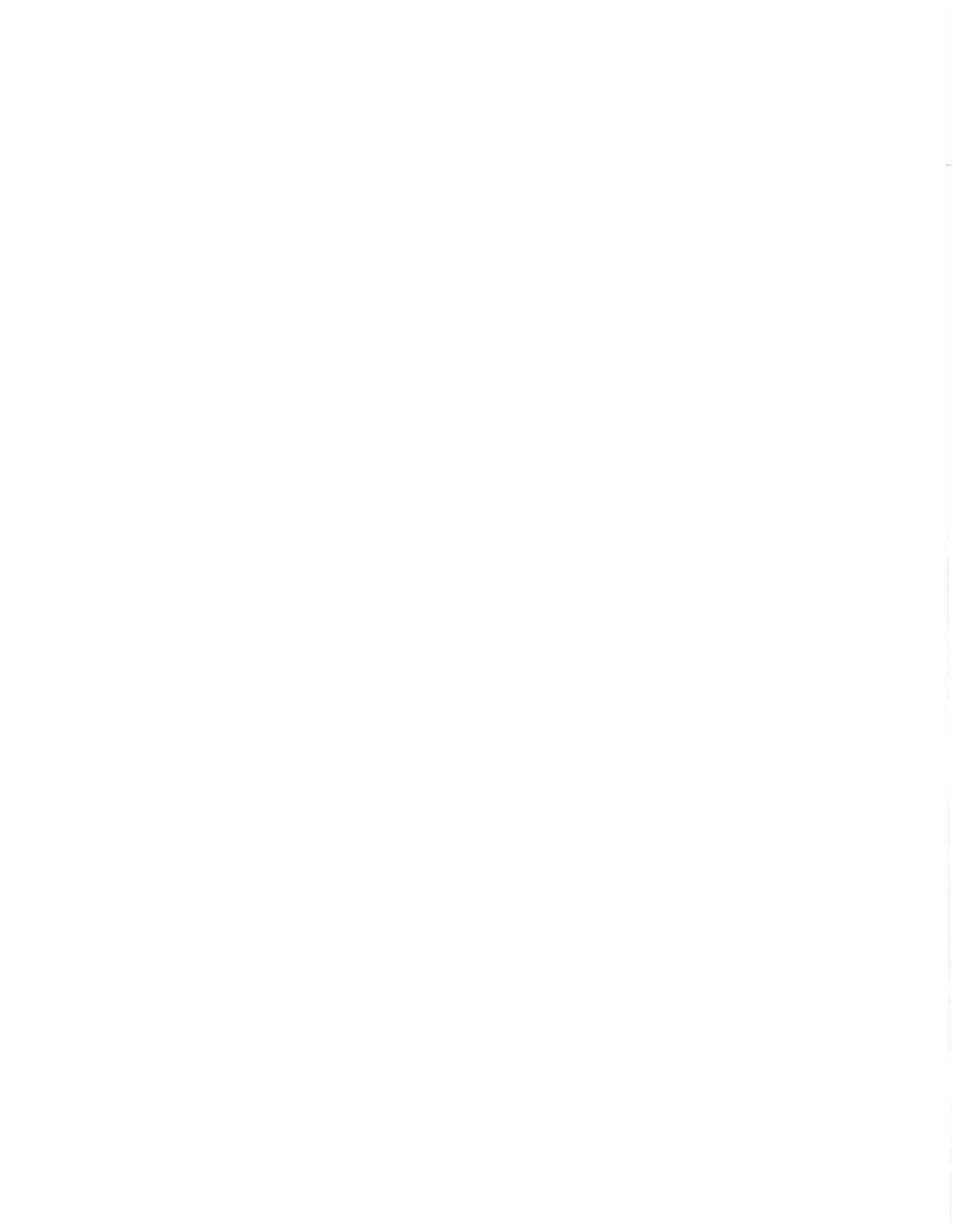## **Santa Anna ISO**

# **Comprehensive Needs Assessment**

### **Demographics**

#### **Demographics Summary**

Total enrollmentfor2018-2019 was 264 students.

- There were 3% African American, 26.1% Hispanic, 65.5% White, 1.5% American Indian, and 3.8% Two or More Rac es.
- There were 100% Economically Disadvantaged.
- There were 00/o English Language Learners.
- There were 41.7% At-Risk.
- There were 11 students with disabilities.
- Total staff for 2018-2019 was 28.6: 13.2% Hispanic, 83% White, and 3.8% Two or More Races.

### **Student Achievement**

#### **Student Achievement Summary**

| Test/Level                 | 2019 | 2021 |
|----------------------------|------|------|
| HS/ Algebra I Approaches   | 81%  | 89%  |
| HS/ Algebra I Meets        | 67%  | 44%  |
| HS/ Algebra I Masters      | 33%  | 22%  |
| HS/ Biology Approaches     | 96%  | 94%  |
| HS/ Biology Meets          | 50%  | 65%  |
| <b>HS/ Biology Masters</b> | 4%   | 16%  |
| HS/ US History Approaches  | 92%  | 88%  |
| HS/ US History Meets       | 77%  | 56%  |
| HS/ US History Masters     | 46%  | 36%  |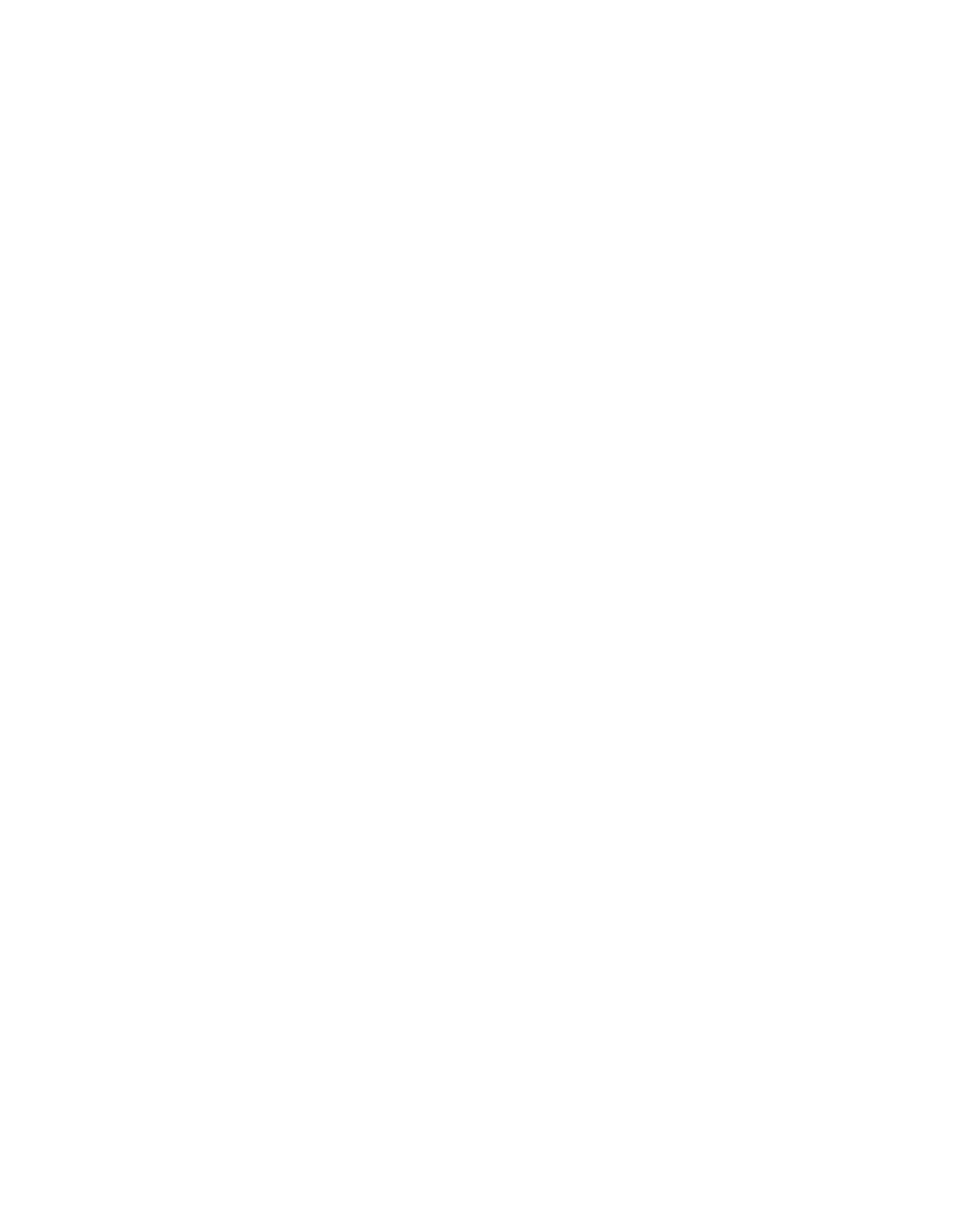| HS/ English I Approaches  | 81% | 83% |
|---------------------------|-----|-----|
| HS/ English I Meets       | 47% | 63% |
| HS/ English I Masters     | 3%  | 4%  |
| HS/ English II Approaches | 63% | 80% |
| HS/ English II Meets      | 32% | 72% |
| HS/ English II Masters    | 5%  | 16% |

| Test/Level                                  | 2019  | 2021           |
|---------------------------------------------|-------|----------------|
| 8 <sup>th</sup> Science Approaches          | 83%   | 78%            |
| 8 <sup>th</sup> Science Meets               | 61%   | 37%            |
| g <sup>th</sup> Science Masters             | 26%   | 11%            |
| g <sup>th</sup> Reading Approaches          | 87%   | 69%            |
| g <sup>th</sup> Reading Meets               | 65%   | 31%            |
| g <sup>th</sup> Reading Masters             | 39%   | 8%             |
| g <sup>th</sup> Math Approaches             | 96%   | 54%            |
| 8 <sup>th</sup> Math Meets                  | 70%   | 31%            |
| 8 <sup>th</sup> Math Masters                | 300/c | $00$ / $\circ$ |
| Social StudiesApproaches<br>8 <sup>th</sup> | 52%   | 59%            |
| g <sup>th</sup> Social Studies Meets        | 22%   | 37%            |
| g <sup>th</sup> Social Studies Masters      | 13%   | 11%            |
| <b>Writing Approaches</b><br> lh            | 74%   | 94%            |
| <b>Writing Meets</b><br> lh                 | 32%   | 29%            |
| Jlh Writing Masters                         | 0%    | 6%             |
| ReadingApproaches<br> 1h                    | 68%   | 78%            |
| <b>Reding Meets</b><br> lh                  | 53%   | 44%            |
| <b>Reading Masters</b><br> lh               | 32%   | 17%            |
| Jlh Math Approaches                         | 79%   | 71%            |
| <b>Math Meets</b><br> lh                    | 47%   | 18%            |
| <b>Math Masters</b><br> lh                  | 5%    | 0%             |

| - -<br>$\sim$<br>.<br>$-ve$<br>$\cdot$ . | ാറി<br>$-\sqrt{2}$ |
|------------------------------------------|--------------------|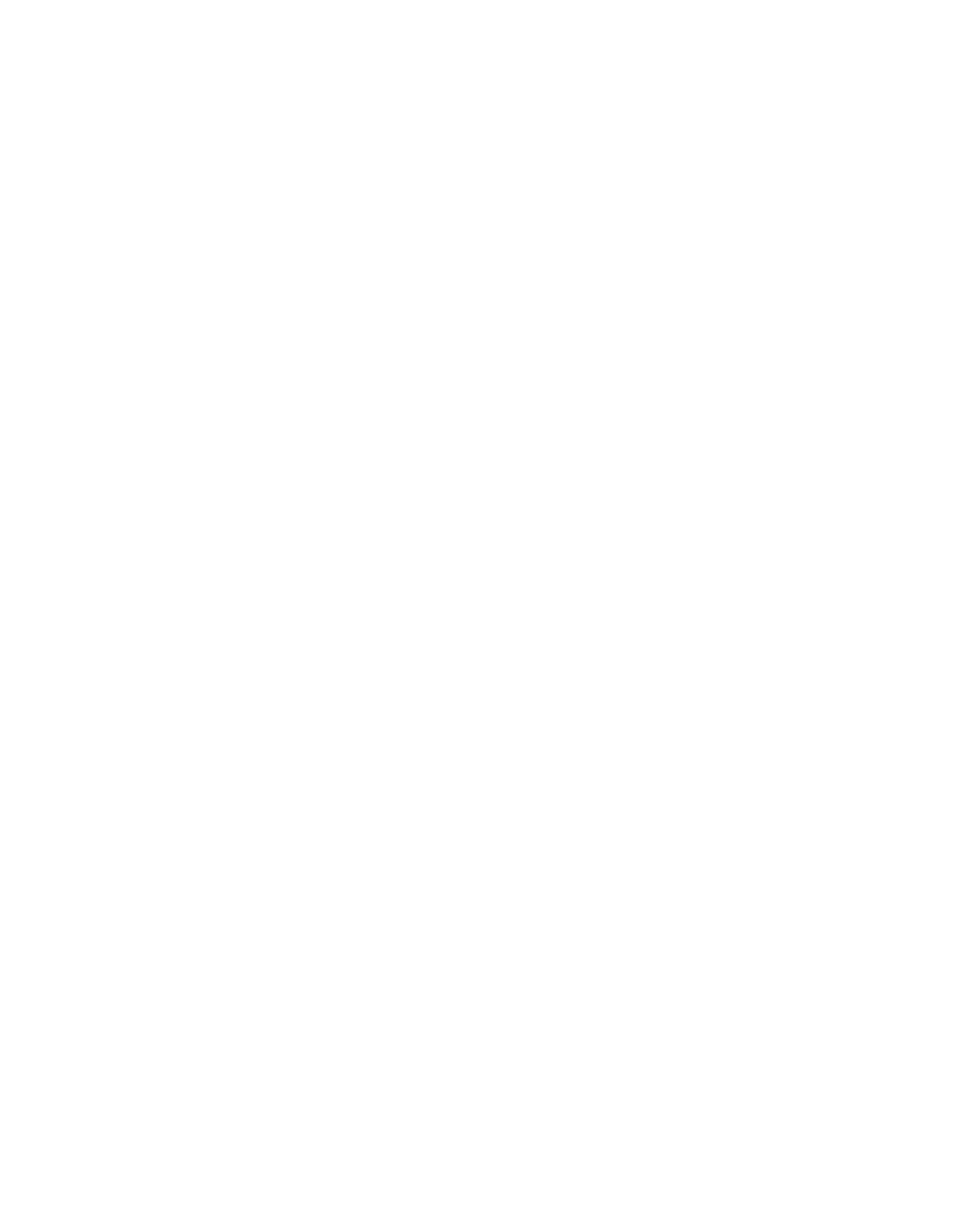| $6^{\rm th}$<br>Math Approaches           | 95%      | 60%      |
|-------------------------------------------|----------|----------|
| <b>Math Meets</b><br>6 <sup>th</sup>      | 59%      | $20$ "/o |
| <b>Math Masters</b><br>6 <sup>th</sup>    | 14%      | $O''$ lo |
| $\overline{6^{th}}$ ReadingApproaches     | 73%      | 73%      |
| 6 <sup>th</sup> Reading Meets             | 36%      | 33%      |
| <b>Reading Masters</b><br>6 <sup>th</sup> | 14%      | 7%       |
| Math Approaches<br>5 <sup>th</sup>        | 94%      | 69%      |
| 5 <sup>th</sup> Math Meets                | 50%      | 25%      |
| 5 <sup>th</sup> Math Masters              | 13%      | 0%       |
| 5 <sup>th</sup> Reading Approaches        | 100%     | 50%      |
| 5 <sup>th</sup> Reading Meets             | 31%      | 19%      |
| 5 <sup>th</sup> Reading Masters           | 13%      | 13%      |
| 5 <sup>th</sup> Science Approaches        | 93%      | 44%      |
| 5 <sup>th</sup> Science Meets             | 53%      | 0%       |
| 5 <sup>th</sup> Science Masters           | 20''/o   | $O''$ lo |
| 4 <sup>th</sup> Math Approaches           | 56%      | $50$ "/o |
| 4 <sup>th</sup> Math Meets                | 31%      | 6%       |
| 4 <sup>th</sup> Math Masters              | 13%      | $O''$ lo |
| 4 <sup>th</sup> ReadingApproaches         | 75%      | 36%      |
| 4 <sup>th</sup> Reading Meets             | 38%      | 13%      |
| 4 <sup>th</sup> Reading Masters           | $O''$ lo | $O''$ lo |
| 4 <sup>th</sup> Writing Approaches        | 75%      | 31%      |
| 4 <sup>th</sup> Writing Meets             | 25%      | 6%       |
| 4 <sup>th</sup> Writing Masters           | $O''$ lo | $O''$ lo |
| 3rd Math Approaches                       | 82%      | 58%      |
| 3rd Math Meets                            | 27%      | 21%      |
| 3rd Math Masters                          | 9%       | 5%       |
| 3 <sup>rd</sup> Reading Approaches        | 55%      | 68%      |
| 3rd Reading Meets                         | 27%      | 21%      |
| 3 <sup>rd</sup> Reading Masters           | 0%       | 11%      |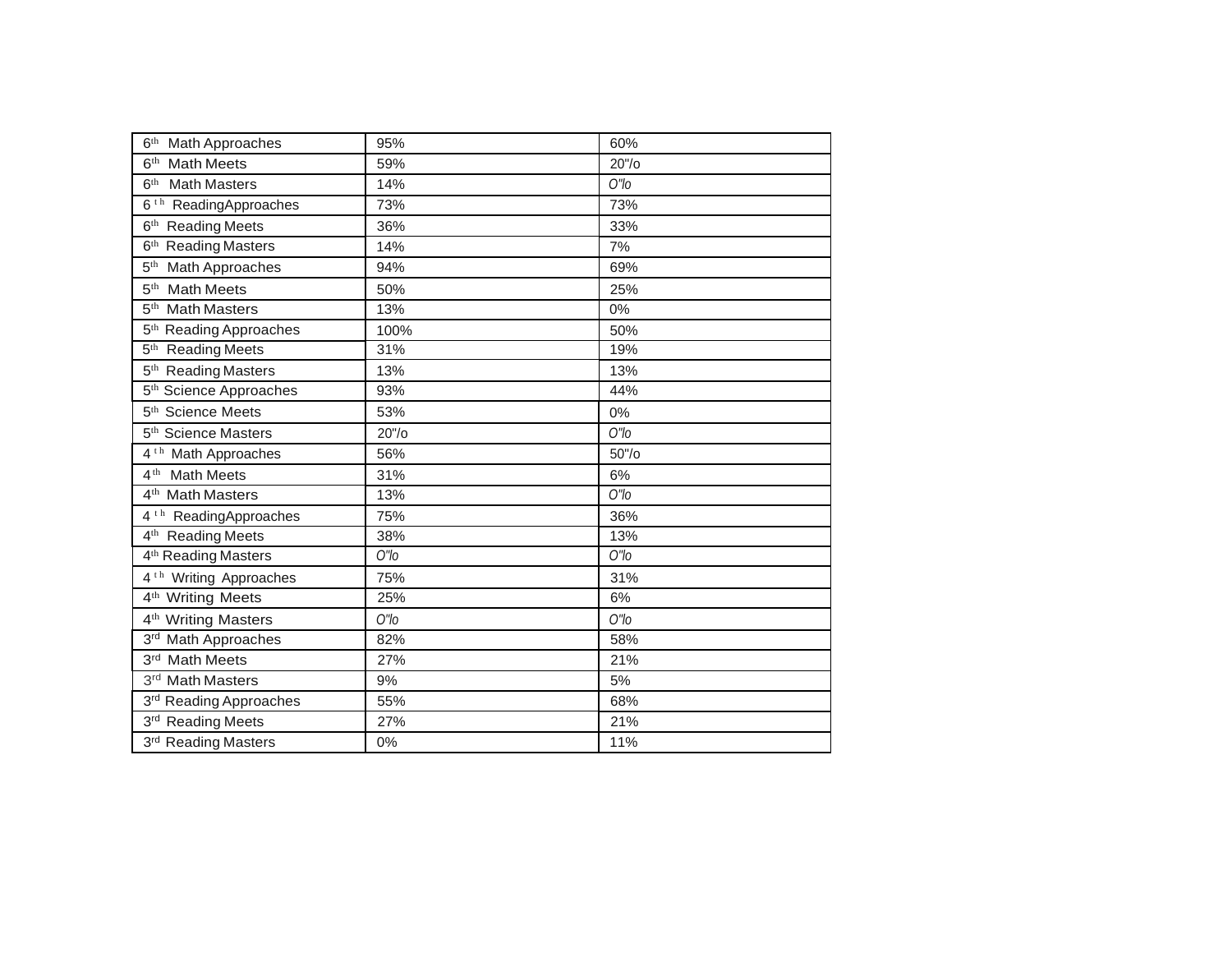Ĥ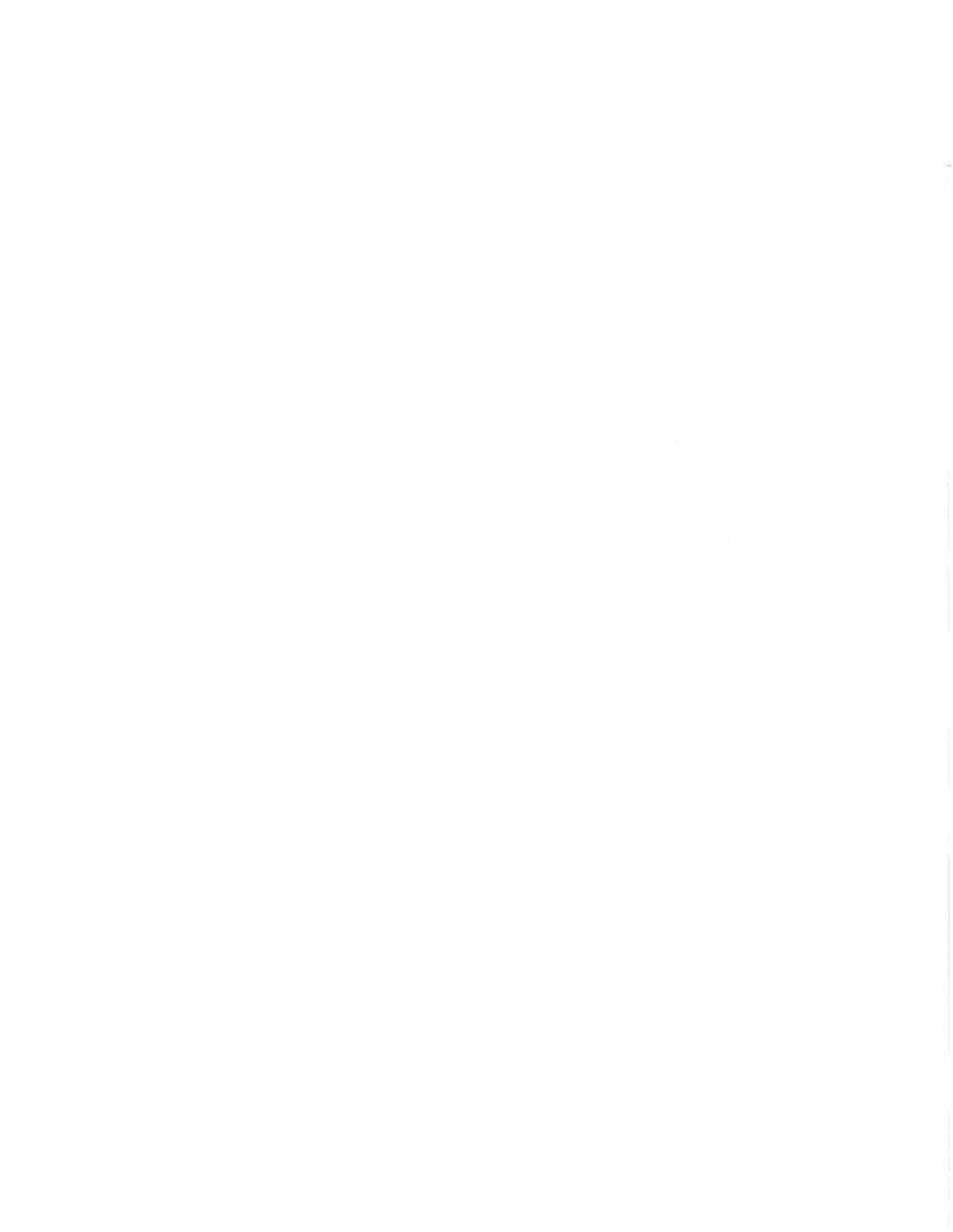| Grade $I$ Subject             | 2020-2021 Board Goal | <b>Results 2020-21</b> |
|-------------------------------|----------------------|------------------------|
| 3rd<br>grade<br><b>Meets</b>  | 28%                  | 21%                    |
| <b>STAAR Reading</b>          |                      |                        |
| PreK Reading                  | 50%                  | 33%                    |
| Kinder Reading                | 50%                  | 83%                    |
| Grade 1 & 2 Reading           | 50%                  | 74%                    |
| 3rd<br><b>Meets</b><br>grade  | 28%                  | 21%                    |
| <b>STAARMath</b>              |                      |                        |
| <b>PreK Math</b>              | 50%                  | 89%                    |
| Kinder Math                   | 50%                  | 83%                    |
| Grade 1 & 2 Math              | 50%                  | 72%                    |
| 12 <sup>th</sup> grade CCMR   | 100%                 | 93%                    |
| 12 <sup>th</sup> TSI Reading  | 100%                 | 14% / 100%             |
| 12 <sup>th</sup> TSI Math     | 65%                  | 29%/86%                |
| 12 <sup>th</sup> Dual Credits | 25%                  | 7%                     |

#### **Academics Committee:**

Goals:

- 1. Helping all students to succeed/ excel at their optimal level with a plan beyond graduation
- 2. Improve academicachievementscores

Action St eps:

- Develop an accelerated instruction plan for students, providing all appropriate resources
- Meet Maslow's Needs and develop softskillopportunitiesforall students
- Increase CCMR Accountability Rating to 100% by developing aTSI testing site at SAISD
- Increase CTE certifications and develop CTE Pathways by recruiting highly qualified teachers and beginning4-yeargraduationplans in  $8<sup>th</sup>$ grade
- Use data driven instruction and the TEKS Resource Guide with fidelity while holding teachers accountable to create vertically aligned curriculum.

Committee Members: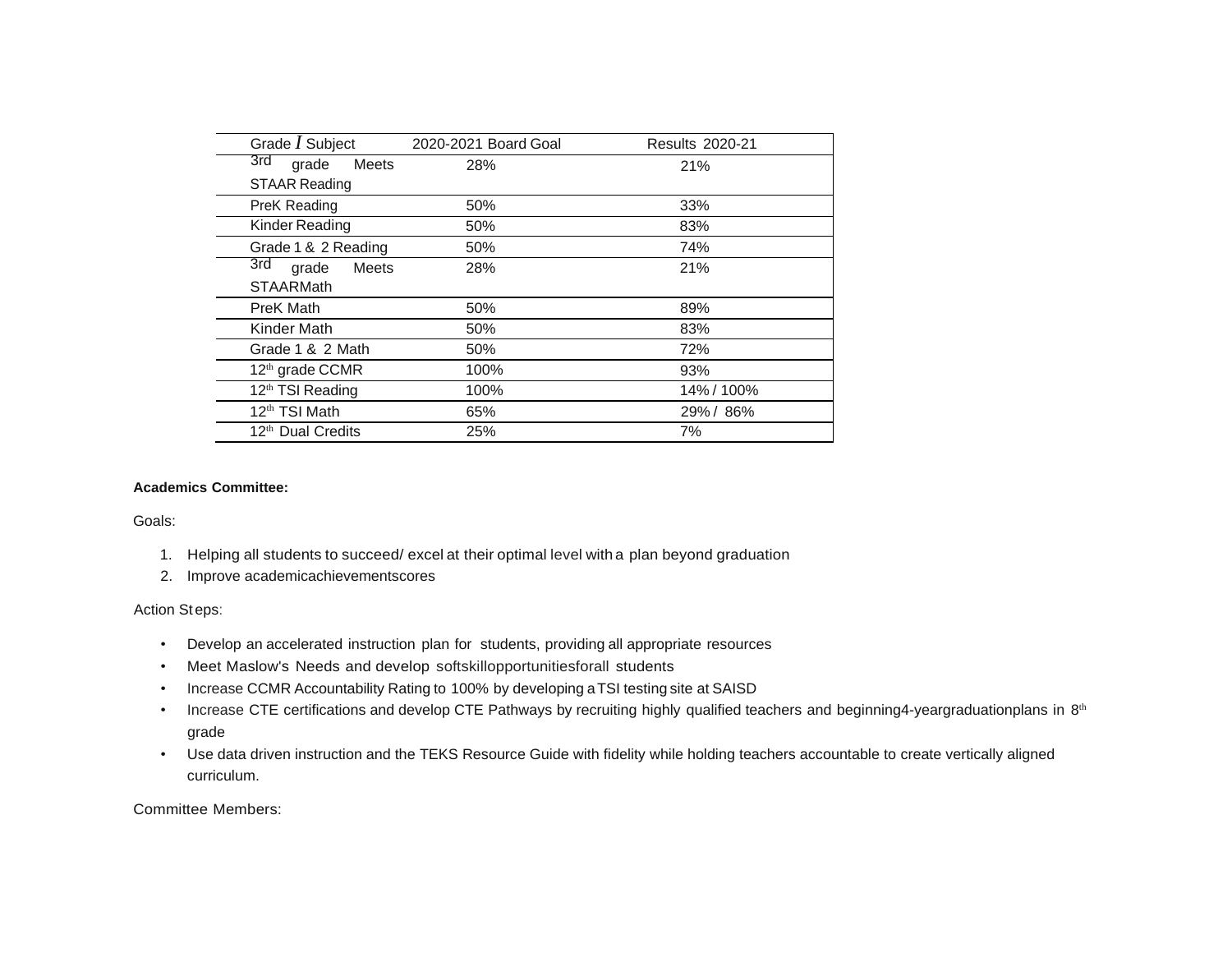$\sim 10^{-10}$  km s  $^{-1}$ 

 $\mathcal{A}(\mathcal{A})$  .

È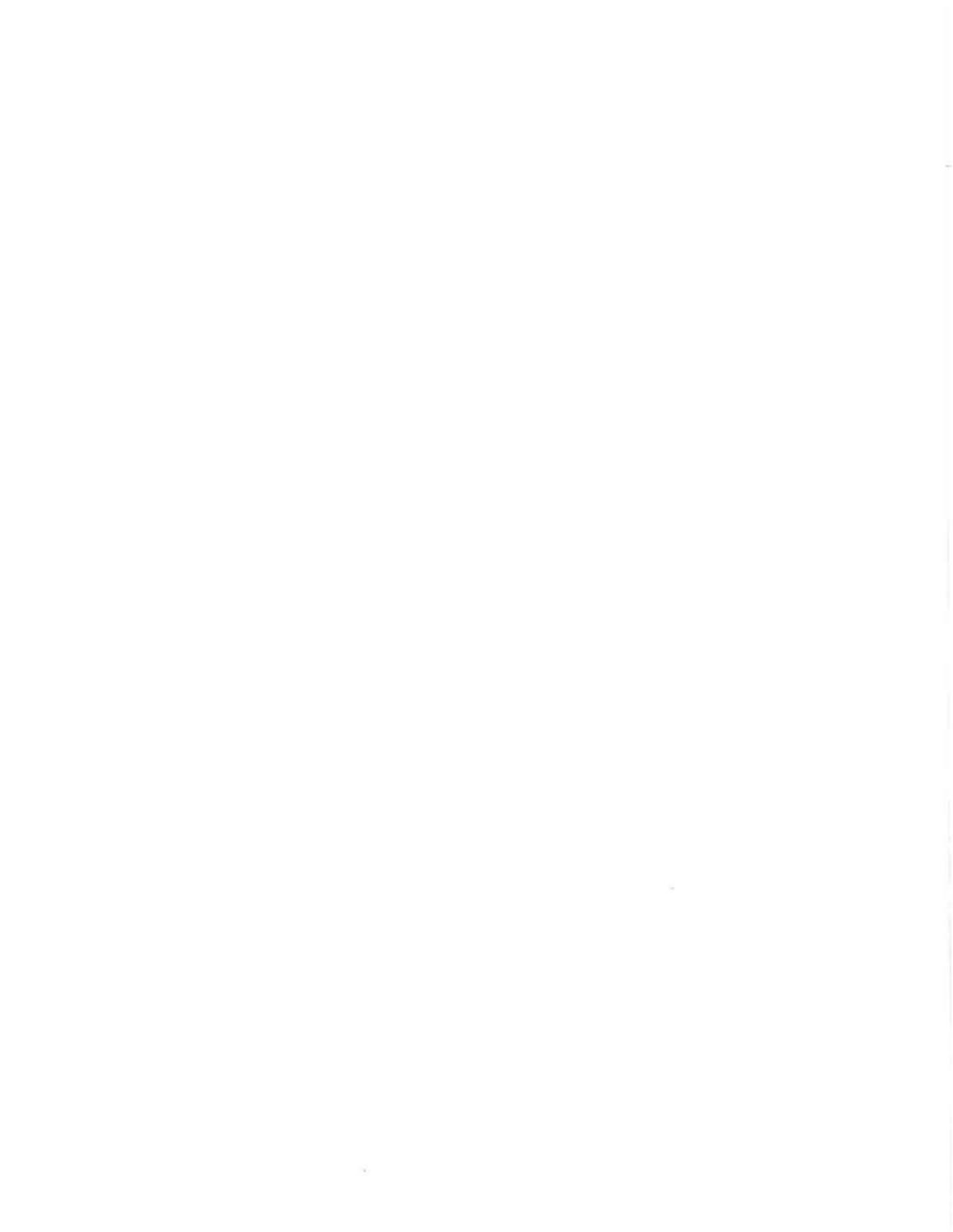- ◊ Sandra Ferrara
- ◊ Glenda Keeney
- ◊ Glenda Vasquez
- ◊ Slater Isabel
- ◊ Darla Perry
- ◊ Steffany Fitzpatrick
- ◊ Todd White- Facilitator

#### **Character Committee:**

Goal: Work collaboratively as a staff to prepare students for success

#### Action Steps:

- Teach students to set a goal and create a plan to follow through
- Staff members model through words and actions good character traits
- Staff will set acceptable limits for acceptable student behaviors, expectations, and classroom processes
- Find a way to teach students empathy and cultural diversity
- Respect difference in all situations

#### Committee Members:

- ◊ Calvin Brown
- ◊ Sandra Guthrie
- ◊ Madison White
- ◊ Kristen Donham
- ◊ Jose Luna
- ◊ David Finch
- ◊ Aletha Patterson- Facilitator

#### **Community Engagement Committee:**

Goal: Develop positive partnerships between children, schools, parents, and businesses where all stakeholders are supportive of each other to enhance student growth.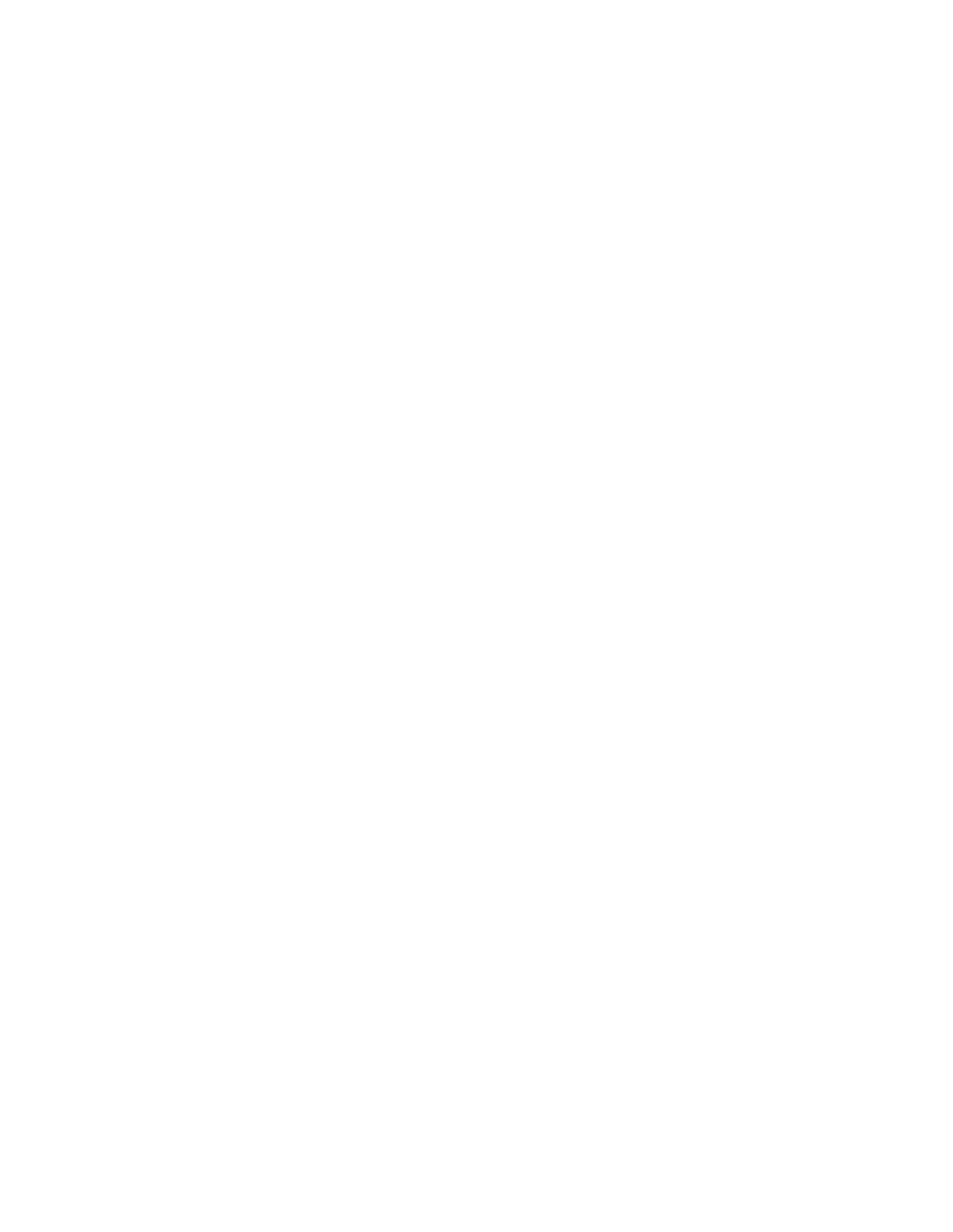#### Action Steps:

- Create partnerships with local businesses for local field trips and internships
- Develop volunteer opportunities at Santa Anna ISD to encourage community service
- Create and implement Academic Nights to strengthen the bond between school and parents
- Create and implement aParent University to celebrate parent involvement inthe schools
- Develop a program to encourage adult and student mentors for students to build positive relationships
- Reorganize a Parent-Teacher organization (PTO) to enhance communication between schools and parents.

Committee Members:

- ◊ Caleb Absher
- ◊ Rachel Tyler
- ◊ Kelly Cope
- ◊ Rob Cheaney
- ◊ Levi Daniel
- ◊ Jennifer Rutheford
- ◊ Terrie Bryans
- ◊ Gidget Mccrary
- ◊ Todd White
- ◊ Nathan Hindman Facilitator

#### **Culture & Climate Committee:**

Goal: Provide a culture and climate that promotes and encourages students' self-awareness, personal growth, and professional opportunities

Action Steps:

- Create and implement college and career day for students
- Develop Educational /Vocational (art, theatre, etc.) field trips
- Utilize high school personality assessments and complete a Career Skills Inventory workshop.

#### Committee Members:

◊ Janice Fellers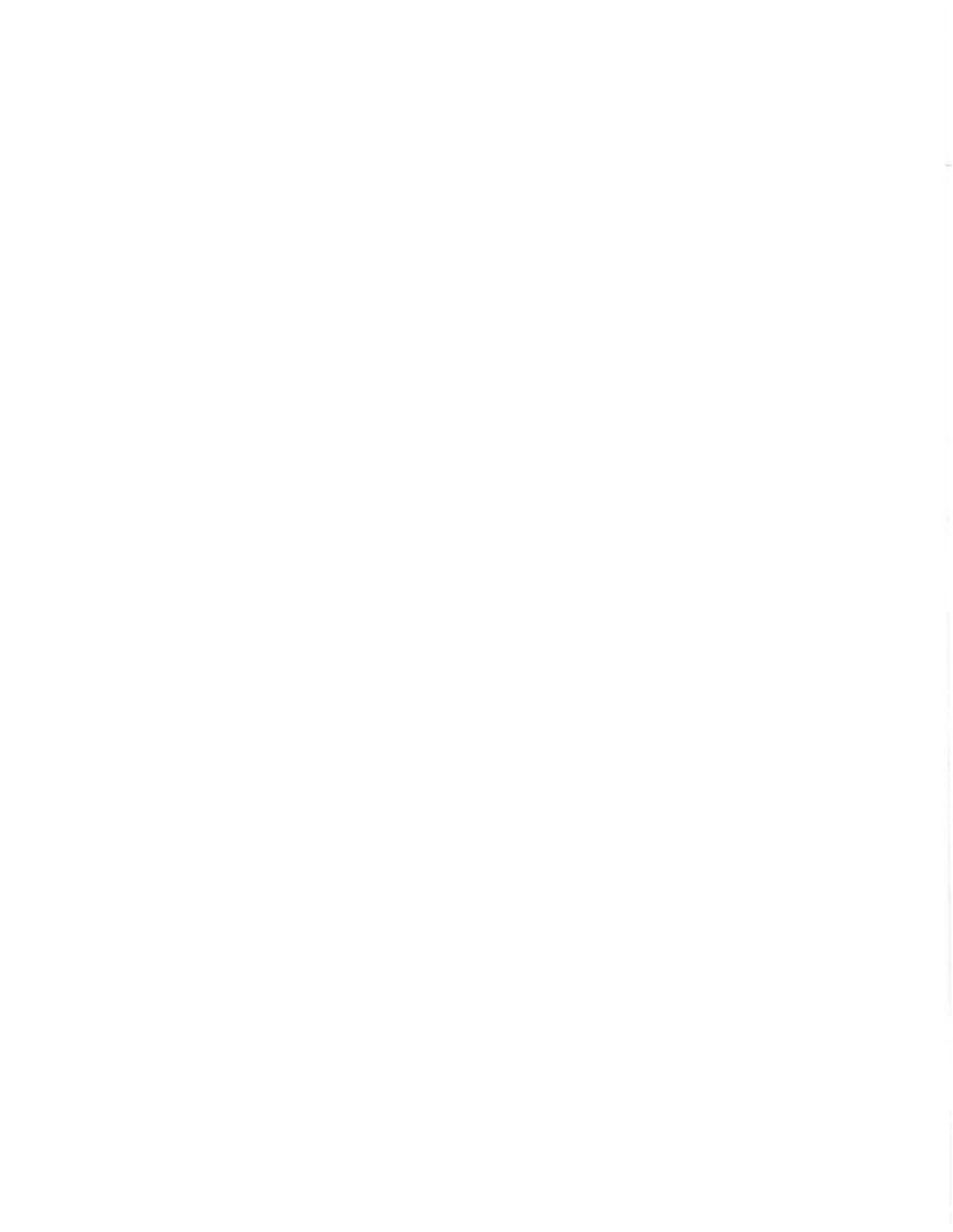- ◊ Kim White
- ◊ Jared Demenezes
- ◊ Micah Mciver
- ◊ Alyssa Graves
- ◊ Edward Morales- Facilitator

#### **Facilities Committee Product:**

Goal: Santa Anna ISD will showcase facilities that attract students that are safe, connected to the outside world, userfriendly, integrated with thecommunity, that are clean and well-maintained.

Action Steps:

- Improve and upgrade facilities to modern standards, such as a new band hall, storage, carpet/laminate flooring, Ag building extension, old gym renovation, and a new gym.
- Build walkways and awnings to connect campuses and improve safety for elementary pick up/drop off.
- Upgrade cafeteria appliances and freezer.
- Supplement playground equipment with modern equipment.

Committee Members:

- ◊ Monte Guthrie
- ◊ Chanda Rice
- ◊ Dakota Donham
- ◊ Jerry Barker
- ◊ Jackie Stansbury
- ◊ Nathan Hindman
- ◊ David Crowder
- ◊ Todd White Facilitator

#### **Globally Competitive Committee:**

Goal: All Santa Anna Mountaineer students will be informed and prepared to compete in a global society, including a plan for vocational, military and/orcollege readiness.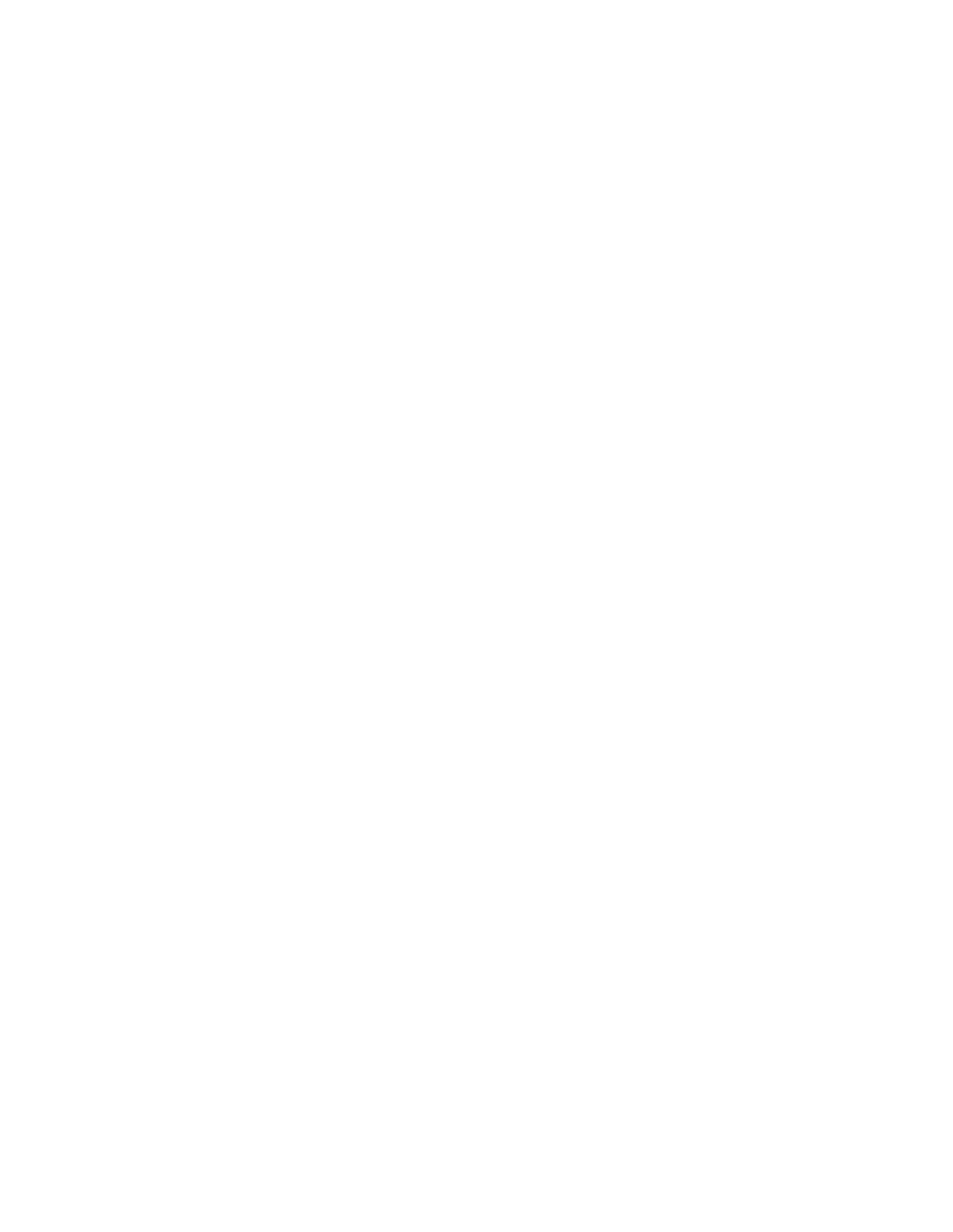#### Action Steps:

- Develop soft, essential, and financial skills, along with perseverance and student created goals for life beyond high school.
- Career exploration opportunities startingin elementary and continuing through high school including job fairs, internships, shadowing, community partnerships, local field trips, and implementing certificate programs.
- Public information explaining Santa Anna ISD PAYS for upper-level courses (dual credit and certificates)
- Explore technology opportunities for company certification programs.
- Summer bridge program to enhance TSI opportunities for students.

#### Committee Members:

- ◊ Mandy Ceniceros
- ◊ Brandy Crowder
- ◊ **Vicki** Calfa
- ◊ Becket Guthrie
- ◊ Amanda Sikes
- ◊ Edward Morales
- ◊ Todd White Facilitator

#### **Leadership Committee:**

Goal: Santa Anna leadership (superintendent and school board) will ensure that every student will graduate with a career pathway and essential skills to independently and confidently live anywhere they choose.

#### Action Steps:

- Continuous surveys on website from ex-students to learn from past to improve future learning (to provide mentoring and feedback)
- Leadership continually communicating and educating the community on the benefits of change for our students
- Start career exploration sooner
- Provide opportunities for field trips and campus visits.
- Provide a curriculum with courses that help develop essential skills

#### Committee Members:

◊ Laurel Guthrie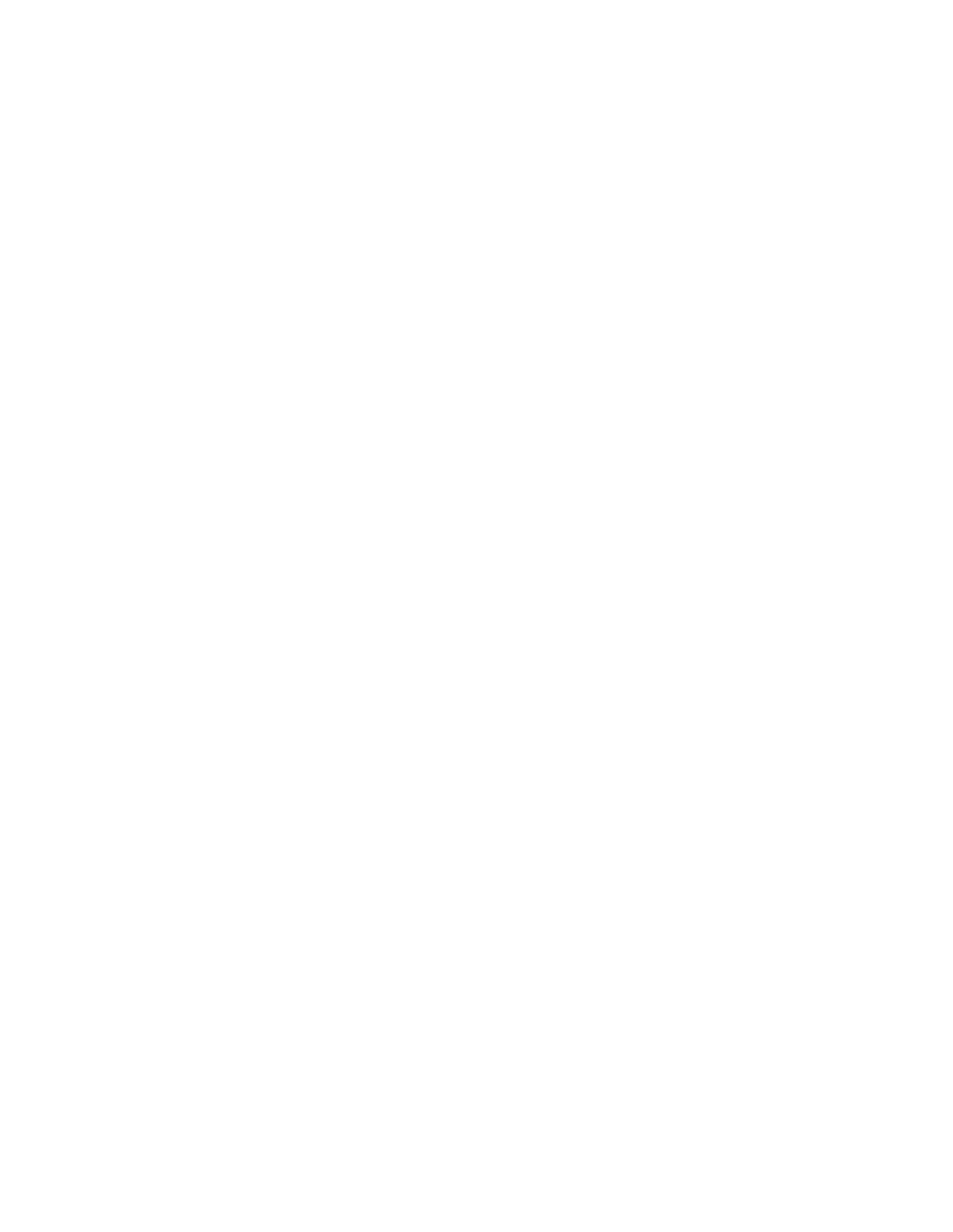- 0 Maiya Denson
- 0 Michelle Morgan
- 0 Ross Guerrero
- 0 Raeann Kouterick
- 0 Jack Graves
- 0 Tony Martinez
- 0 Amanda Ellerbe
- 0 Devyn Hallmark
- 0 Edward Morales Facilitator

#### **Safety Committee:**

#### Goals:

- 1. Santa Anna ISD commits to improve communication and effectiveness of all drills.
- 2. Santa Anna ISD commits to enhancing awareness of bullying and diversity and training students to become advocates of victims.
- 3. Santa Anna ISD commits to ensure facilities have maximum safety mechanisms and meet codes.

#### Action Steps:

- Develop a reunification plan for all drills/situations
- Drill training for all staff, students, volunteers, substitutes, and community
- Communicate with parents and community the proceduresfordrills in a variety of ways
- Bring in speakers who have experience in bullying, bias, or discrimination
- Communicate procedures for anonymous reporting
- Teach the students to be advocates (PreK-12)
- Review current safety audit and complete the tasks[?]
- Develop a schedule to keep safety audit current

#### Committee Members:

- 0 Harley Fenton
- 0 Tony Watson
- 0 Aletha Patterson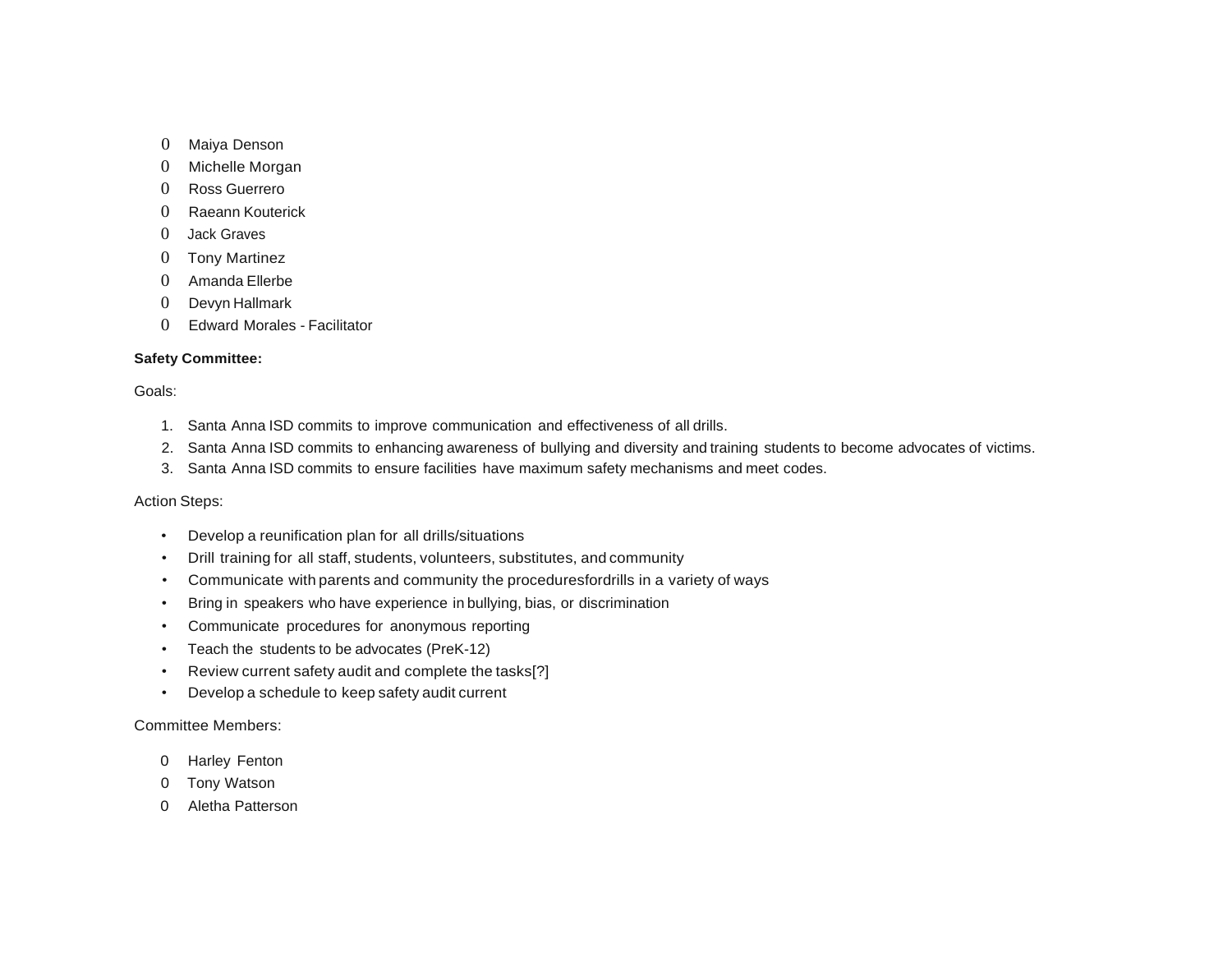Ĥ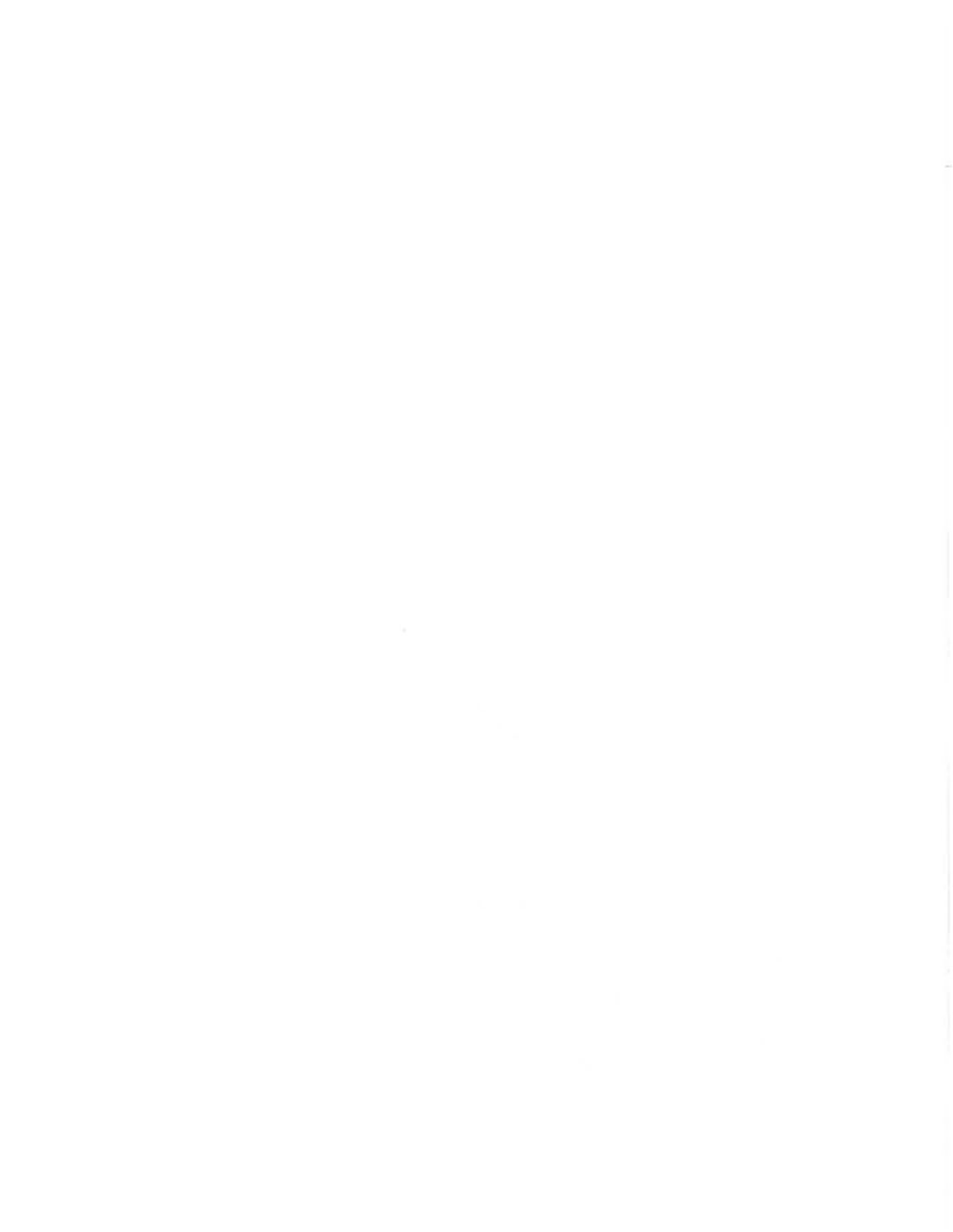#### ◊ Steffany Fitzpatrick- Facilitator

#### **Staff Committee:**

Goal: Recruit, retain, incentivize, and develop staff where employees are appreciated, helpful to each other, have a choice in professional development, and are equally important regardless of role.

#### Action Steps:

- Enhance collaboration and communication, developing clear expectations for all roles.
- Build a new gym, band hall, and elementaryawningforSantaAnna ISD
- Develop and implement an incentive program for staff, including lunch or longevity bonuses to develop a sense of community and family.
- Hire staff that are highly qualified and willing to do the little things to help each other, striving to be a district that loves kids.
- Create professional development that offers choice and the continued support/trainingto grow towards mastery.

#### Committee Members:

- ◊ Sharon Guthrie
- ◊ Lavelle Walters
- ◊ Eddie Alonzo
- ◊ Laura Lehman
- ◊ Phillip Devanney
- ◊ ShellyTaff
- ◊ Todd White- Facilitator

#### **Technology Committee:**

#### Goals:

- 1. Improve the infrastructureto address connectivity and bandwidth issues
- 2. Implement technology in PK-12 with consistent application across grade levels and create technology professional development for teachers.

Action Steps: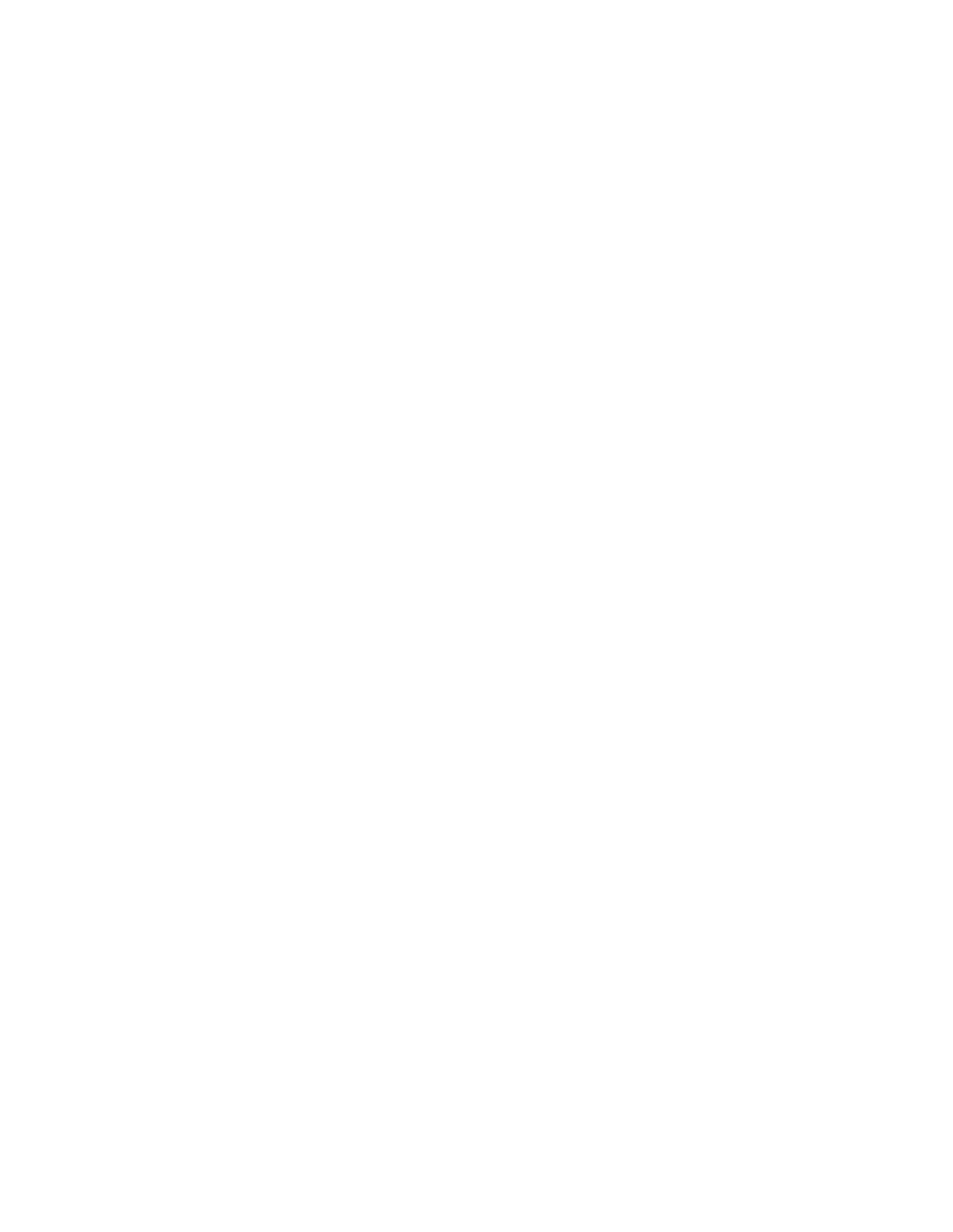- Develop consistent budgeting for technology infrastructure.
- Create a software selection committee to support consistent application usage.
- Create technology professional developmentto enhance usage by staff members.
- Ensure technologyTEKS are implemented across grade levels with completion evaluation completed by administrators

#### Committee Members:

- ◊ Paul Martin
- ◊ Jacob Herrod
- ◊ Josh Daniels
- ◊ Angelia Bostick
- ◊ Brandi Mciver
- ◊ Jacob Gibson
- ◊ Micah Anderson
- ◊ Larry Bostick
- ◊ Darla Perry- Facilitator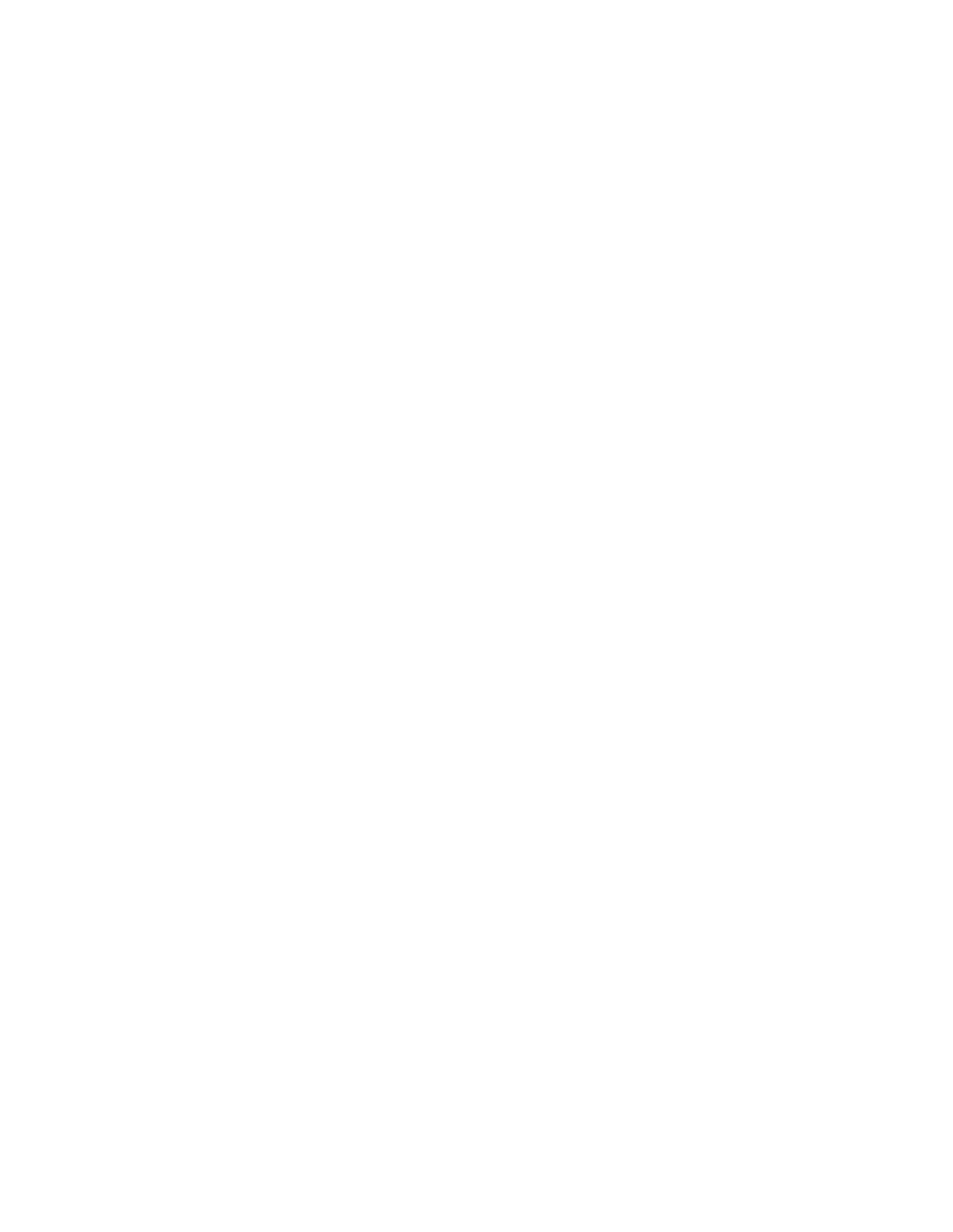# **Santa Anna ISO Comprehensive Needs Assessment Data Sources**

Interviews from students, staff, school board members, and community members

School Report Card 2018-2019 Disaggregated STAAR Data Drop-out Rates Federal Program Guidelines Graduation Records Mobility Rates Special Programs Evaluations Special Student Populations

Standardize Tests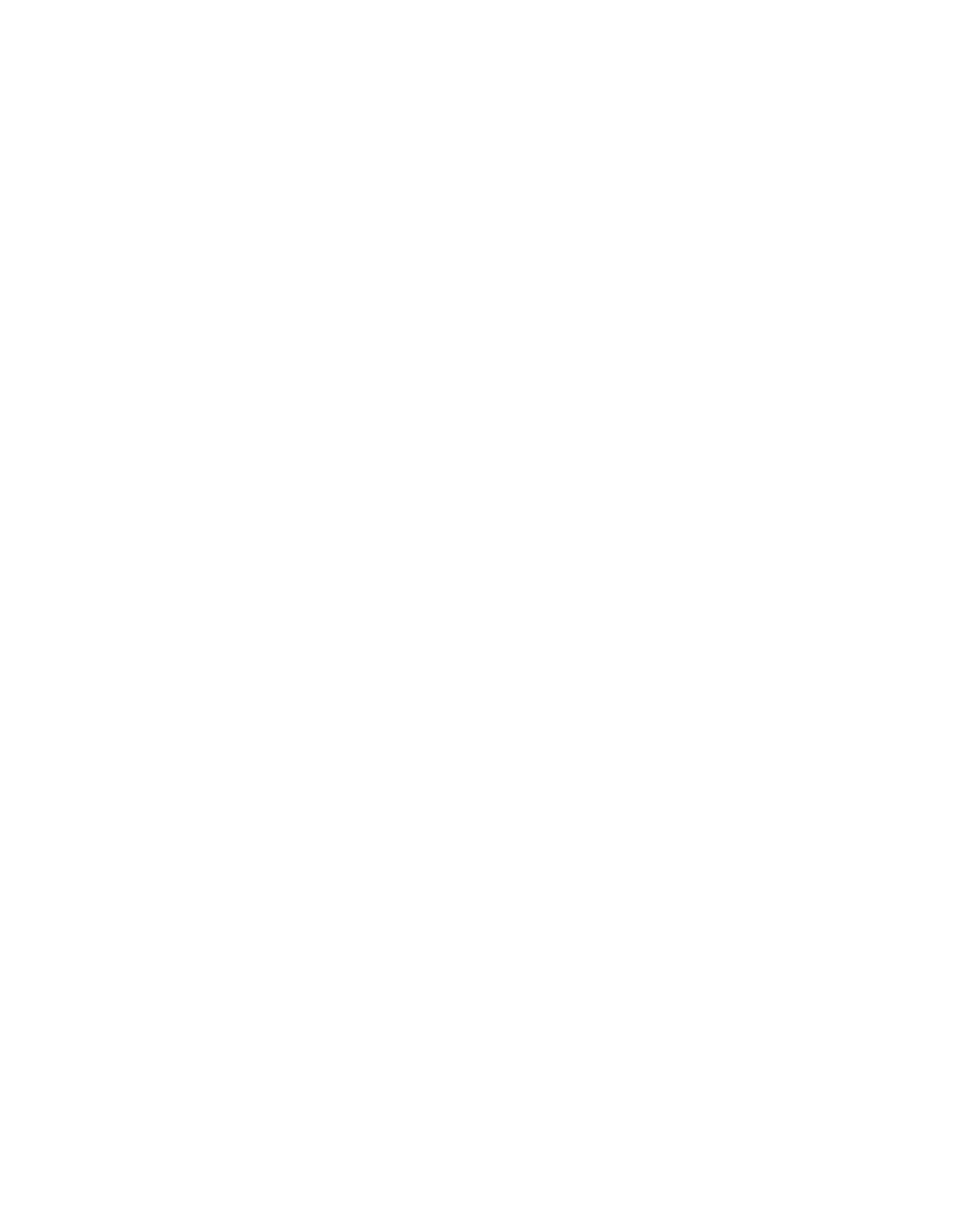| Goet | Increase, state assessment academic scores by 5% in each calegory (Approaches, Meets, Masters) and targeted board goals on 2021 STAAR<br><b>Assessments</b> |                                                                                      |                                                                    |                                                                                                                                                                                                           |                                |                                                                                        |  |
|------|-------------------------------------------------------------------------------------------------------------------------------------------------------------|--------------------------------------------------------------------------------------|--------------------------------------------------------------------|-----------------------------------------------------------------------------------------------------------------------------------------------------------------------------------------------------------|--------------------------------|----------------------------------------------------------------------------------------|--|
|      | Objective 1                                                                                                                                                 | 5% gains in all STAAR tested<br>categories.                                          |                                                                    |                                                                                                                                                                                                           |                                |                                                                                        |  |
|      |                                                                                                                                                             | Activity/Strategy                                                                    | Person(s)<br>Responsible                                           | Timeline                                                                                                                                                                                                  | Resources                      | Evaluation/Accountability                                                              |  |
|      |                                                                                                                                                             | Provide Fundamental 5<br>training and align walkthrough<br>feedback to expectations  | Superintendent,<br>Campus Principals,<br>Campus Leadership<br>Team | <b>August Professional</b><br>development and<br>embedded PD in<br>individual campuses<br>throughout the 2021-22<br>school year                                                                           | PD Budget if<br>needed         | Walkthrough data reviews, PD sign<br>in sheets                                         |  |
|      |                                                                                                                                                             | Take a team of admin &<br>teachers to a Fundamental 5<br>training with Sean Cain     | Superintendent,<br><b>Campus Principals</b>                        | October 2021                                                                                                                                                                                              | Budget,<br><b>ESSER III</b>    | Bring back PD for teachers                                                             |  |
|      |                                                                                                                                                             | Ensure Rtl systems are in<br>place on all campuses and<br>are compliant with SB 1153 | Superintendent,<br>Campus Principals,<br><b>Rtl Specialists</b>    | Beginning of the year<br>parent notification<br>letters sent out in first<br>week of school. Rtl<br>campus-based<br>meetings scheduled<br>three times during the<br>2021-22 school year on<br>each campus | T White's<br>docs if<br>needed | Rtl SB 1153 documentation<br>folders/binders, Star 360 Growth<br>reports, STAAR scores |  |

## **Santa Anna Independent School District 2020-2021 Action Plan**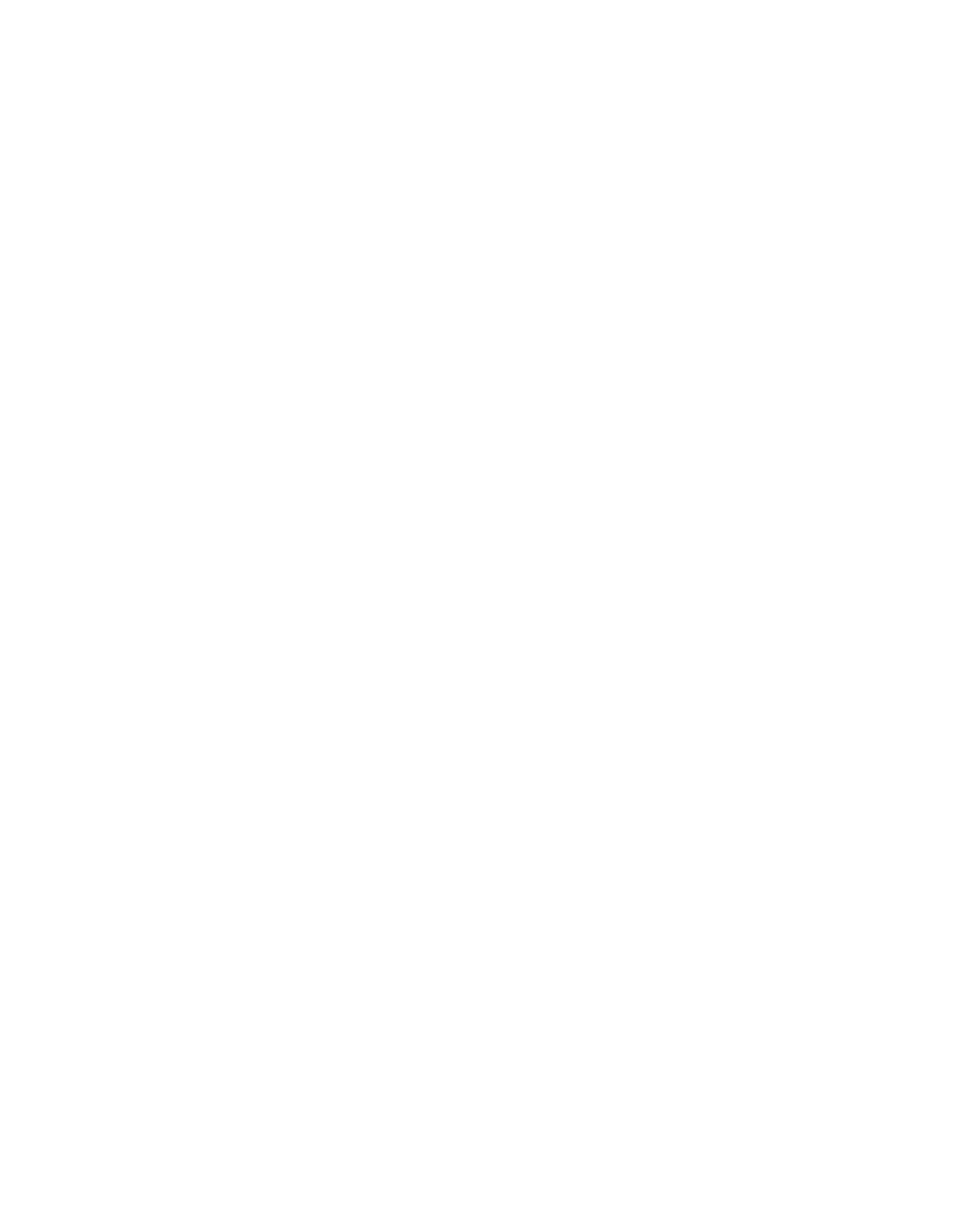|             | Implement PLC Data analysis<br>to drive instruction                                                                      | Superintendent,<br>Campus Principals,<br><b>Teachers</b>               | 3 scheduled data digs<br>with campus principals<br>and their leadership<br>teams with central<br>office and regularly<br>scheduled data<br>analysis meetings on<br>campuses via campus<br>principal (embedded<br>throughout the year). | DMAC, PLC<br>Planning<br>times on<br>campus.<br>PLC training | Data dig results, teacher created<br>analysis of student assessments        |
|-------------|--------------------------------------------------------------------------------------------------------------------------|------------------------------------------------------------------------|----------------------------------------------------------------------------------------------------------------------------------------------------------------------------------------------------------------------------------------|--------------------------------------------------------------|-----------------------------------------------------------------------------|
|             | Utilize T-PESS to set<br>instructional goals for<br>principals                                                           | Superintendent &<br><b>Campus Principals</b>                           | September 10, 2021 for<br>start date & complete<br>by Sept 20                                                                                                                                                                          | <b>DMAC</b>                                                  | Completed docs on goal setting in<br><b>DMAC</b>                            |
|             | Utilize T-IESS to set<br>instructional goals for<br>teachers                                                             | <b>Campus Principals</b>                                               | August 5-14<br>Professional<br>development (for new<br>teachers) and<br>embedded PD in<br>individual campuses<br>throughout the 2021-22<br>school year                                                                                 | T-Tess<br>training<br>videos and<br>resources                | Instructional goals documents<br>shared with teachers                       |
| Objective 2 | Student mastery will increase to 17% for all content and grade level areas                                               |                                                                        |                                                                                                                                                                                                                                        |                                                              |                                                                             |
|             | Activity/Strategy                                                                                                        | Person(s)<br>Responsible                                               | Timeline                                                                                                                                                                                                                               | Resources                                                    | Evaluation/Accountability                                                   |
|             | Improve identification of<br>students for the gifted and<br>talented program and<br>implement the program<br>effectively | Superintenden,t<br>Gifted and Talented<br>Coordinator, GT<br>Committee | Prior to August 16,<br>2021 the GT committee<br>will convene to review<br>2021-2022 GT testing<br>plan                                                                                                                                 | <b>GT Training</b>                                           | Gifted and Talented student<br>population increase. Students<br>served K-12 |
|             | Increase enrollment in Dual<br>Credit by 10% from 2020-21<br>to 2021-2022                                                | Counselor, Campus<br>Principals                                        | August of 2021                                                                                                                                                                                                                         | Cisco Junior<br>College                                      | Student Enrollment in advanced<br>coursework                                |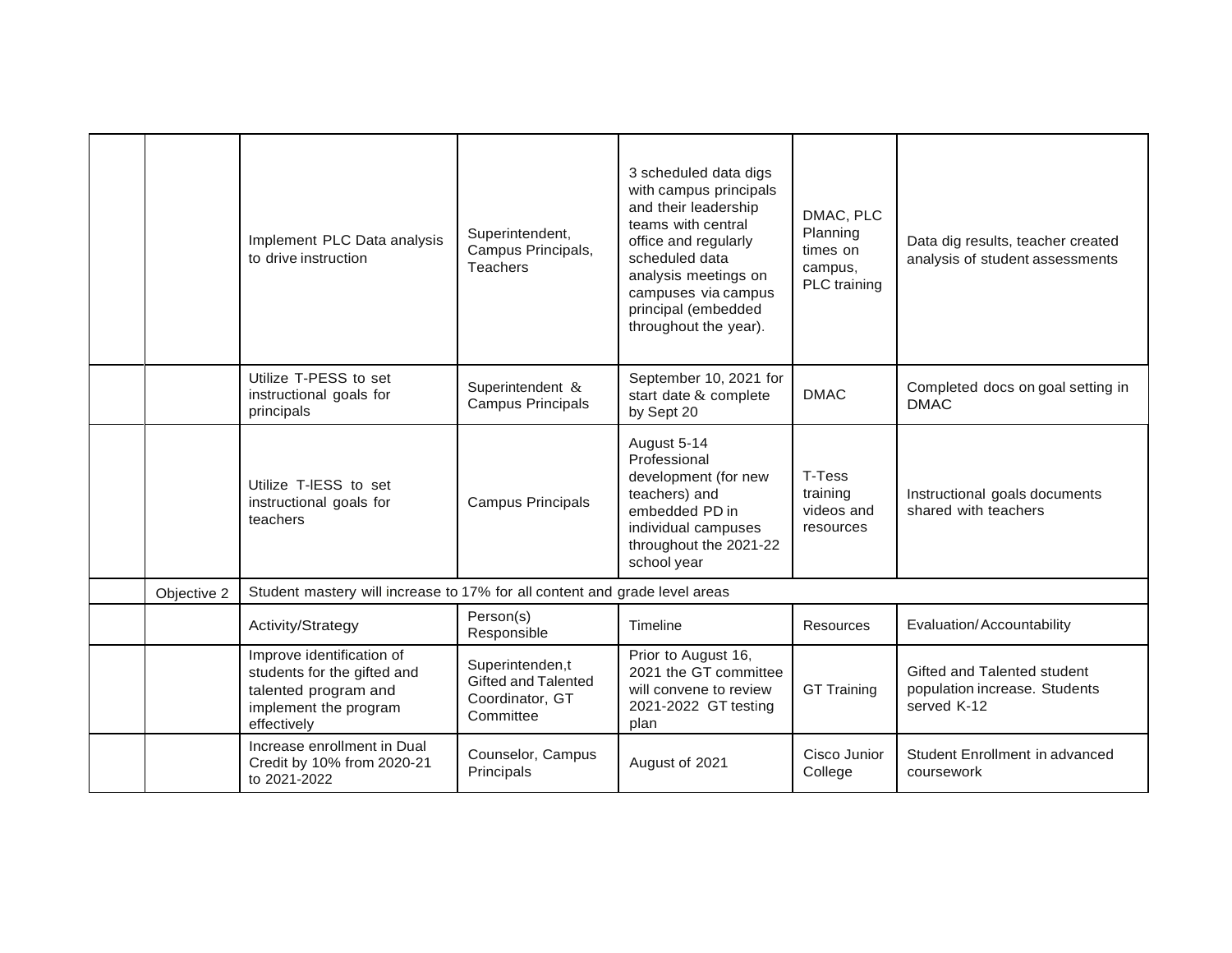$\alpha$  ,  $\alpha$  ,  $\alpha$  ,  $\alpha$  ,  $\alpha$  ,  $\alpha$ 

ř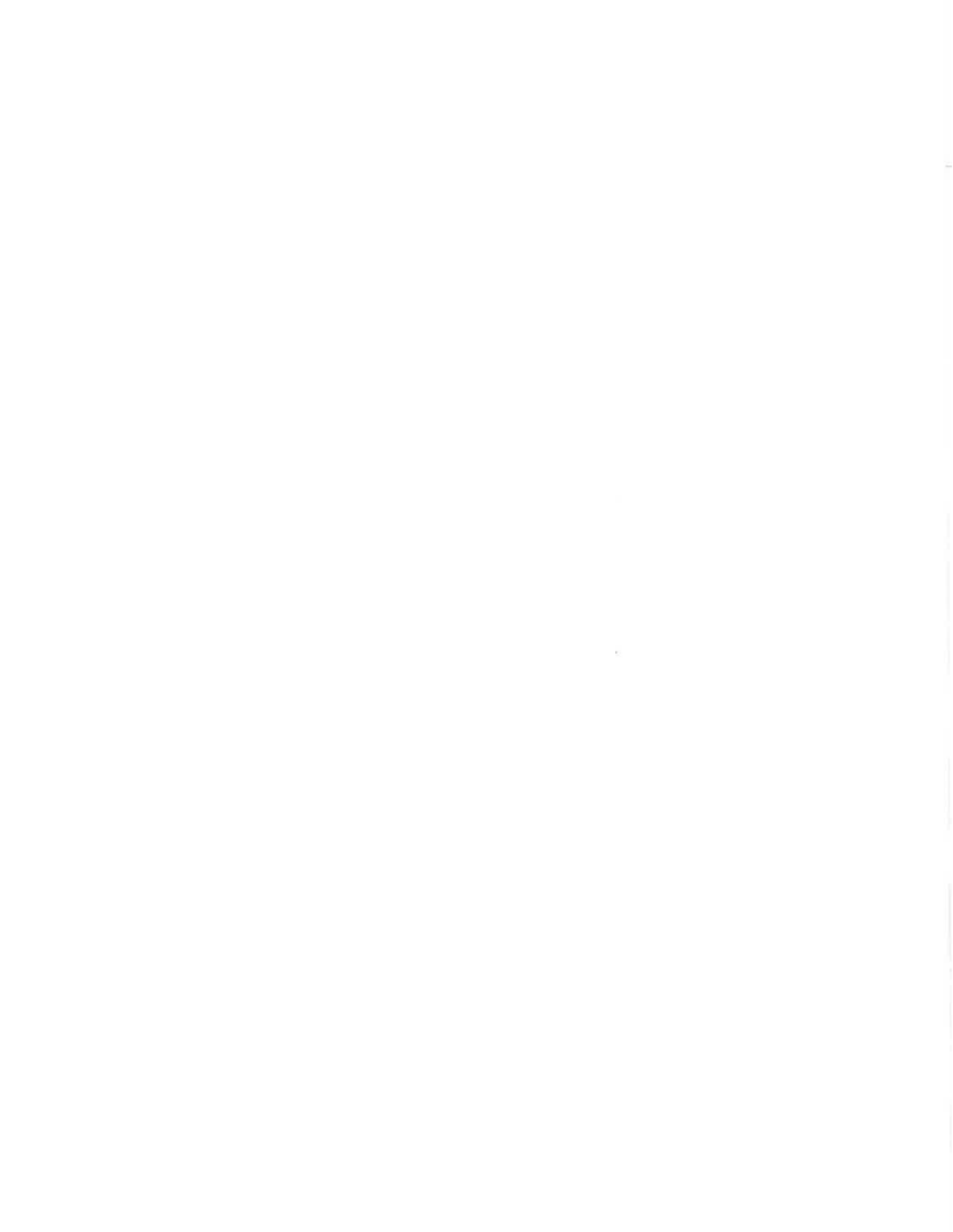| Objective 3  | Student and staff attendance will increase by 1%                                                                                                                                |                                                                                            |                                      |                                        |                                                                               |  |  |  |
|--------------|---------------------------------------------------------------------------------------------------------------------------------------------------------------------------------|--------------------------------------------------------------------------------------------|--------------------------------------|----------------------------------------|-------------------------------------------------------------------------------|--|--|--|
|              | Activity/Strategy                                                                                                                                                               | Person(s)<br>Responsible                                                                   | Timeline                             | <b>Resources</b>                       | Evaluation/Accountability                                                     |  |  |  |
|              | Implement Attendance<br>incentive programs                                                                                                                                      | Superintendent,<br><b>Campus Principals</b>                                                | <b>Implementation August</b><br>2020 | <b>Budgeted</b><br>item                | Campus attendance records show<br>increase in student and staff<br>attendance |  |  |  |
| Ob jective 4 |                                                                                                                                                                                 | Develop an accelerated instruction plan for students, providing all appropriate resources. |                                      |                                        |                                                                               |  |  |  |
|              | Activity/Strategy                                                                                                                                                               | Person(s)<br>Responsible                                                                   | Timeline                             | <b>Resources</b>                       | Evaluation/Accountability                                                     |  |  |  |
|              | Develop a master schedule<br>that allows flexibility in<br>transitioning from 7th math<br>to Algebra I                                                                          | Academic Dean,<br><b>Campus Principals</b>                                                 | <b>June 2021</b>                     |                                        | Completed master schedule                                                     |  |  |  |
|              | Investigate potential course<br>acceleration plans to offer<br>high school credit to eighth<br>grade and college credit early<br>in high school.                                | Academic Dean,<br>Secondary Principal,<br>Superintendent                                   | <b>Fall 2021</b>                     |                                        | 2022 Course catalog                                                           |  |  |  |
|              | Develop a plan to review<br>teacher certifications,<br>paraprofessional<br>backgrounds, and student<br>interests to determine<br>feasibility of additional course<br>offerings. | Campus principals,<br>Superintendent                                                       | <b>Fall 2021</b>                     | <b>TEA</b><br>Certification<br>Look-Up | 2022 Course Catalog                                                           |  |  |  |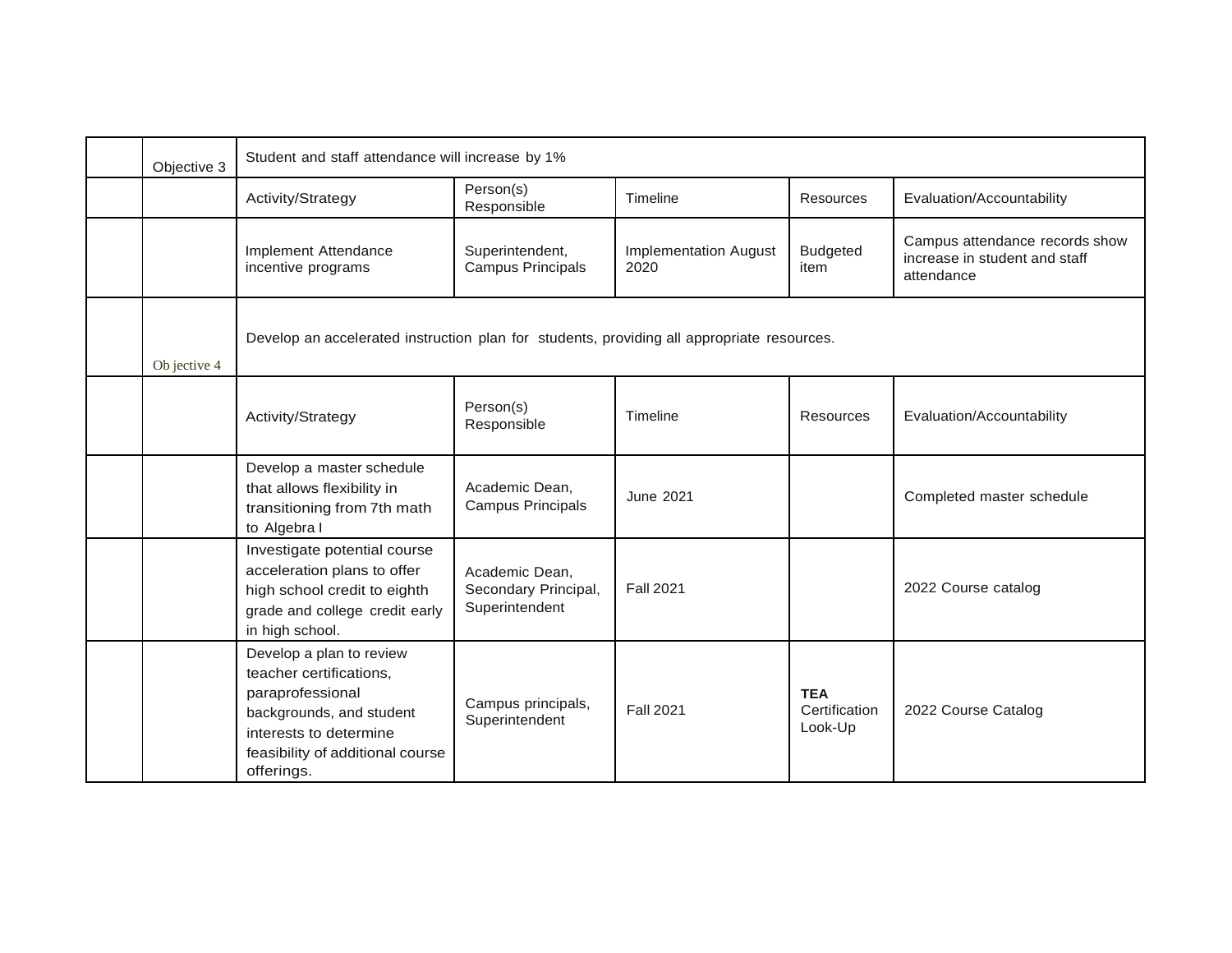Ŕ

 $\sim$   $-$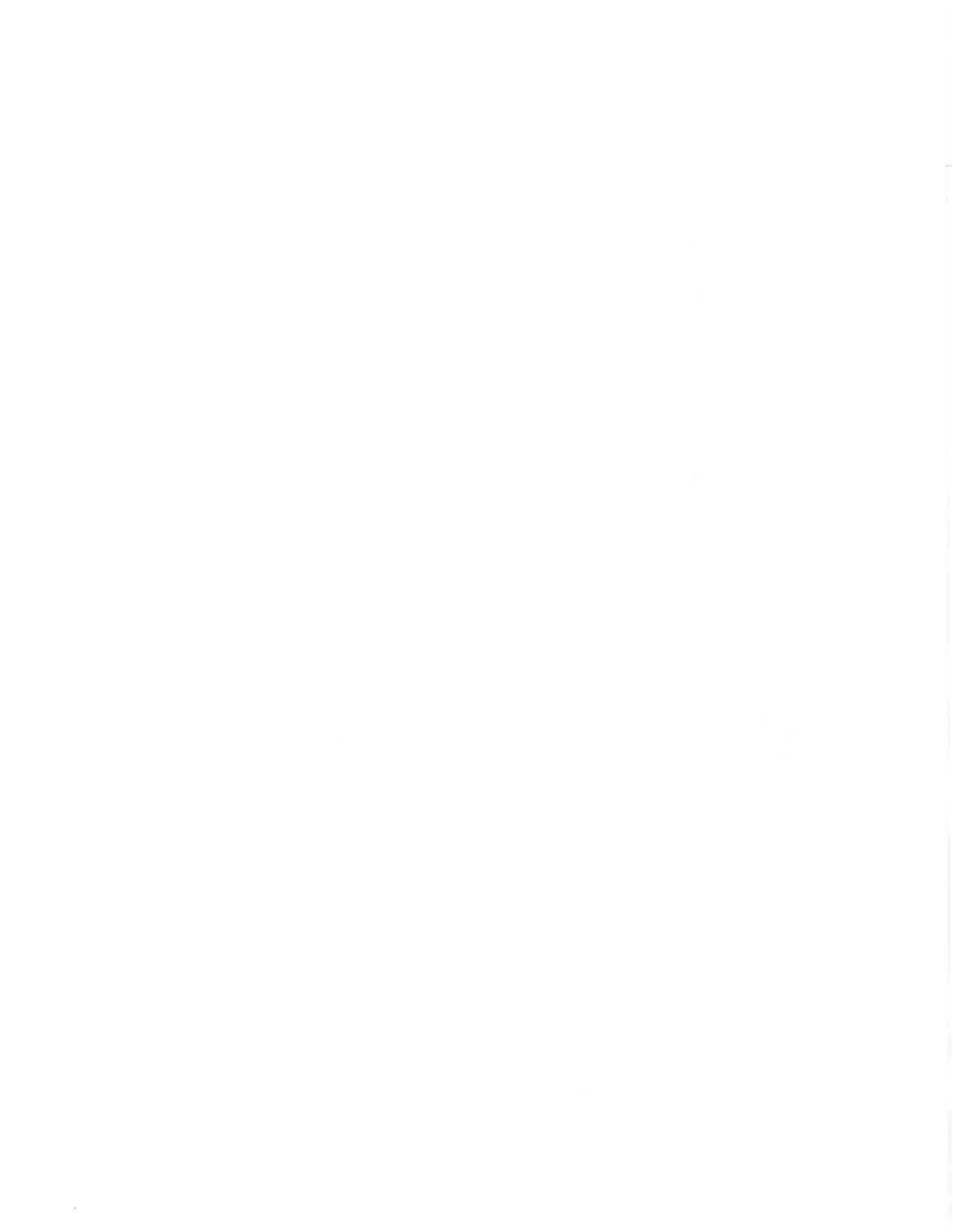| Objective 5 | 8th grade.                                                                                                                        | Increase CTE certifications and develop CTE Pathways by recruiting highly qualified teachers and beginning4-yeargraduation plans in |                  |                                                            |                                                                                                                                         |  |  |
|-------------|-----------------------------------------------------------------------------------------------------------------------------------|-------------------------------------------------------------------------------------------------------------------------------------|------------------|------------------------------------------------------------|-----------------------------------------------------------------------------------------------------------------------------------------|--|--|
|             | Activity/Strategy                                                                                                                 | Person(s)<br>Responsible                                                                                                            | limeline         | Resources                                                  | Evaluation/Accountability                                                                                                               |  |  |
|             | Investigate CTE pathways in<br>the master schedule.                                                                               | Academic Dean,<br>Secondary Principal,<br>GTE Teachers,<br>Superintendent                                                           | <b>Fall 2021</b> |                                                            | 2022 Course Catalog                                                                                                                     |  |  |
|             | Create opportunities for<br>parents and students to<br>review the 4-year high<br>school academic plan at the<br>end of 8th grade. | Academic Dean,<br>Secondary Principal                                                                                               | April 2022       |                                                            | Signed (by parents) 4 year plans                                                                                                        |  |  |
|             | Identify and share career<br>pathways with students and<br>parents.                                                               | Academic Dean,<br>Secondary Principal                                                                                               | February 2022    |                                                            | <b>Parent Meetings</b>                                                                                                                  |  |  |
| Objective 6 | curriculum.                                                                                                                       |                                                                                                                                     |                  |                                                            | Use data driven inst ru!;tion and the TEKS Resource Guide with fidelity while holding teachers accountable to create vertically aligned |  |  |
|             | Activity/Strategy                                                                                                                 | Person(s)<br>Responsible                                                                                                            | limeline         | Resources                                                  | Evaluation/Accountability                                                                                                               |  |  |
|             | Administrators develop a<br>feedback loop to teachers to<br>discuss curriculum embedded<br>in lesson plans.                       | Superintendent,<br><b>Campus Principals</b>                                                                                         | August 2021 PD   | Data<br>Analysis<br>Doc, DMAC,<br><b>TEKS</b><br>Resources | Curriculum discussion sign-in                                                                                                           |  |  |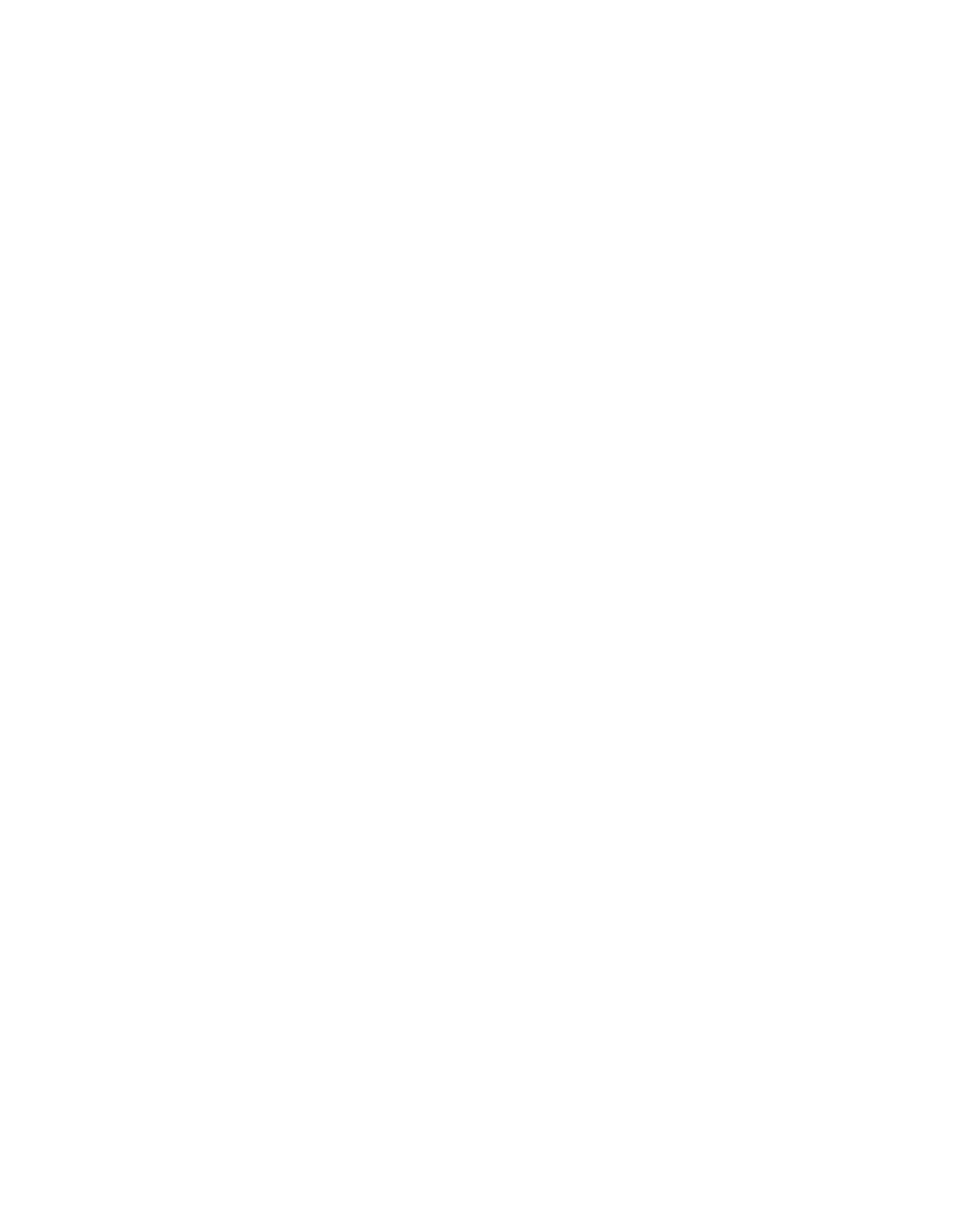|             | Offer curriculum alignment<br>opportunities during staff<br>professional development<br>time. | Superintendent,<br><b>Campus Principals</b>                        | September Principals<br>Meeting - on agenda<br>schedule                                                                                                                              | <b>TEKS</b><br>Resources         | PD Sign in sheets                                                                                                                    |  |  |
|-------------|-----------------------------------------------------------------------------------------------|--------------------------------------------------------------------|--------------------------------------------------------------------------------------------------------------------------------------------------------------------------------------|----------------------------------|--------------------------------------------------------------------------------------------------------------------------------------|--|--|
| Georgia     | <b>Improve District Culture &amp; Climate</b>                                                 |                                                                    |                                                                                                                                                                                      |                                  |                                                                                                                                      |  |  |
| Objective 1 | Include staff, parents, community members and students in decision making process             |                                                                    |                                                                                                                                                                                      |                                  |                                                                                                                                      |  |  |
|             | Activity/Strategy                                                                             | Person(s)<br>Responsible                                           | Timeline                                                                                                                                                                             | Resources                        | Evaluation/Accountability                                                                                                            |  |  |
|             | Implement DEIC, CIPs,<br>leadership teams for June<br>committee meetings                      | Superintendent,<br>Campus Principals,<br>Committee<br>Chairpersons | June 2021 for<br>Completion of 2021-22<br>district and campus<br>improvement plans,<br>July 2021 to create<br>leadership teams,<br>March 2021 to create<br>Improvement<br>committees | <b>DMAC</b>                      | All Improvement Plans completed<br>in June. Leadership team agendas<br>from campuses                                                 |  |  |
|             | Conduct surveys of parents,<br>students, and teachers to<br>better assess needs               | Principals                                                         | Begin survey<br>development by<br>January and<br>implementation by<br>February of 2021                                                                                               | Formality<br>survey<br>process   | Survey data for each campus                                                                                                          |  |  |
| Objective 2 | to enhance student growth.                                                                    |                                                                    |                                                                                                                                                                                      |                                  | Develop positive partnerships between children, schools, parents, and businesses where all stakeholders are supportive of each other |  |  |
|             | Activity/Strategy                                                                             | Person(s)<br>Responsible                                           | Timeline                                                                                                                                                                             | Resources                        | Evaluation/Accountability                                                                                                            |  |  |
|             | Create Parent Teacher<br>Organizations on each<br>campus and implement<br>meeting schedules   | Principals, Site<br><b>Based Decision</b><br>Committee             | Open House 2021 to<br>set up enrollment;<br>monthly meetings<br>through 2021-2022<br>school year                                                                                     | Parent<br>Involvement<br>funding | Parent sign-in sheets                                                                                                                |  |  |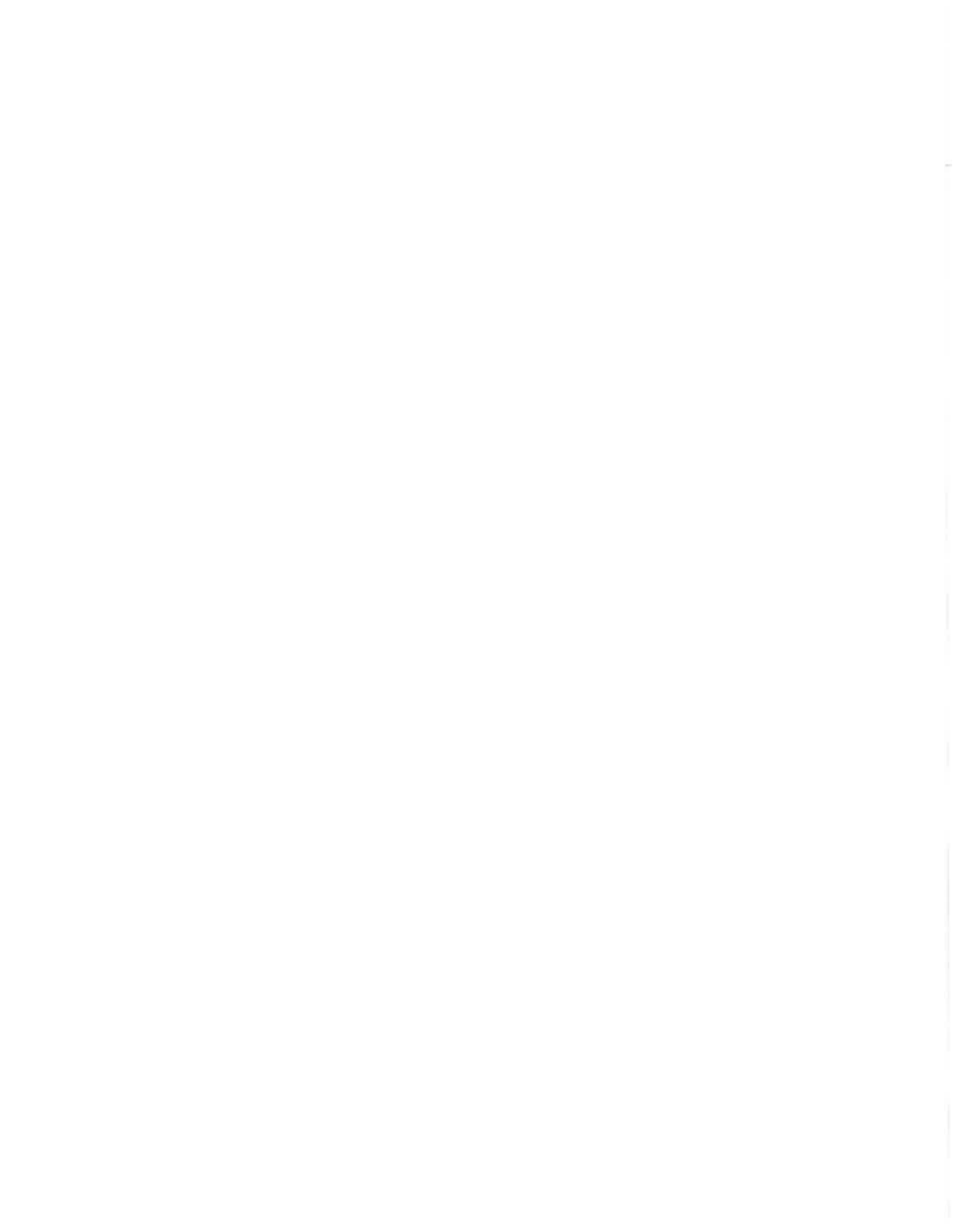|             | Continue a weekly newsletter                                                                          | Superintendent,<br><b>Campus Principals</b>                              | Weekly beginning in<br>August                                                 | S'more<br>newsletter<br>program                                                                          | email and social media                                          |  |
|-------------|-------------------------------------------------------------------------------------------------------|--------------------------------------------------------------------------|-------------------------------------------------------------------------------|----------------------------------------------------------------------------------------------------------|-----------------------------------------------------------------|--|
|             | Create a calendar of Parent<br>Engagement Nights/Activities                                           | Campus Principals,<br>Communications<br><b>Director</b>                  | By August 2021 Open<br>House, campus<br>activities on calendar<br>for parents | <b>Athletics</b><br>Calendar,<br><b>District</b><br>Calendar,<br><b>Parent</b><br>Involvement<br>funding | Calendars online, parent sign-in<br>sheets from activity nights |  |
|             | Create and implement a<br>superintendent's leadership<br>team to develop student voice                | Supt                                                                     | Monthly throughout<br>2021-22 school year                                     | STAAR data.<br>leadership<br>information                                                                 | monthly meetings                                                |  |
|             | Each campus will hold an<br>Open House/Registration at<br>the beginning of the 2021-22<br>school year | <b>Campus Principals</b>                                                 | August of 2021                                                                | Registration<br>Process                                                                                  | Sign-in sheets                                                  |  |
|             | <b>Expand National Honor</b><br>Society service hours<br>opportunities.                               | Academic Dean,<br>Secondary Principal,<br>Superintendent, NHS<br>Sponsor | September2021                                                                 | Santa Anna<br>Chamberof<br>Commerce                                                                      | NHS Service Hours completed at<br>100%                          |  |
|             | Create community service<br>events for SAISD students to<br>support the community of<br>Santa Anna.   | Academic Dean,<br>Secondary Principa1,<br>Superintendent, NHS<br>Sponsor | Sept $2021 =$ Calendar                                                        | Santa Anna<br>Chamberof<br>Commerce                                                                      | Completed Calendar                                              |  |
|             | Create and implement<br>Academic Nights to<br>strengthen the bond between<br>school and parents.      | Superintendent,<br>Campus Principals,<br>Academic Dean                   | <b>Quarterly Events</b>                                                       |                                                                                                          | Parent / Student Sign in Sheets                                 |  |
|             |                                                                                                       |                                                                          |                                                                               |                                                                                                          |                                                                 |  |
| Objective 3 | Continue to put School Safety at the forefront of educational decisions                               |                                                                          |                                                                               |                                                                                                          |                                                                 |  |
|             | Activity/Strategy                                                                                     | Person(s)<br>Responsible                                                 | 1imeline                                                                      | <b>Resources</b>                                                                                         | <b>Evaluation/Accountability</b>                                |  |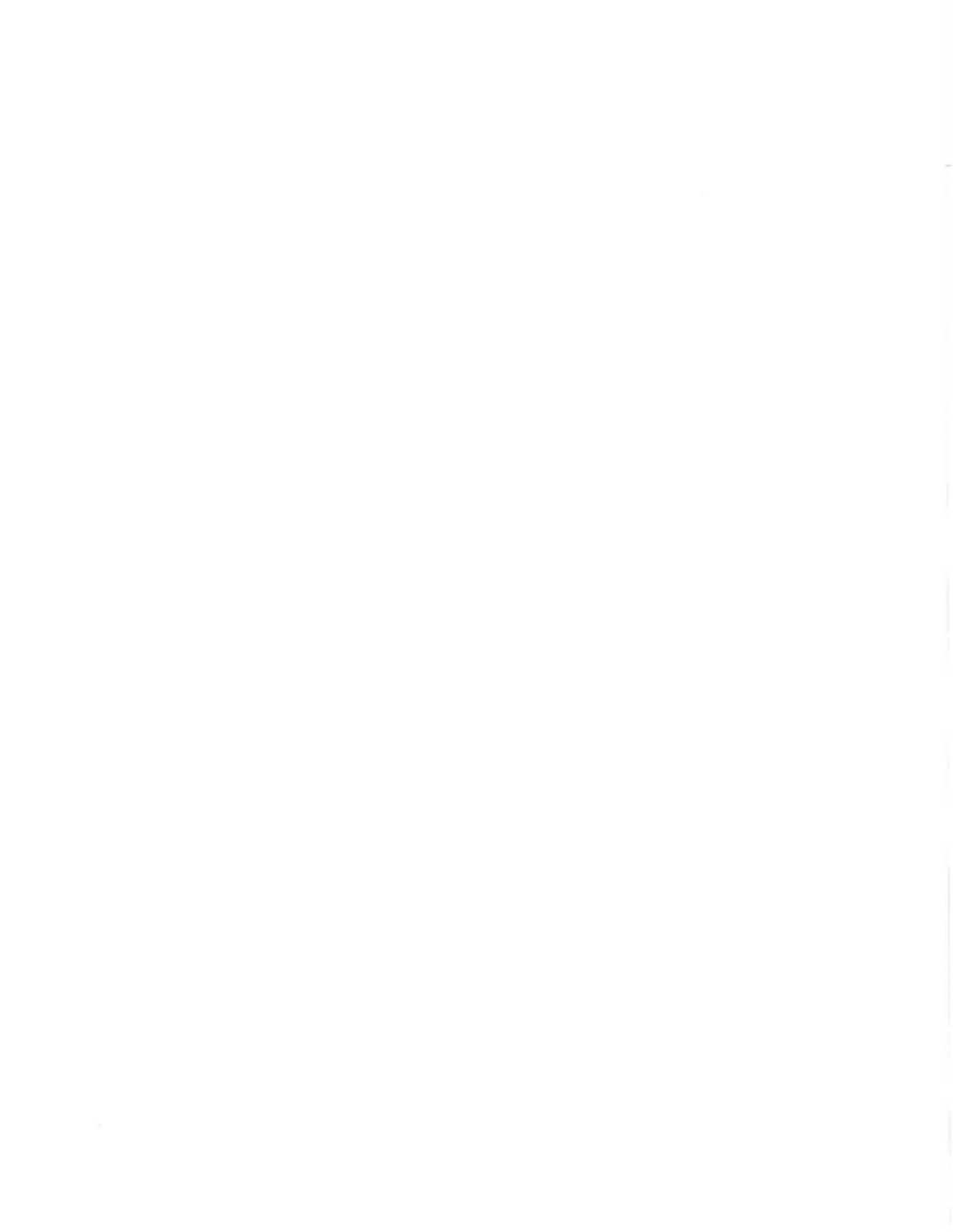|  | Each campus will conduct<br>monthly Severe weather drills.<br>Coordination between two<br>campuses on calendar | Director of Safety,<br>Principals, Assistant<br>Principals | Each month during the<br>2021-22 school year                                         | <b>District</b><br>Calendar                                                              | Documented drills for each campus                      |
|--|----------------------------------------------------------------------------------------------------------------|------------------------------------------------------------|--------------------------------------------------------------------------------------|------------------------------------------------------------------------------------------|--------------------------------------------------------|
|  | Increase drug awareness and<br>prevention                                                                      | Supt, School Nurses,<br>Campus Principals                  | <b>Scheduled Fall events</b><br>in Parent handout by<br>August 2021                  | <b>Local Police</b><br>Department,<br>Drug Dogs,<br><b>Red Ribbon</b><br>Week<br>sources | District calendar with Drug<br>Awareness events posted |
|  | All SAISD staff will Participate<br>in litle IX training                                                       | Superintendent,<br>Principals, Directors                   | October 30, 2021                                                                     | <b>ESC 15,</b><br>Sara Leone                                                             | Signed documentation of video<br>completion            |
|  | Share a 5-year facility plan for<br>SAISD with community.                                                      | Superintendent,<br><b>Director of Facilities</b>           | Meeting with<br>Community during<br>Open House<br>Completion expected<br>August 2025 | ESC <sub>15</sub>                                                                        | Year 1 activities in 5-year plan<br>completed.         |
|  | Communicate with parents<br>and community the<br>procedures for drills in a<br>variety of ways.                | <b>Campus Principals</b>                                   | By August 2021 Open<br>House                                                         |                                                                                          | Calendar of Drill dates &<br>information               |
|  | Drill training for all staff,<br>students, volunteers,<br>substitutes, and comm unit y.                        | <b>Campus Principals</b>                                   | August 2021 for staff,<br>subs, and volunteers.<br>October 2021 for<br>community     | <b>District</b><br>Website &<br>Social Media                                             | Sign in sheets from training                           |
|  | Develop a reunification plan<br>for all drills/situations.                                                     | Campus Principals,<br>Superintendent                       | September 2021                                                                       | Local Law<br>Enforcement<br>and Fire<br>Department                                       | Published plan                                         |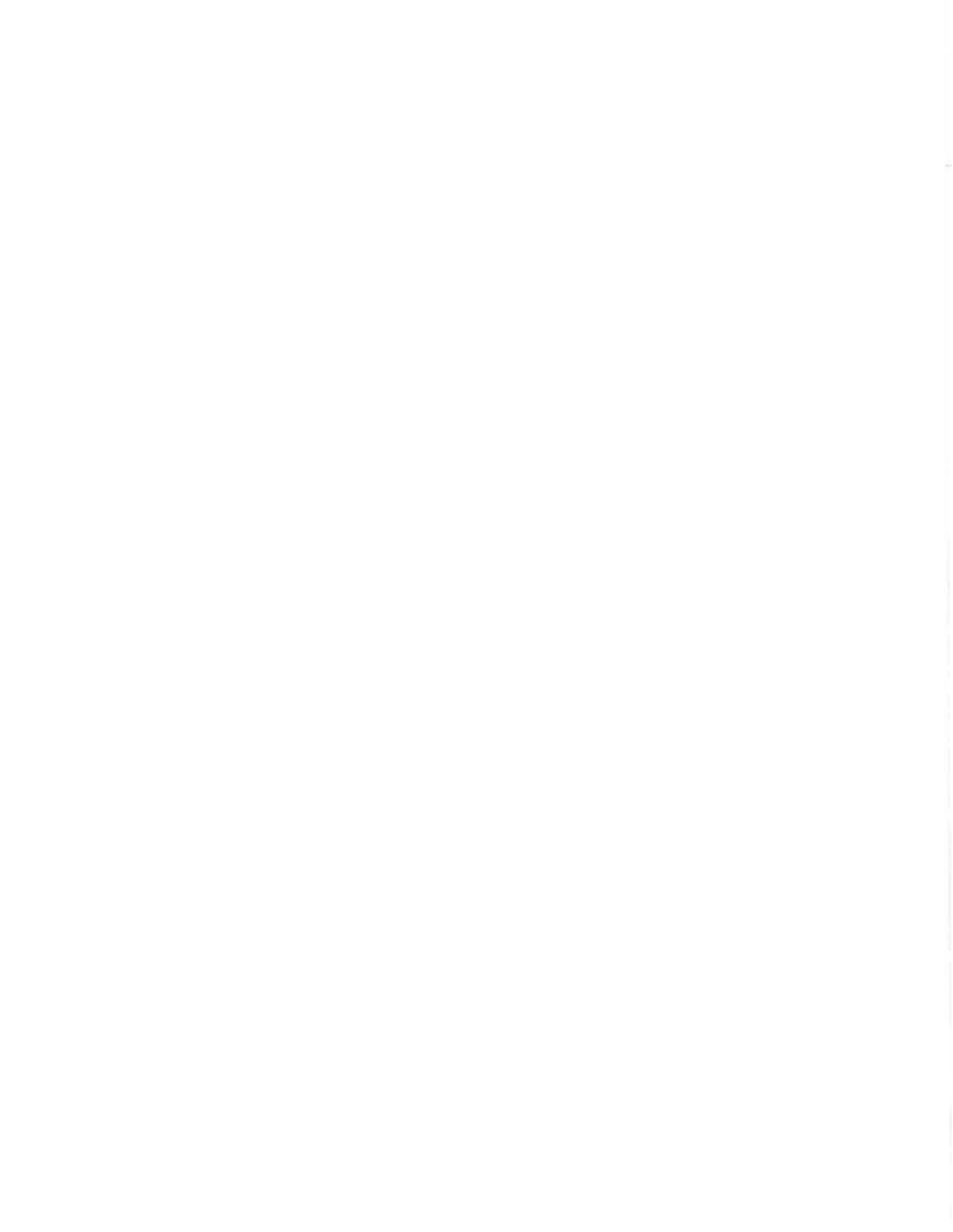|             | Regularly meet as a safety<br>committee entity and review<br>the most recent safety audit.                                               | Superintendent.<br>Campus Principals,<br>staff on Safety<br>committee               | Sept 2021, Feb 2022                                                               | Local Law<br>Enforcement<br>and Fire<br>Department                                  | Meeting Sign in Sheets                                                                        |  |  |  |
|-------------|------------------------------------------------------------------------------------------------------------------------------------------|-------------------------------------------------------------------------------------|-----------------------------------------------------------------------------------|-------------------------------------------------------------------------------------|-----------------------------------------------------------------------------------------------|--|--|--|
| Objective 4 |                                                                                                                                          | Enhance relationships and communication with parents and community stakeholders     |                                                                                   |                                                                                     |                                                                                               |  |  |  |
|             | Activity/Strategy                                                                                                                        | Person(s)<br>Responsible                                                            | Timeline                                                                          | <b>Resources</b>                                                                    | Evaluation/Accountability                                                                     |  |  |  |
|             | Enhance communication with<br>community via Social media,<br>school website, radio<br>broadcast                                          | Superintendent,<br>social media<br>specialists                                      | Throughout 2020-21<br>school year                                                 | Facebook,<br>AM Radio,<br>Twitter, Stay<br>Connected,<br><b>District</b><br>Website | Parent Surveys demonstrate an<br>increase in positive statements<br>surrounding communication |  |  |  |
|             | Implement Positive Phone<br>call/email program on<br>campuses and recognize<br>students for positive<br>characteristics.                 | Principals, Teachers                                                                | Beginning after the first<br>week of school and<br>continuing through May<br>2021 | Excel                                                                               | Call/email documentation,<br>newsletter                                                       |  |  |  |
| Objective 5 | Provide a culture and climate that promotes and encourages students' self-awareness, personal growth, and<br>professional opportunities. |                                                                                     |                                                                                   |                                                                                     |                                                                                               |  |  |  |
|             | Create and implement college<br>and career day for students.                                                                             | Academic Dean,<br>Campus Principals,<br>Superintendent                              | On Calendar by<br>September 2021                                                  |                                                                                     | College & Career Day complete                                                                 |  |  |  |
|             | Create opportunities for<br>community members to<br>speak at enrichmenttimesto<br>discuss colleges and careers                           | Academic Dean,<br>Campus Principals,<br>Superintendent,<br><b>Community Members</b> | Schedule created by<br>November 2021                                              | Community<br>Members,<br>Alumni                                                     | Student attendance at community<br>enrichment talks                                           |  |  |  |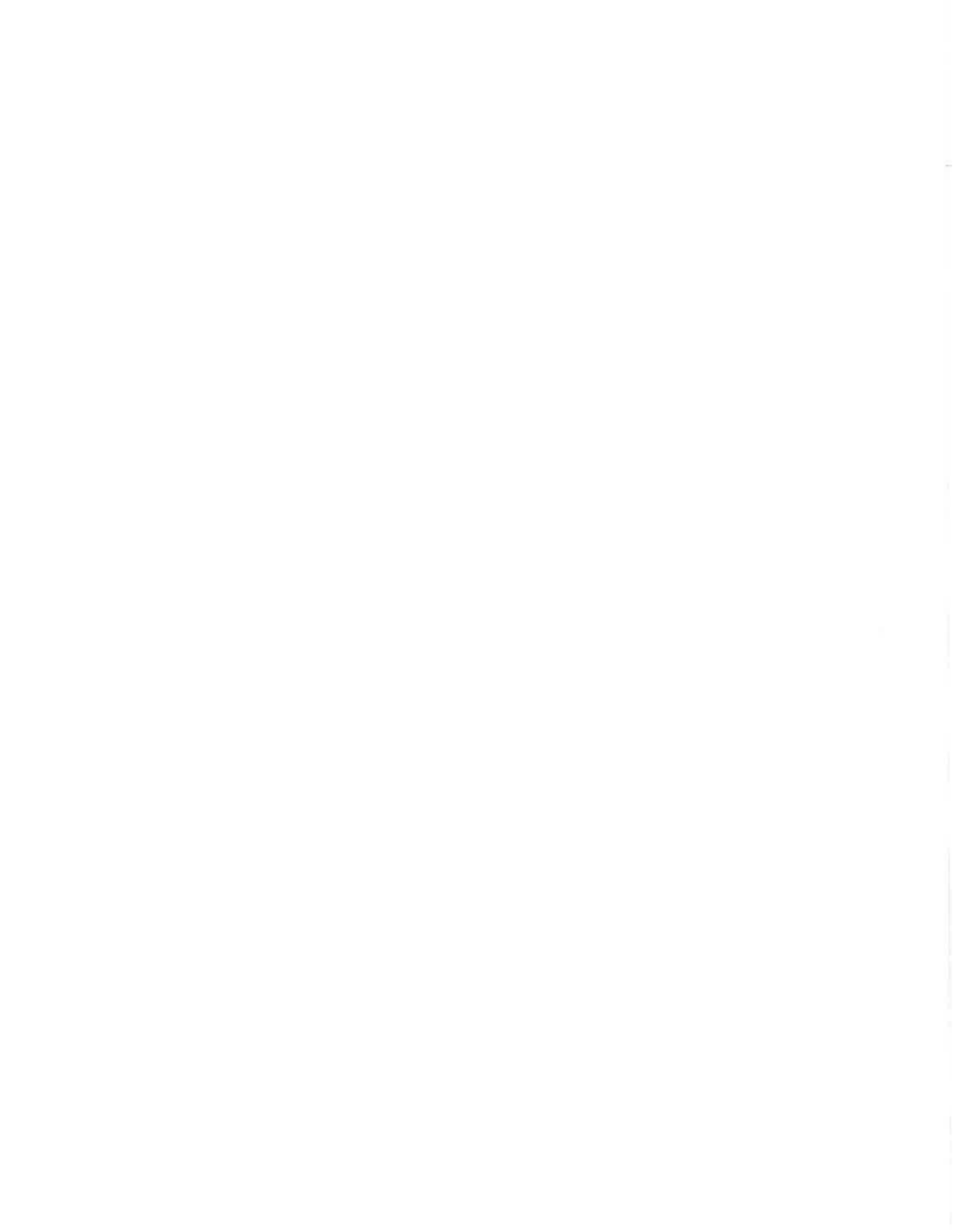|      |             | Investigate (through<br>student surveys)<br>potential extracurricular<br>activities currently not<br>offered.                                                      | Academic Dean,<br>Campus Principals,<br>Superintendent                     | October 2021                                                |                   | Extracurricular data received and<br>analyzed.                                                                                                     |  |  |
|------|-------------|--------------------------------------------------------------------------------------------------------------------------------------------------------------------|----------------------------------------------------------------------------|-------------------------------------------------------------|-------------------|----------------------------------------------------------------------------------------------------------------------------------------------------|--|--|
|      | Objective 6 | Santa Anna ISD commits to enhancing awareness of bullying and diversity and training students to become advocates of victims.                                      |                                                                            |                                                             |                   |                                                                                                                                                    |  |  |
|      |             | Campuses will complete a<br>collaborative activity to utilize<br><b>Positive Behavior Supports</b><br>(PBIS) to set posit ive<br>expect at ions.                   | Academic Dean,<br>Campus Principals,<br>Superintendent                     | August 2021 PD<br>session                                   | <b>PBIS</b>       | Completed expectations posted in<br>campus hallways and classrooms.                                                                                |  |  |
|      |             | Teach students empathy,<br>cultural diversity, sexual<br>harassment/consent, bullying,<br>bias, discrimination,<br>drug/alcohol abuse, and<br>student differences. | Academic Dean,<br>Campus Principals,<br>Superintendent,<br><b>Teachers</b> | August PD - Planning                                        | <b>ESC 15</b>     | <b>Lesson Plan Submissions</b>                                                                                                                     |  |  |
|      |             | Schedule speakers in<br>character topics to present<br>information and interact with<br>students.                                                                  | Academic Dean,<br>Campus Principals,<br>Superintendent                     | Sessions scheduled<br>throughout the 2021-22<br>school year | ESC <sub>15</sub> | Student attendance in Support<br>Events                                                                                                            |  |  |
|      |             | Identify patentialstaff<br>character training programs<br>to implement at SAISD.                                                                                   | Academic Dean,<br>Campus Principals,<br>Superintendent                     | July 2021 - Planning                                        |                   | Staff Sign in for Character training<br>sessions.                                                                                                  |  |  |
| Goal |             | and are equally important regardless of role.                                                                                                                      |                                                                            |                                                             |                   | Recruit, retain, incentivize, and develop staff where employees are appreciated, helpful to each other, have a choice in professional development, |  |  |
|      | Objective 1 | Create a new teacher orientation plan                                                                                                                              |                                                                            |                                                             |                   |                                                                                                                                                    |  |  |
|      |             | Activity/Strategy                                                                                                                                                  | Person(s)<br>Responsible                                                   | Timeline                                                    | Resources         | Evaluation/Accountability                                                                                                                          |  |  |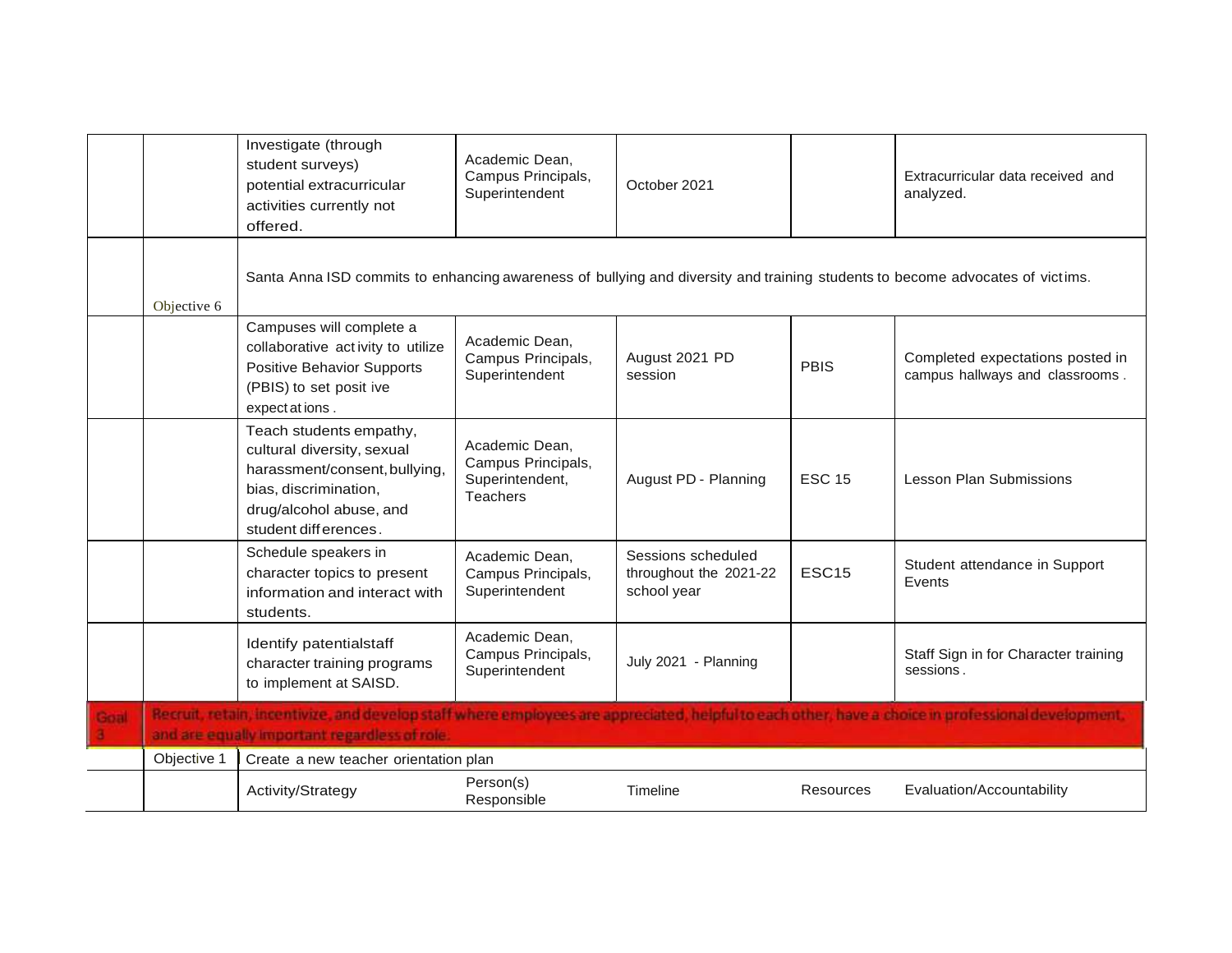×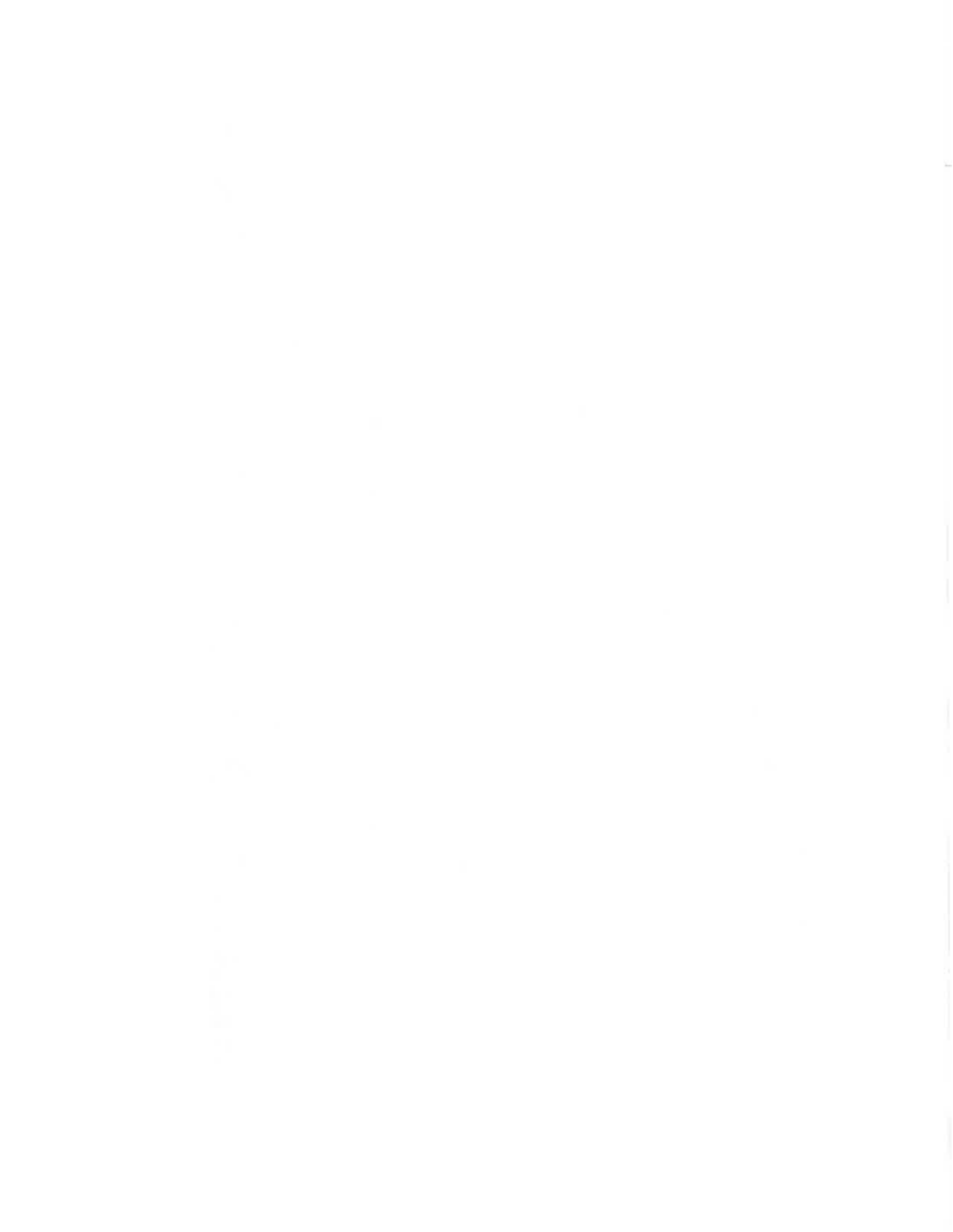|              | Create an August PD day for<br>new teachers                                                   | Superintendent,<br>Campus Principals,<br><b>Technology Director</b>                  | August 2nd of 2021                                           | T-TESS,<br>DMAC,<br>Gradebook                                                           | PD Sign-In Sheets                                         |  |  |  |
|--------------|-----------------------------------------------------------------------------------------------|--------------------------------------------------------------------------------------|--------------------------------------------------------------|-----------------------------------------------------------------------------------------|-----------------------------------------------------------|--|--|--|
| Objective 2  |                                                                                               | Support the growth of aspiring leaders                                               |                                                              |                                                                                         |                                                           |  |  |  |
|              | Activity/Strategy                                                                             | Person(s)<br>Responsible                                                             | limeline                                                     | Resources                                                                               | Evaluation/Accountability                                 |  |  |  |
|              | Continue student and<br>employee of the week<br>program                                       | Superintendent,<br>Principals, Teachers,<br>staff                                    | Begin August 6, 2021                                         | certificates<br>and potential<br>t-shirts                                               | newsletters                                               |  |  |  |
|              | Offer optional PD to staff<br>based on teacher interest                                       | Superintendent,<br>Principals, Staff                                                 | Begin Sept 1, 2021                                           | <b>Staff</b>                                                                            | Sign in sheets                                            |  |  |  |
|              | Create and implement a<br>Leadership Academy                                                  | Superintendent                                                                       | Begin January 2022<br>and throughout 2022-<br>23 school year | The<br>Essential<br>Guide to<br><b>High Quality</b><br>Curriculum<br>and<br>Instruction | Logs for Cohort Members                                   |  |  |  |
| Objective 3  | Develop feedback mechanisms districtwide to ensure Staff voice is heard                       |                                                                                      |                                                              |                                                                                         |                                                           |  |  |  |
|              | Activity/Strategy                                                                             | Person(s)<br>Responsible                                                             | limeline                                                     | Resources                                                                               | Evaluation/Accountability                                 |  |  |  |
|              | Create and implement a<br>District survey                                                     | Superintendent,<br><b>Technology Director</b>                                        | August 2021 and<br>January 2022                              | Formality                                                                               | Survey data viewable by Admin,<br>Campuses, and Community |  |  |  |
|              | Implement campus leadership<br>teams to enhance<br>communication and<br>encourage staff voice | Superintendent,<br>Principals, Teachers,<br>Parents, Community<br>Members, all Staff | Meetings as needed<br>throughout the 2021-22<br>school year  | <b>PLC</b><br><b>Strategies</b>                                                         | Sign in sheets, Meeting minutes                           |  |  |  |
| Ob jective 4 | Enhance collaboration and communication, developing clear expectations for all roles.         |                                                                                      |                                                              |                                                                                         |                                                           |  |  |  |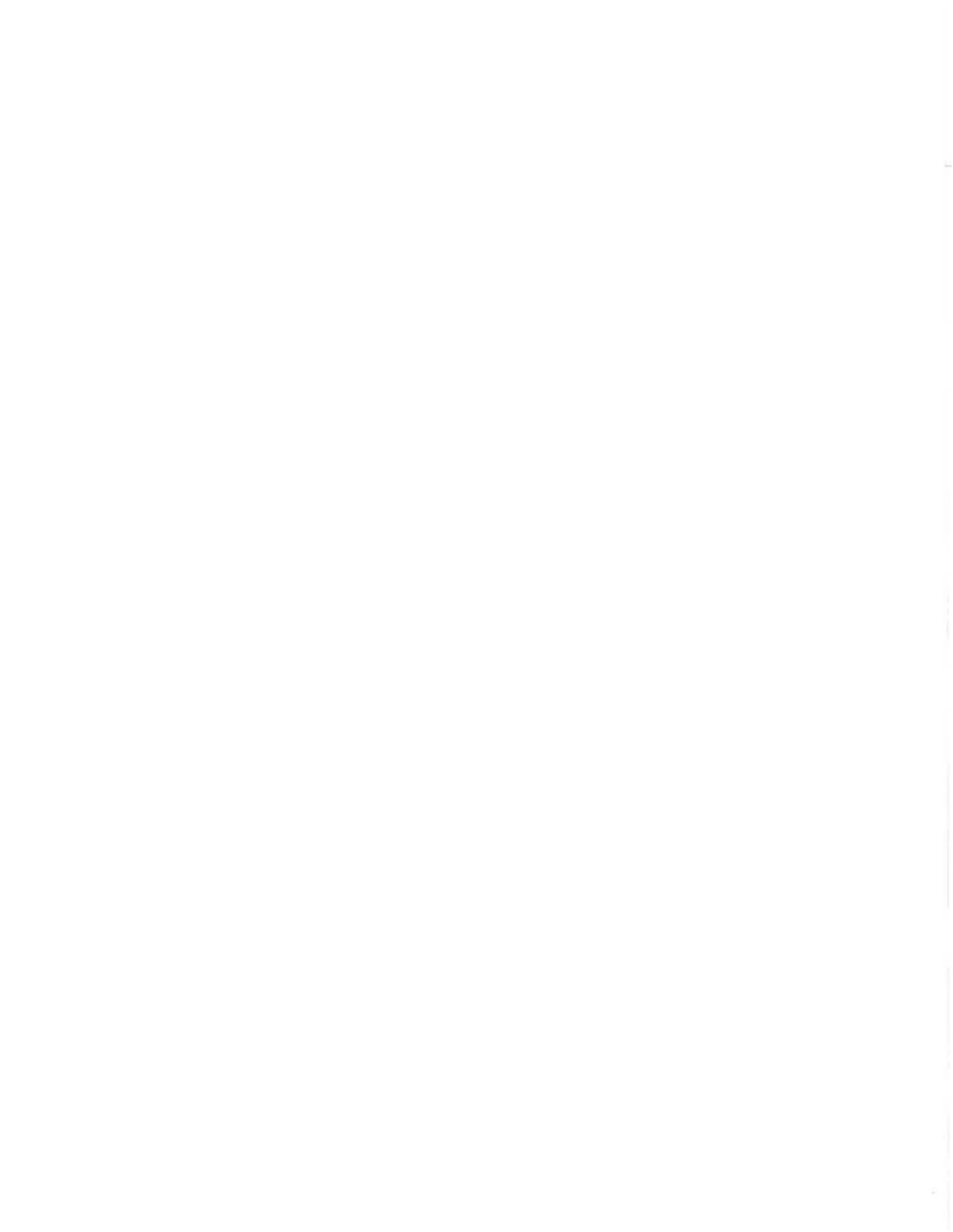|             | Continue collaboration the<br>committee work and<br>communication through<br>multiple plat fo rms.                                        | Superintendent,<br>Principals, Teachers,<br>Parents, Community<br>Members, all Staff | Throughout 2021-22<br>School year - Meetings<br>every other month | <b>District</b><br>Website &<br>Social Media<br>platforms | Committee sign in sheets     |  |  |
|-------------|-------------------------------------------------------------------------------------------------------------------------------------------|--------------------------------------------------------------------------------------|-------------------------------------------------------------------|-----------------------------------------------------------|------------------------------|--|--|
|             | Develop written expectations<br>for all district roles and<br>perform employee<br>evaluations for all<br>employees.                       | Superintenden,t<br>Admin Assistant                                                   | February 2022                                                     | ESC 15,<br>TASB, Dr.<br>lim Little                        | Published role expectations  |  |  |
| Objective 5 | Develop and implement an incentive program for staff, including lunch or longevity bonuses to develop a sense of community and<br>family. |                                                                                      |                                                                   |                                                           |                              |  |  |
|             | Continue Wednesday free<br>lunches for staff and longevity<br>bonuses at Christmas.                                                       | Superintendent,<br>Directorof Food<br>Services, Business<br>Manager                  | August 2021                                                       |                                                           | <b>Board Approval</b>        |  |  |
|             | Develop and implement team<br>building activities in August<br>professional development.                                                  | Superintenden,t<br><b>Campus Principals</b>                                          | July 2021 planning<br>August 2021<br>implementation               |                                                           | <b>August PD Evaluations</b> |  |  |
| Objective 6 | Hire staff that are highly qualified and willing to do the little things to help each other, striving to be a district that loves kids.   |                                                                                      |                                                                   |                                                           |                              |  |  |
|             | Investigate mentor/mentee<br>relationships with support log<br>and potential stipend.                                                     | Campus Principals,<br>Superintenden,t<br><b>Instructional Coach</b>                  | August 2021<br>Implementation                                     |                                                           | <b>Mentor Reports</b>        |  |  |
| Objective 7 | Create professional development that offers choice and the continued support/trainingto grow towards maste ry.                            |                                                                                      |                                                                   |                                                           |                              |  |  |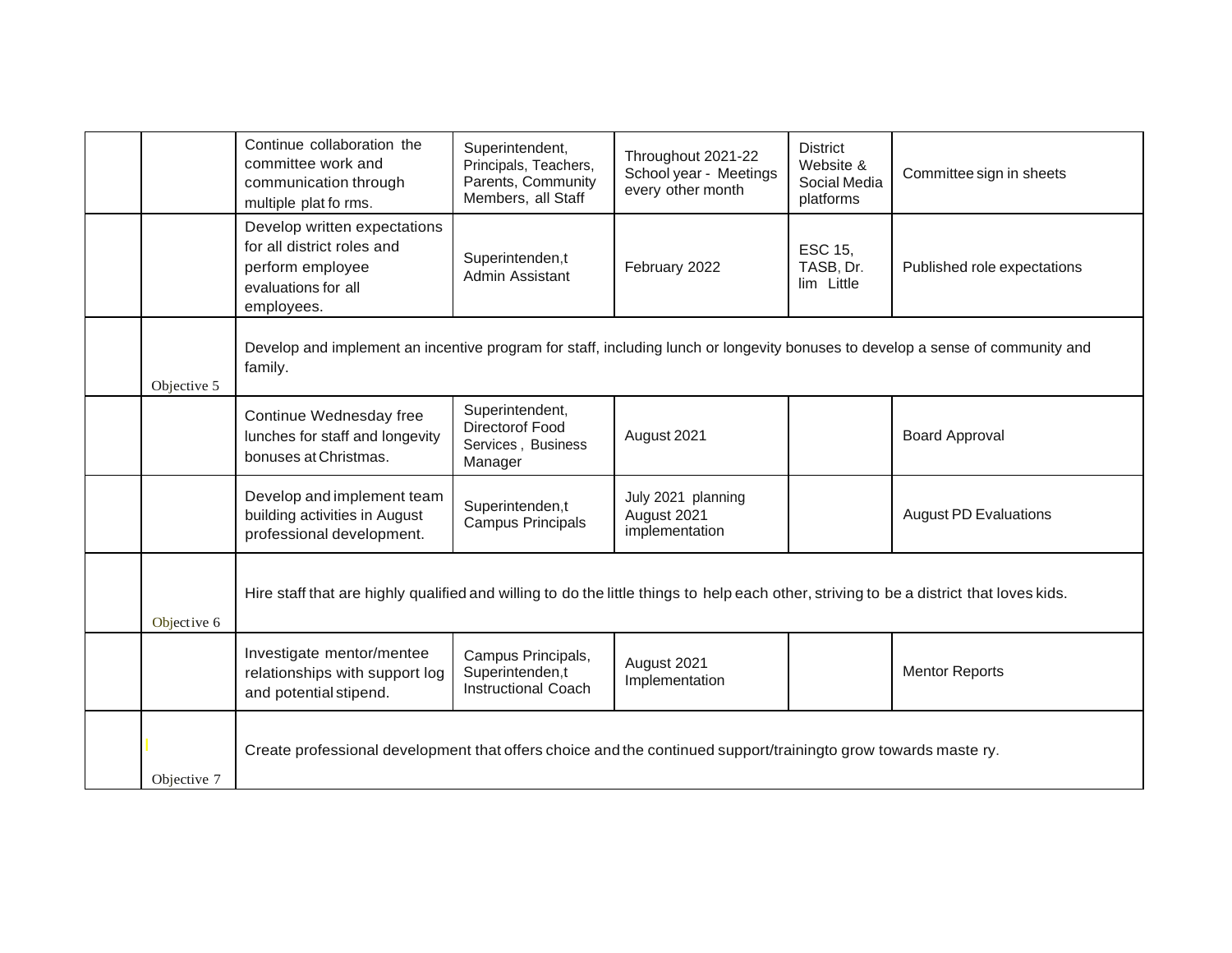ř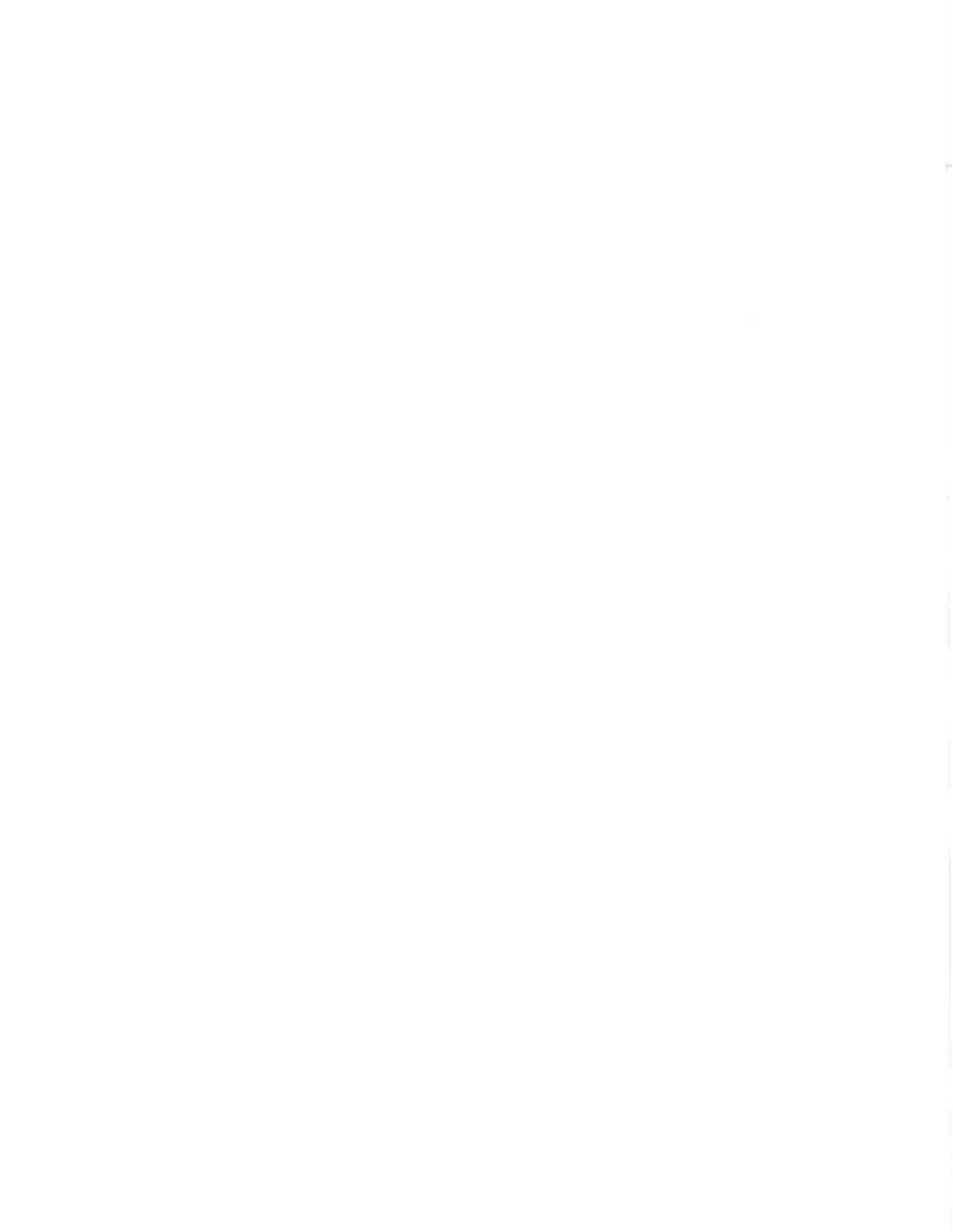|      |                        | Offer staff a choice of<br>professional development<br>items (menu PD).                                                                                     | Campus Principals,<br>Superintendent,<br><b>Instructional Coach</b>                              | July Planning, August<br>Implementation     |                  | Menu PD Day sign ups        |  |  |
|------|------------------------|-------------------------------------------------------------------------------------------------------------------------------------------------------------|--------------------------------------------------------------------------------------------------|---------------------------------------------|------------------|-----------------------------|--|--|
|      |                        | Help and support teachers to<br>develop a personal long range<br>professional development<br>plan.                                                          | Campus Principals,<br>Superintendent,<br><b>Instructional Coach</b>                              | April 2022                                  |                  | Long Range Plans completed  |  |  |
|      |                        | Develop a Teacher Incentive<br>Allotment Plan to submit to<br>TEA.                                                                                          | Superintendent,<br>Campus Principals,<br>Academic Dean,<br>Teachers,<br><b>Community Members</b> | Start TIA Planning<br>Meetings in Sept 2021 |                  | TIA Plan submitted in March |  |  |
| Goal |                        | Enhance technology as feaching tools                                                                                                                        |                                                                                                  |                                             |                  |                             |  |  |
|      | Objective 1            | Create technology professional development to enhance usage by staff members.                                                                               |                                                                                                  |                                             |                  |                             |  |  |
|      |                        | Activity/Strategy                                                                                                                                           | Person(s)<br>Responsible                                                                         | limeline                                    | <b>Resources</b> | Evaluation/Accountability   |  |  |
|      |                        | Targeted, subject/grade<br>appropriate PD will be offered<br>to teachers to facilitate<br>incorporation of<br>Chromebook/technology use<br>in the classroom | Superintendent,<br>Technology<br>Committee,<br><b>Technology Support</b>                         | Throughout 2021-22<br>school year           | Microsoft        | PD Sign-in Sheets           |  |  |
|      |                        | Developongoingtargeted PD<br>plan for Seesaw, Flip-Grid,<br>and Schoolology.                                                                                | Superintendent,<br>Technology Director,<br><b>Teachers</b>                                       | August 2021 & January<br>2022               |                  | PD Sign-in Sheets           |  |  |
|      |                        | Differentiate tech PDfor<br>different user groups based<br>on expertise.                                                                                    | Superintendent,<br>Technology Director,<br><b>Teachers</b>                                       | August 2021 & January<br>2022               |                  | PD Sign-in Sheets           |  |  |
|      | Objective <sub>2</sub> | Implement technology use in the classroom                                                                                                                   |                                                                                                  |                                             |                  |                             |  |  |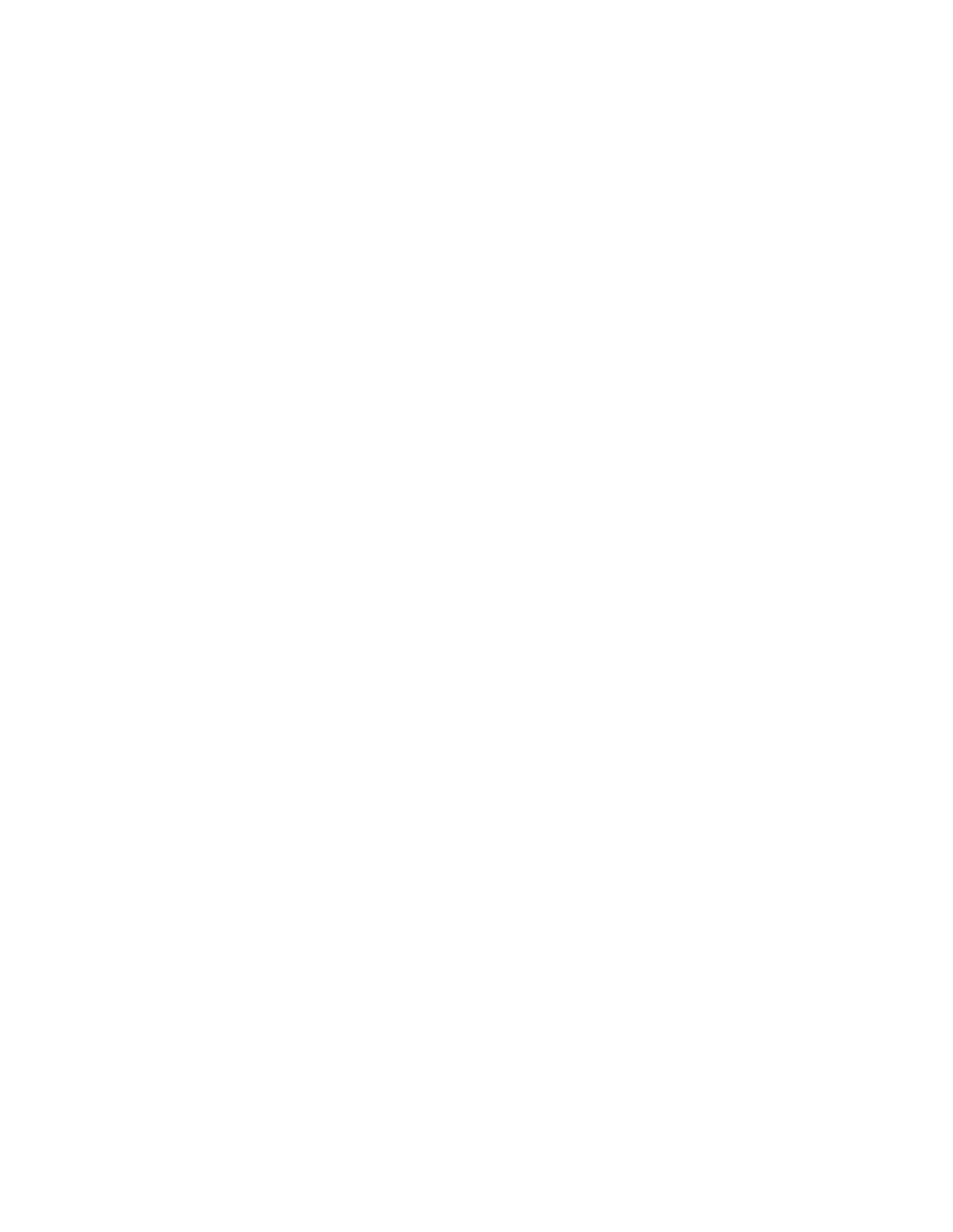|      |                                                                                                                                                                           | Activity/Strategy                                                                                                      | Person(s)<br>Responsible                                           | J Timeline                                                      | J Resources                     | Evaluation/Accountability                                   |
|------|---------------------------------------------------------------------------------------------------------------------------------------------------------------------------|------------------------------------------------------------------------------------------------------------------------|--------------------------------------------------------------------|-----------------------------------------------------------------|---------------------------------|-------------------------------------------------------------|
|      |                                                                                                                                                                           | Continue implementation of<br>one-to-one laptop initiative                                                             | Principals, Teachers                                               | Used daily throughout<br>2021-22 school year                    | Laptops                         | Walkthroughs checking for use,<br>Benchmark and growth data |
|      |                                                                                                                                                                           | Implement Apple iPads for<br>students in PreK - 2 <sup>nd</sup> grade                                                  | Superintendent,<br>Technology Director,<br><b>Teachers</b>         | August 2021                                                     | <b>ESSER III</b>                | Tech Director Check out sheet                               |
|      |                                                                                                                                                                           | Train district staff in Cyber-<br>security, etiquette, and online<br>safety                                            | <b>Technology Director</b>                                         | August PD, then<br>continuing throughout<br>the 2021-22 seasons | Online<br>Awareness<br>Programs | PD sign in sheets                                           |
|      | Objective 3                                                                                                                                                               | Technology director will collaborate with teachers to ensure software selection supports consistent application usage. |                                                                    |                                                                 |                                 |                                                             |
|      |                                                                                                                                                                           | Survey and collaborate on<br>effective software,<br>eliminating technology not<br>effectively used.                    | Technology Director,<br><b>Teachers</b>                            | January 2022                                                    |                                 | Plans for 2022-23 Software<br>licensing complete.           |
|      |                                                                                                                                                                           | Create a template of<br>technologyTEKS for each<br>grade level to begin<br>implementation.                             | Technology Director,<br>Teachers                                   | October 2021                                                    |                                 | Template shared with teachers.                              |
|      |                                                                                                                                                                           | Collaborate between<br>maintenance and technology<br>to map a plan of fiber<br>pathways between buildings.             | Technology Director,<br>Maintenance<br>Director,<br>Superintendent | Complete by August<br>2021                                      |                                 | Fiber Pathway Map                                           |
| Goal | All Santa Anna Mountaineer students will be informed and prepared to compete in a global society, in luding a plan for vocati onal, military and/or<br>college readiness. |                                                                                                                        |                                                                    |                                                                 |                                 |                                                             |
|      | Objective 1                                                                                                                                                               | Ensure students will be successful citizens                                                                            |                                                                    |                                                                 |                                 |                                                             |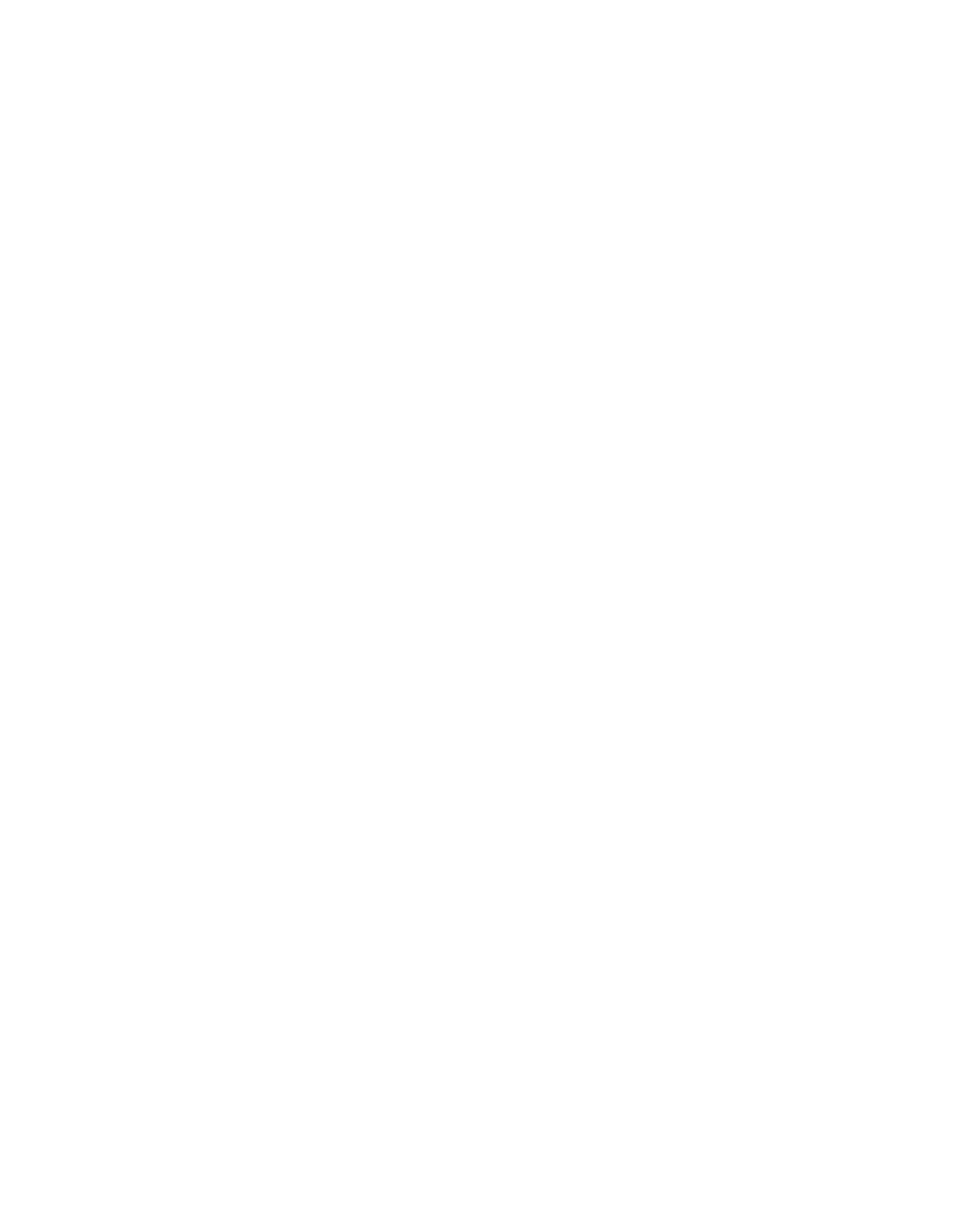|             | Activity/Strategy                                                                                                                                                        | Person(s)<br>Responsible                                                                    | Timeline                                                                                                   | Resources                                                                               | Evaluation/Accountability                                |
|-------------|--------------------------------------------------------------------------------------------------------------------------------------------------------------------------|---------------------------------------------------------------------------------------------|------------------------------------------------------------------------------------------------------------|-----------------------------------------------------------------------------------------|----------------------------------------------------------|
|             | Create a Priority for Service<br>(PFS) Action Plan for Migrant<br><b>Students</b>                                                                                        | Academic Dean                                                                               | Sep-20, 2021                                                                                               | TEA, ESC<br>15                                                                          | Completed Action Plan                                    |
|             | Increase GTE certifications at<br>Santa Anna High School via<br><b>AWSD9.1</b>                                                                                           | Superintendent, High<br>School Principal,<br><b>High School</b><br>Counselor, Ag<br>Teacher | Enrollment in course by<br>August 2021,<br>Certification tests in<br>Spring of 2022                        | Welding<br>Program,<br><b>Rich DePew</b><br>- certified<br>welding and<br>testing agent | <b>Completed GTE Certifications</b>                      |
|             | Implement a College and<br>Career Fair for each campus<br>to attend                                                                                                      | Superintendent,<br>Campus Counselor,<br>Principals                                          | Fairs provided<br>beginning January<br>2022 and complete by<br>May 2022                                    | Local<br>colleges and<br>Community<br>Role Models                                       | Volunteer and guest rosters,<br><b>District Calendar</b> |
|             | Investigate potential CTE<br>pathways for future instruction                                                                                                             | Superintendent,<br>Campus Counselor,<br>Principals<br>Ag Teacher                            | Initiate student interest<br>survey in Jan 2022,<br>determine potential<br>position needs by<br>March 2022 | ESC <sub>15</sub><br><b>GTE</b><br>pathways                                             | Course catalog options                                   |
|             | Schedule School sponsored<br>visits to local colleges for<br>secondary students                                                                                          | Superintendent,<br><b>Campus Counselor</b>                                                  | Visits allowed by<br>January 2022 and<br>complete by May 2022                                              | Cisco Junior<br>College,<br>additional<br>college sites                                 | Completed trips with attendee<br>rosters                 |
|             | Investigate potent ial<br>mentorship programs for<br>elementary students to<br>partner with secondary mentor<br>students                                                 | Superintendent,<br>Campus Counselor,<br>Principals                                          | Locate and review<br>programs by March<br>2022                                                             | <b>ESC 15</b>                                                                           | Potential mentorship classes<br>identif ied              |
| Objective 2 | By the end of the 2020-21<br>school year, the percentage of<br>graduates who meet at least<br>one College, Career, and<br>Military Readiness criteria will<br>meet 100 % |                                                                                             |                                                                                                            |                                                                                         |                                                          |

I

I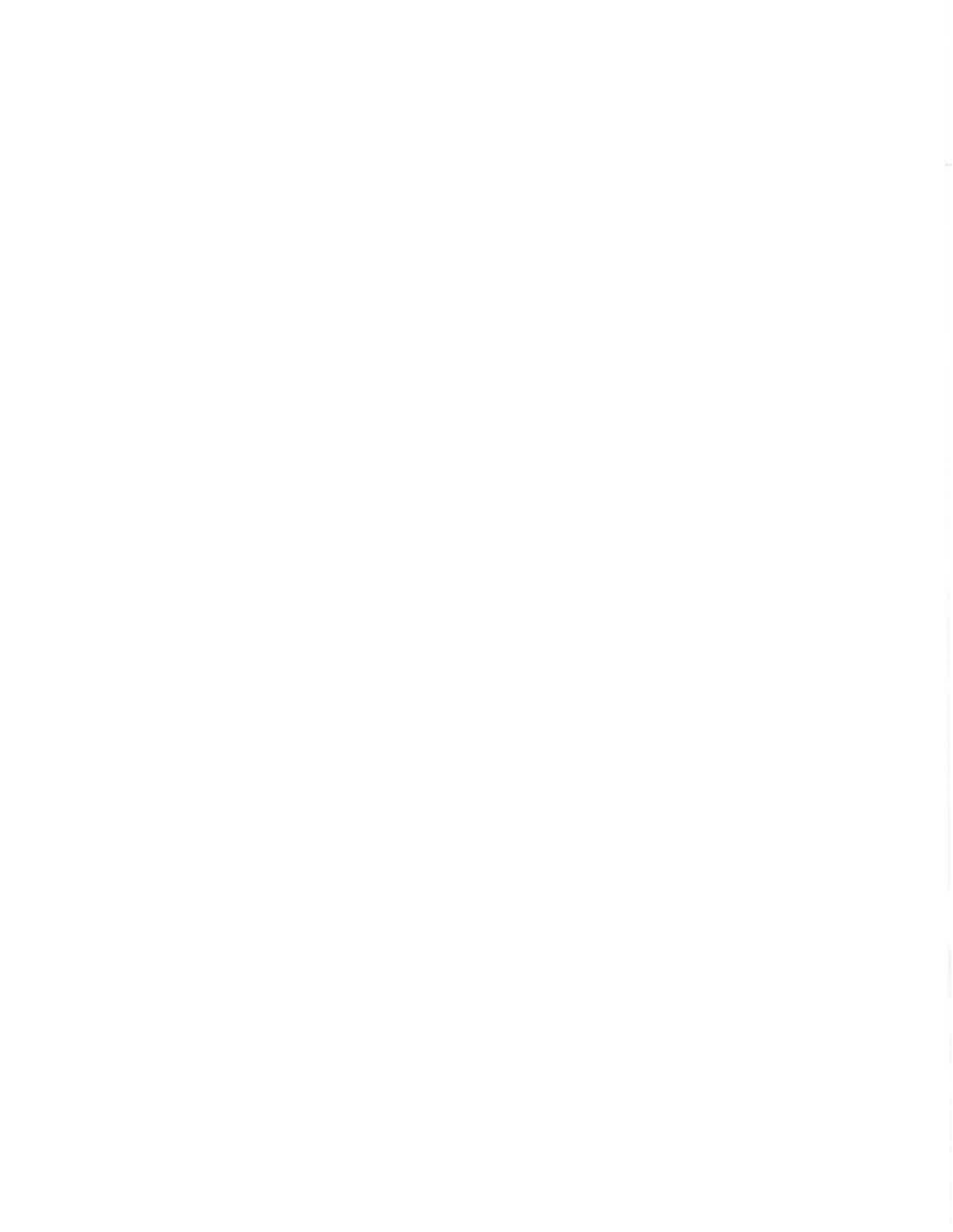|      |             | Activity/Strategy                                                                                                                          | Person(s)<br>Responsible                                      | limeline             | Resources                                                    | Evaluation/Accountability                                                                                                                          |
|------|-------------|--------------------------------------------------------------------------------------------------------------------------------------------|---------------------------------------------------------------|----------------------|--------------------------------------------------------------|----------------------------------------------------------------------------------------------------------------------------------------------------|
|      |             | All Juniors (11th grade)<br>CCMR records are reviewed<br>before the end of the school<br>year                                              | Counselors, High<br><b>School Principals</b>                  | By May 2022          | <b>CCMR TEA</b><br>Information<br>docs                       | Seniors enrolled in appropriate<br>courses for 2021-2022                                                                                           |
|      |             | All 4-year Graduation Plans<br>conducted in 8th grade will<br>include a CCMR pathway<br>component                                          | Counselor, High<br><b>School Principal</b>                    | Complete by 2/1/2022 | <b>CCMR TEA</b><br>Information<br>docs                       | Completed 4-year grad plans with<br><b>CCMR</b> components                                                                                         |
|      |             | Develop a summer program<br>for students to work towards<br>a successfulTSI test score,<br>enabling them to pursue dual<br>credit courses. | Superintendent, High<br>School Principal,<br>Counselor        | August 2021          | Cisco Junior<br>College,<br>potential<br>funding of<br>tests | Roster of eligible students                                                                                                                        |
|      |             | Utilize tutorials time to access<br>onhne ACT/SATsupport<br>programs.                                                                      | <b>High School</b><br>Principal, Counselor                    | October 2021         |                                                              | Students enrolled in ACT/SAT Pre<br>Course                                                                                                         |
|      |             | Promote the dual credit<br>program through social<br>media.                                                                                | Principal, Counselor,<br>High School<br>Superintendent        | August 2021          | Website                                                      | Advertising viewed by potential<br>students/parents                                                                                                |
|      | Objective 3 | Develop soft, essential, and financial skills, along with perseverance and student created goals for life beyond high school.              |                                                               |                      |                                                              |                                                                                                                                                    |
|      |             | Utilize tutorial schedules to<br>support enrichment programs<br>for students not requiring<br>intervention.                                | <b>High School</b><br>Principal, Counselor,<br>Superintendent | September 2021       |                                                              | Enrichment program completion list                                                                                                                 |
| Goal |             | independently and confidently live anywhere they choose.                                                                                   |                                                               |                      |                                                              | Santa Anna leadership (superintendent and school beard) will ensure that every student will graduate with a career pathway and essential skills to |
|      | Objective 1 | Start career exploration programming in elementary school.                                                                                 |                                                               |                      |                                                              |                                                                                                                                                    |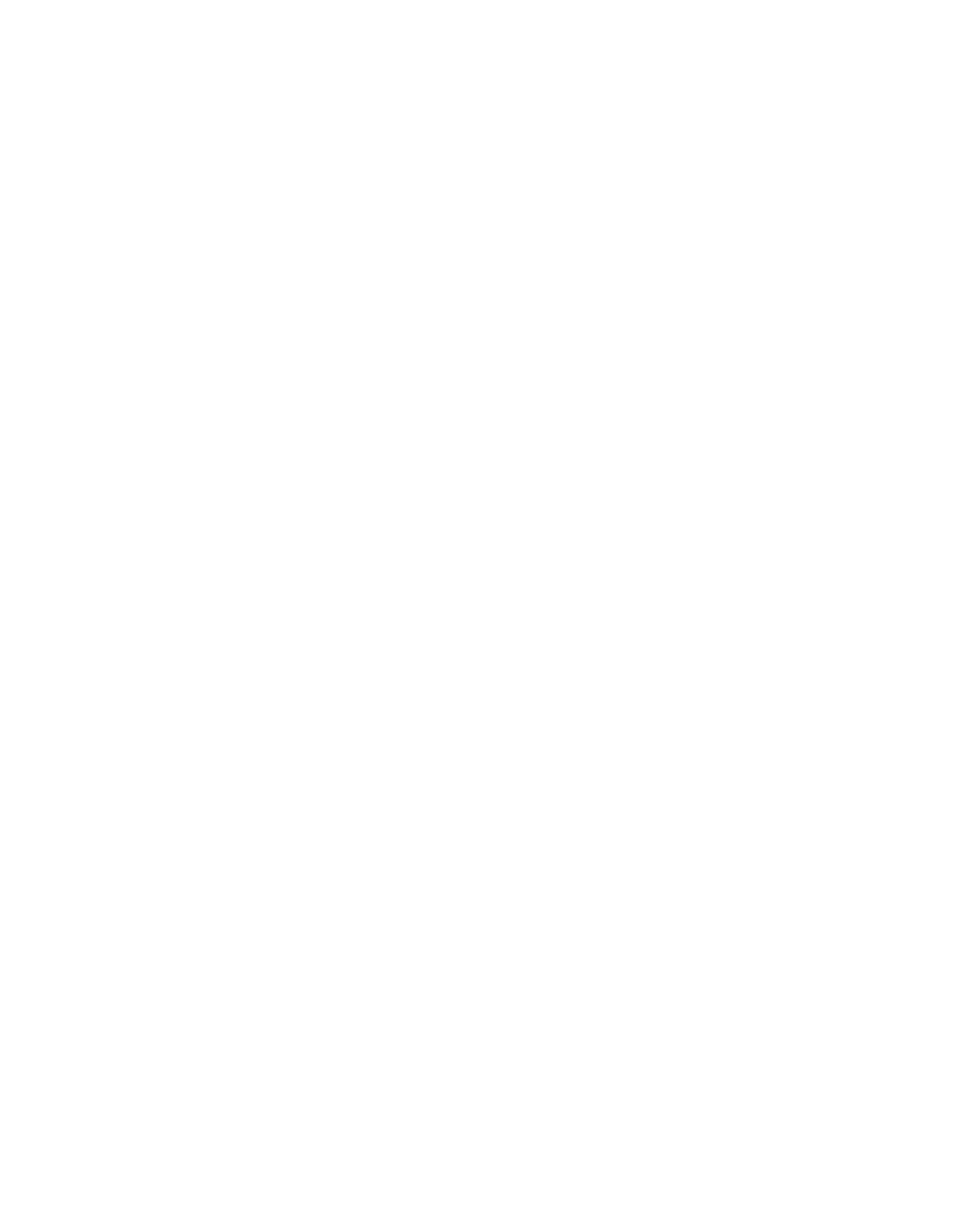|             | Activity/Strategy                                                                                                                     | Person(s)<br>Responsible                                                | Timeline                           | Resources              | Evaluation/Accountability                    |
|-------------|---------------------------------------------------------------------------------------------------------------------------------------|-------------------------------------------------------------------------|------------------------------------|------------------------|----------------------------------------------|
|             | Develop and implement<br>career units appropriate for<br>grade level.                                                                 | Elementary Principal,<br><b>Teachers</b>                                | November 2021                      |                        | <b>Career Unit Lesson Plans</b>              |
| Objective 2 | Provide opportunities forfield trips and campus visits.                                                                               |                                                                         |                                    |                        |                                              |
|             | <b>Activity/Strategy</b>                                                                                                              | Person(s)<br>Responsible                                                | Timeline                           | Resources              | Evaluation/Accountability                    |
|             | Throughout the 2021-2022<br>school year, each elementary<br>grade will visit a designated<br>field trip destination in<br>Santa Anna. | Counselors,<br><b>Elementary School</b><br>Principal,<br>Superintendent | <b>July 2021</b>                   | Chamber of<br>Commerce | Field trip plan                              |
|             | <b>Develop Educational</b><br>/Vocational (art, theatre, etc.)<br>field trips                                                         | Art/Drama Teacher,<br>Secondary Principal                               | September 2021 plan                |                        | Student roster of field trip attendees       |
| Objective 3 | Provide a curriculum with courses that help develop essential skills.                                                                 |                                                                         |                                    |                        |                                              |
|             | Activity/Strategy                                                                                                                     | Person(s)<br>Responsible                                                | Timeline                           | Resources              | <b>Evaluation/Accountability</b>             |
|             | Softskill units will be<br>scheduled utilizing tutorial<br>times at the secondary level.                                              | Counselor,<br>Secondary School<br>Principal,<br>Superintendent          | Implementation -<br>September 2021 |                        | Unit Plans and Student completion<br>rosters |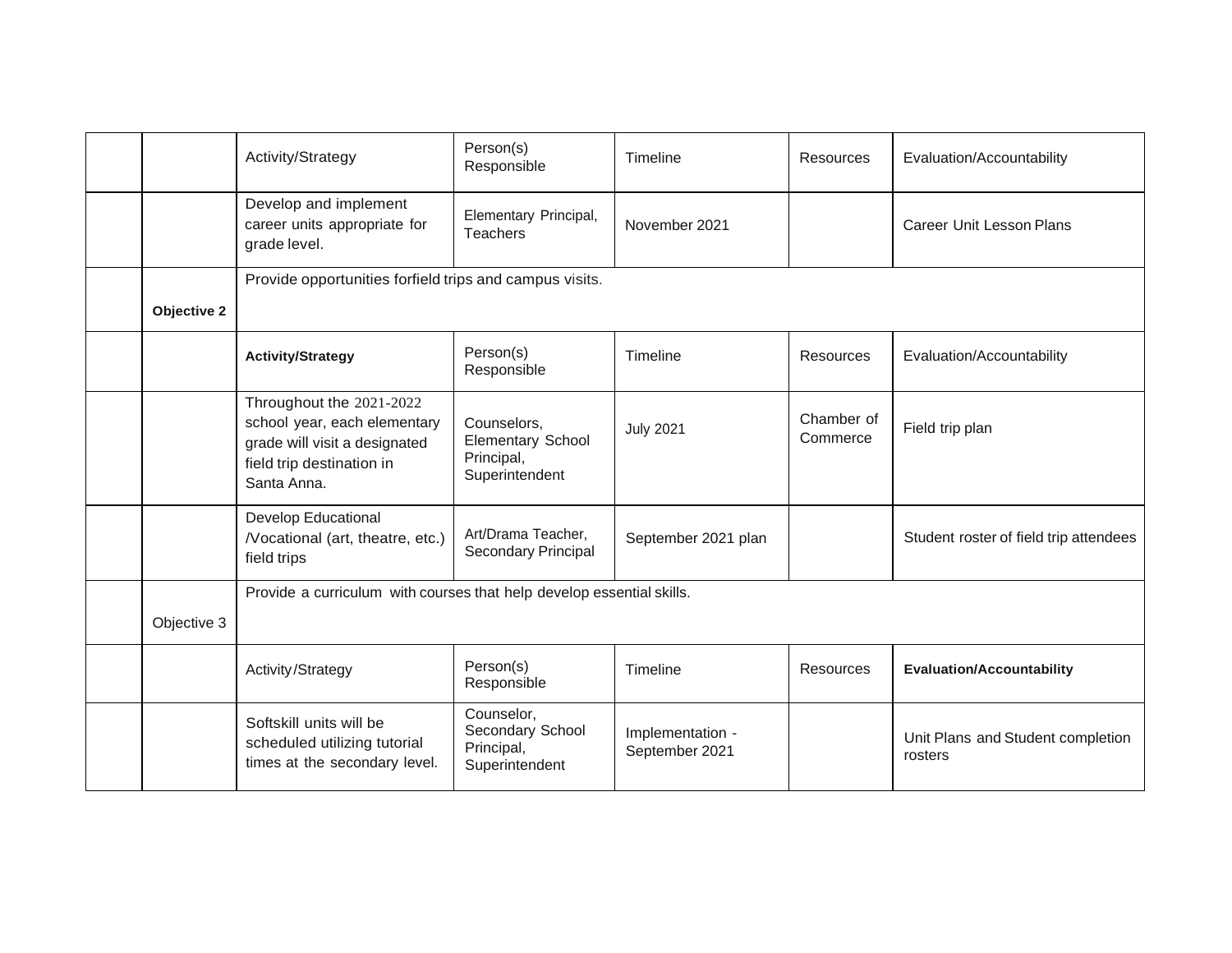$\alpha$  ,  $\alpha$  ,  $\alpha$  ,  $\alpha$  ,  $\alpha$  ,  $\alpha$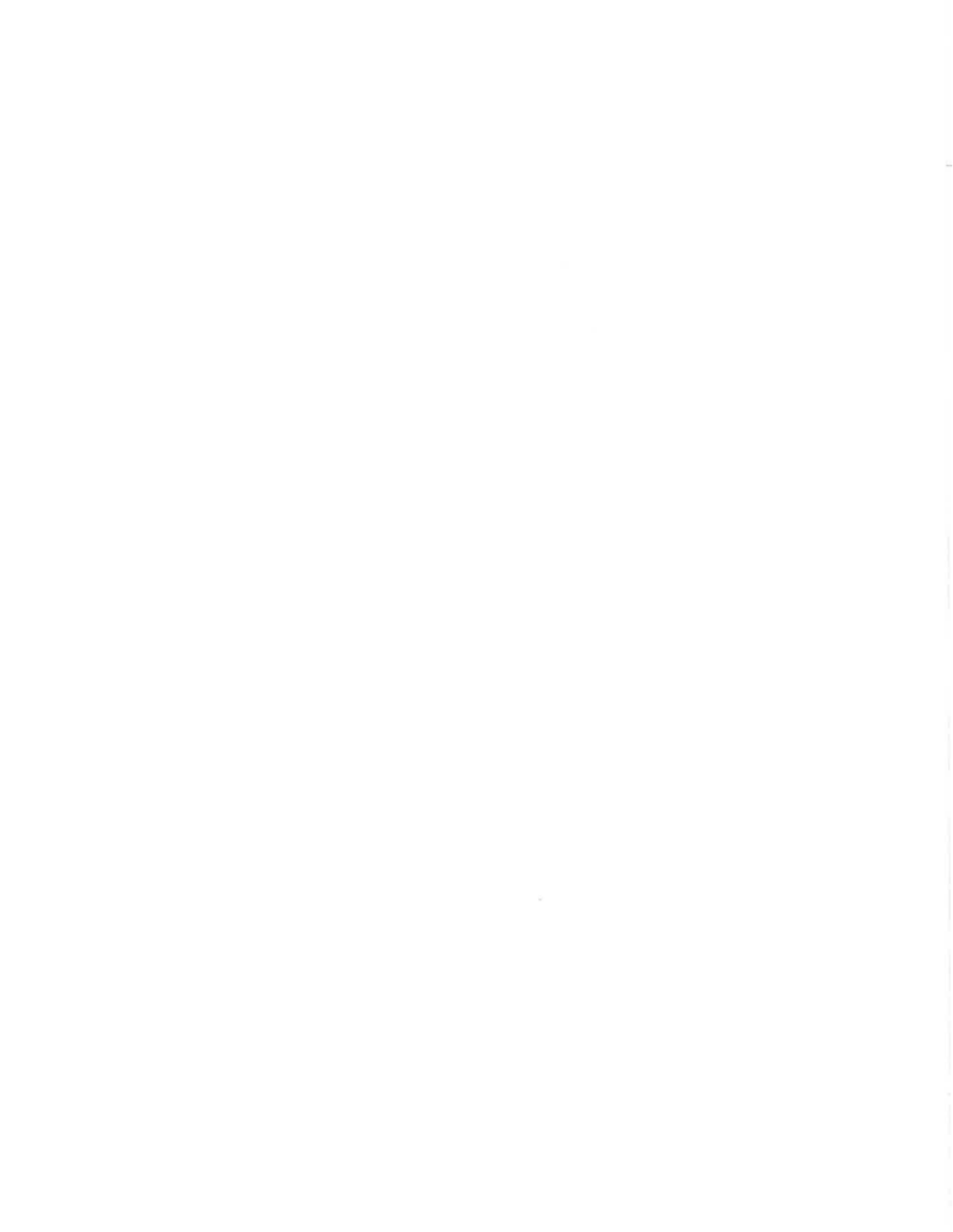|      |                                                                                                                                                                                                   | Basic conversationals of tskills<br>will be embedded in<br>elementary instruction.                                                                 | Elementary Principal,<br><b>Teachers</b>                                         | Implementation -<br>October 2021 |                                                            | Soft Skill Lesson Plans             |  |
|------|---------------------------------------------------------------------------------------------------------------------------------------------------------------------------------------------------|----------------------------------------------------------------------------------------------------------------------------------------------------|----------------------------------------------------------------------------------|----------------------------------|------------------------------------------------------------|-------------------------------------|--|
| Goal | Santa Anna ISD will showcase facilities that attract students that are safe, connected to the outside world, user friendly, integrated with the<br>community, that are clean and well-maintained. |                                                                                                                                                    |                                                                                  |                                  |                                                            |                                     |  |
|      | Objective 1                                                                                                                                                                                       | Follow the Capitol Project 5-year planning guidelines to upgrade and update facilities                                                             |                                                                                  |                                  |                                                            |                                     |  |
|      |                                                                                                                                                                                                   | Activity/Strategy                                                                                                                                  | Person(s)<br>Responsible                                                         | limeline                         | <b>Resources</b>                                           | Evaluation/Accountability           |  |
|      |                                                                                                                                                                                                   | Install an improved speaker<br>system in the junior high,<br>band hall, and ag shop.                                                               | Superintendent,<br>Campus Principals,<br><b>Technology Director</b>              | Summer of 2021                   | <b>ESC15,</b><br>Coleman<br>County<br>Telephone<br>Company | Installed system                    |  |
|      |                                                                                                                                                                                                   | Update v h1cle fleetw1th one<br>automobile                                                                                                         | Superintendent,<br>Maintenance<br>Director, Business<br>Manager<br>Simagerendent | Purchase by December<br>2021     |                                                            | <b>Updated Vehicle Fleet Roster</b> |  |
|      |                                                                                                                                                                                                   | Purchase and install a new<br>freezer system for<br>the cafeteria.                                                                                 | Maintenance<br>Director, Food<br>Service Director,<br><b>Business Manager</b>    | Purchase by January<br>2021      |                                                            | New Freezer Installed               |  |
|      |                                                                                                                                                                                                   | Drain water from under the<br>auditorium, assess repairs<br>needed, and install a pump<br>system to keep water out of<br>the old boiler room area. | Maintenance<br>Director,<br>Superintendent                                       | Completed by March<br>2022       |                                                            | Drainage system installed           |  |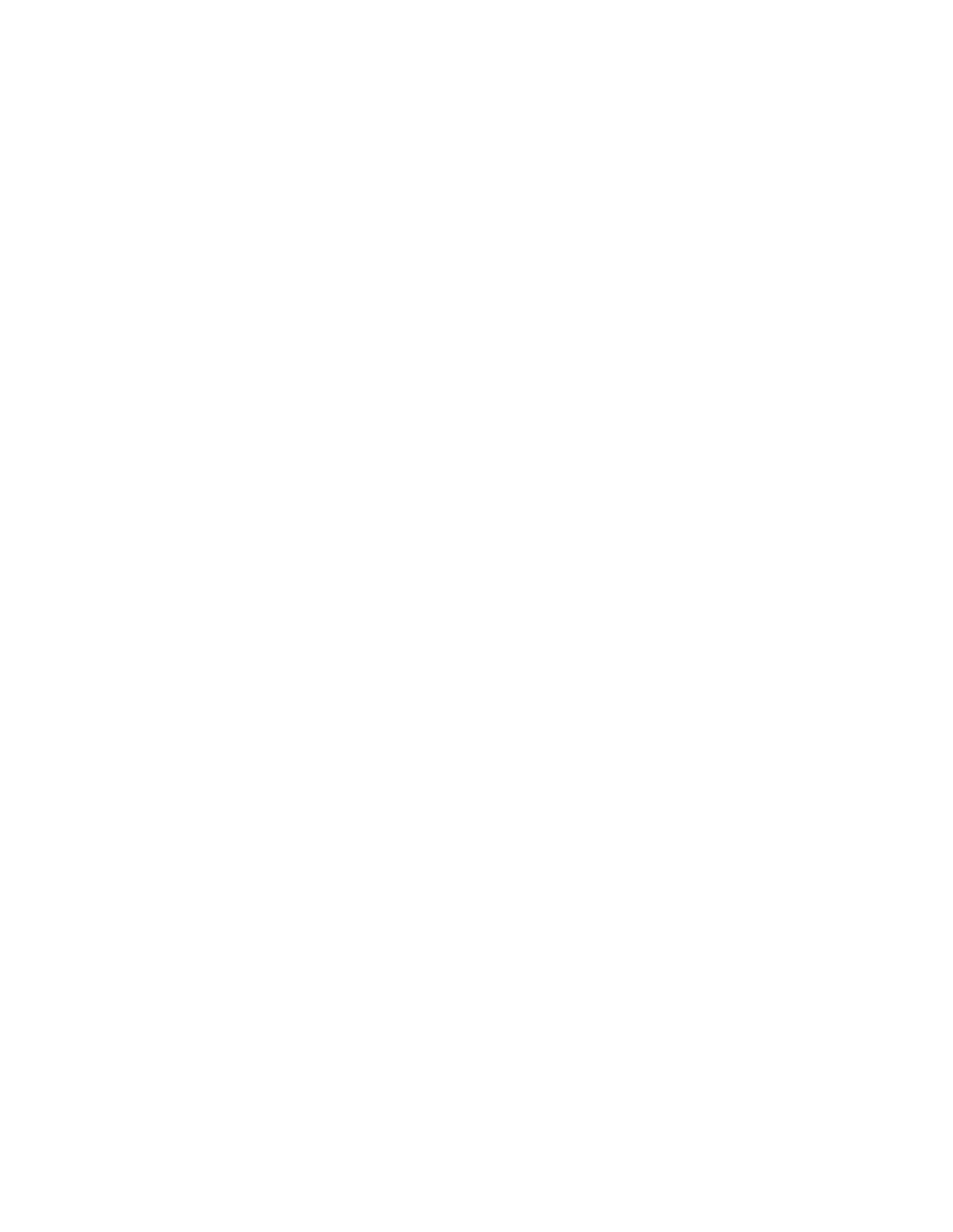|             | Purchase and install an<br>auditorium stage laminate<br>flooring overlay.                                                                                                                                                                                                                          | Art/Drama Teacher,<br>Superintendent,<br>Maintenance Director                            | Installed by December<br>2021 |           | Installed flooring                  |
|-------------|----------------------------------------------------------------------------------------------------------------------------------------------------------------------------------------------------------------------------------------------------------------------------------------------------|------------------------------------------------------------------------------------------|-------------------------------|-----------|-------------------------------------|
|             | Purchase and install one<br>component of modern<br>playground equipment.                                                                                                                                                                                                                           | Superintendent,<br>Grant Writer,<br>Maintenance<br>Director, Business<br>Manager         | Installed by August<br>2021   |           | Completed project                   |
|             | Purchase a used school bus to<br>replace the bus with the<br>highest mileage.                                                                                                                                                                                                                      | Superintendent,<br>Maintenance<br>Director, Business<br>Manager                          | Purchased by<br>November 2021 |           | Newer bus in fleet                  |
| Objective 2 | Improve and upgrade facilities to modern standards, such as a new band hall, Ag building extension, old gym renovation, junior high<br>upgrade/improvements, walkways/awnings to connect campuses and improve safety for elementary pick up/drop off, and a new<br>gym (that includes classrooms). |                                                                                          |                               |           |                                     |
|             | Begin planning timeline for<br>district facility upgrades                                                                                                                                                                                                                                          | Superintendent,<br>Campus Principals,<br>Teachers, Students,<br><b>Community Members</b> | Plans by May 2022             |           | Plans complete                      |
|             | Upgrade and renovate junior<br>high classrooms                                                                                                                                                                                                                                                     | Maintenance<br>Director,<br>Superintendent                                               | August 2022                   |           | Newer interior walls in Junior High |
|             | Research and consider<br>implementing a new awning<br>in front of the elementary<br>building to protect students<br>from the weather at pick up $\&$<br>drop off.                                                                                                                                  | Maintenance<br>Director.<br>Superintendent                                               | <b>July 2022</b>              | Architect | Awning installed                    |